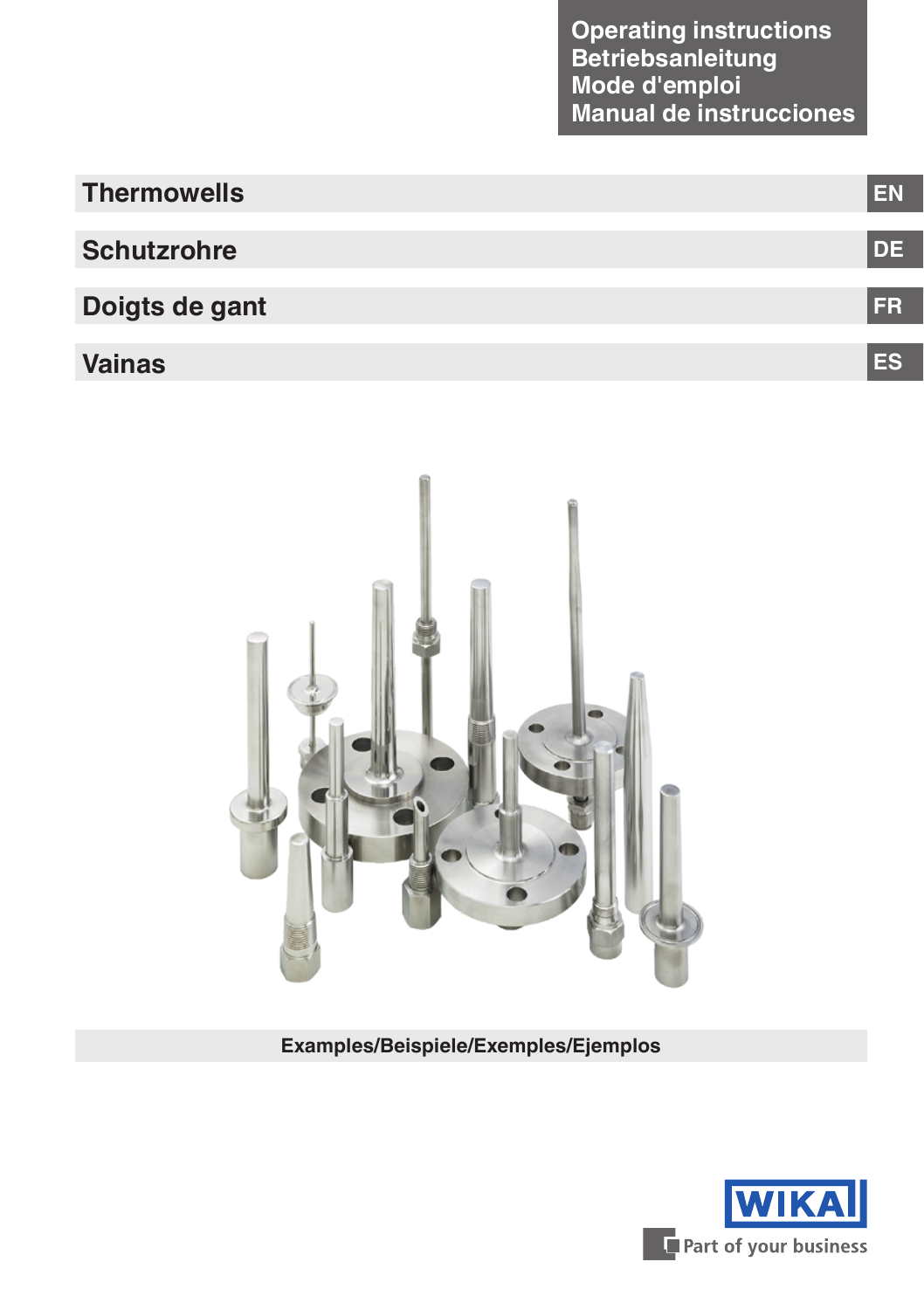| <b>EN</b> Operating instructions thermowells | Page           | $3 - 16$ |
|----------------------------------------------|----------------|----------|
|                                              |                |          |
| <b>DE</b> Betriebsanleitung Schutzrohre      | Seite 17 - 30  |          |
|                                              |                |          |
| <b>FR</b> Mode d'emploi doigts de gant       | Page 31 - 44   |          |
|                                              |                |          |
| <b>ES</b> Manual de instrucciones vainas     | Página 45 - 58 |          |

© 06/2010 WIKA Alexander Wiegand SE & Co. KG All rights reserved. / Alle Rechte vorbehalten. WIKA<sup>®</sup> is a registered trademark in various countries. WIKA® ist eine geschützte Marke in verschiedenen Ländern.

Prior to starting any work, read the operating instructions! Keep for later use!

Vor Beginn aller Arbeiten Betriebsanleitung lesen! Zum späteren Gebrauch aufbewahren!

Lire le mode d'emploi avant de commencer toute opération ! A conserver pour une utilisation ultérieure !

¡Leer el manual de instrucciones antes de comenzar cualquier trabajo! ¡Guardar el manual para una eventual consulta!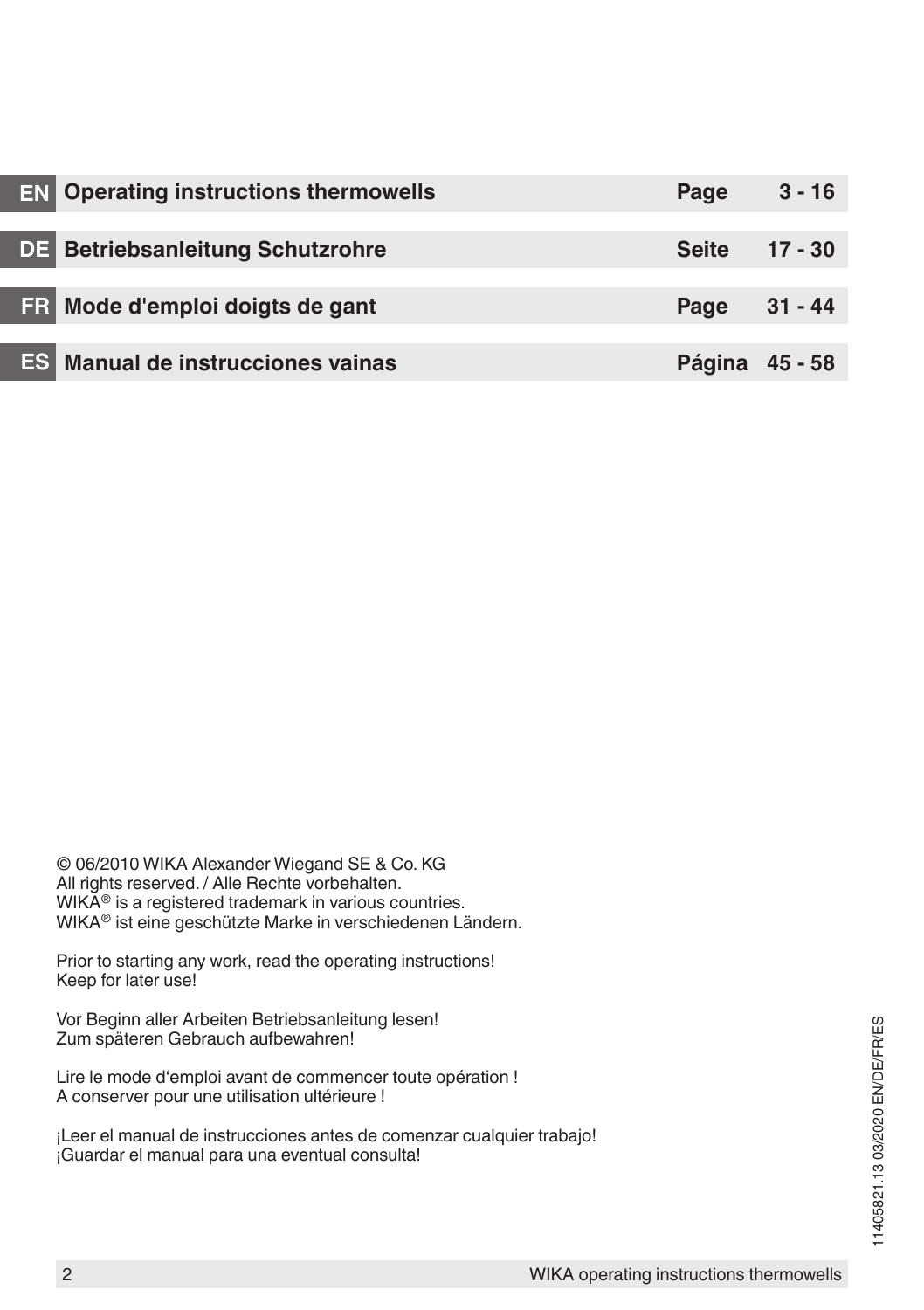# **Contents**

| 1. | <b>General Information</b>                             | 4  |
|----|--------------------------------------------------------|----|
| 2. | <b>Safety</b>                                          | 5  |
| 3. | <b>Specifications</b>                                  |    |
| 4. | <b>Design and function</b>                             |    |
| 5. | Transport, packaging and storage                       |    |
| 6. | <b>Commissioning, operation</b>                        | 8  |
|    | 7. Additional notes for instruments with EHEDG and 3-A |    |
|    | (model TW22)                                           | 12 |
| 8. | <b>Faults</b>                                          | 14 |
| 9. | <b>Maintenance and cleaning</b>                        | 14 |
|    | 10. Dismounting, return and disposal                   | 15 |
|    |                                                        |    |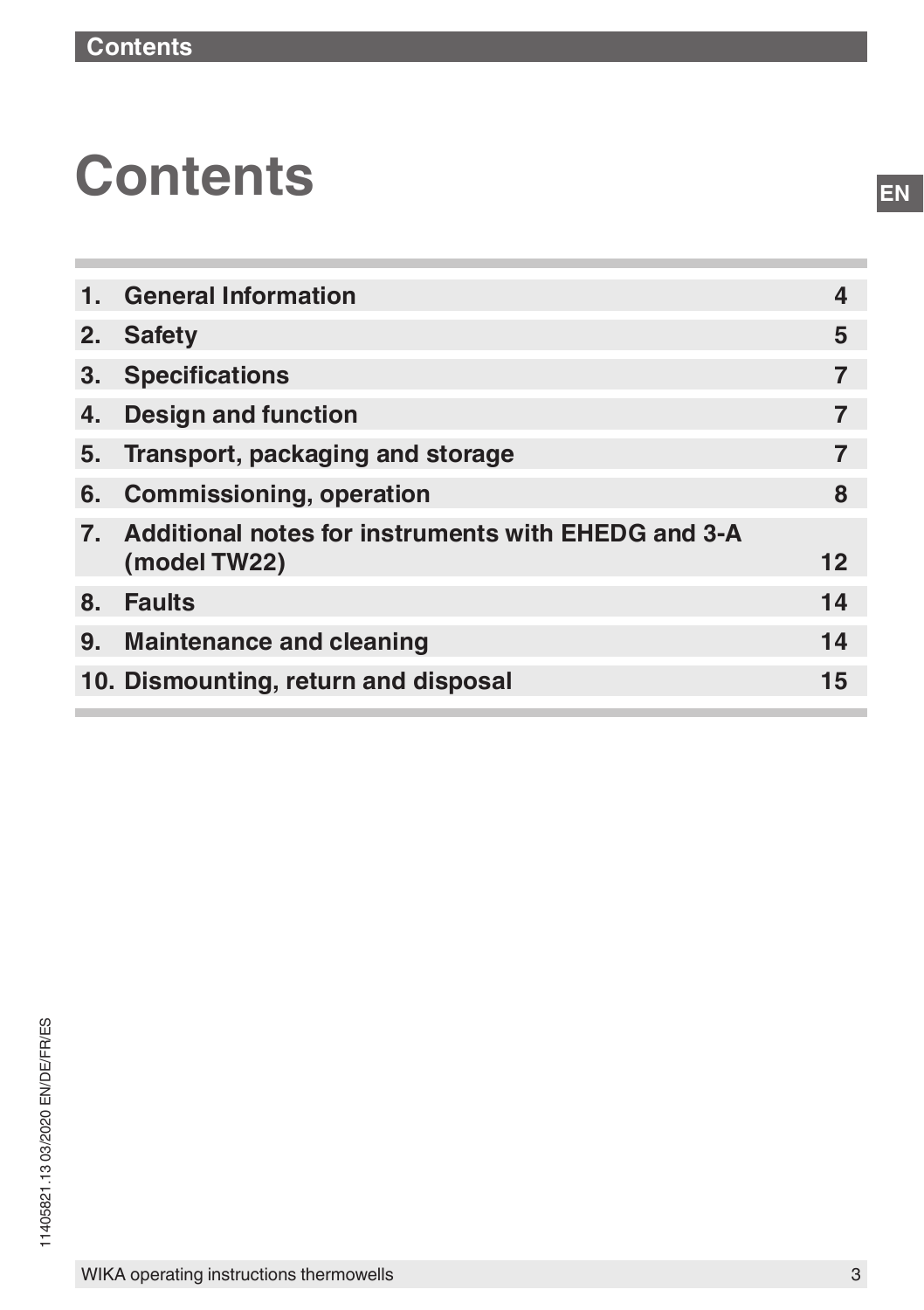## <span id="page-3-0"></span>**1. General Information**

- **EN** ■ The thermowell described in the operating instructions has been manufactured using state-of-the-art technology. All components are subject to stringent quality and environmental criteria during production. Our management systems are certified to ISO 9001 and ISO 14001.
	- These operating instructions contain important information on handling the thermowell. Working safely requires that all safety instructions and work instructions are observed.
	- Observe the relevant local accident prevention regulations and general safety regulations for the thermowell's range of use.
	- The operating instructions are part of the instrument and must be kept in the immediate vicinity of the thermowell and readily accessible to skilled personnel at any time.
	- Skilled personnel must have carefully read and understood the operating instructions, prior to beginning any work.
	- The manufacturer's liability is void in the case of any damage caused by using the product contrary to its intended use, non-compliance with these operating instructions, assignment of insufficiently qualified skilled personnel or unauthorised modifications to the thermowell.
	- The general terms and conditions, contained in the sales documentation, shall apply.
	- Subject to technical modifications.
	- Further information:
		- Internet address: www.wika.de / www.wika.com
		- Application consultant: Tel.: +49 9372 132-0

Fax: +49 9372 132-406 info@wika.de

#### **Explanation of symbols**



#### **WARNING!**

... indicates a potentially dangerous situation, which can result in serious injury or death, if not avoided.



#### **CAUTION!**

... indicates a potentially dangerous situation, which can result in light injuries or damage to equipment or the environment, if not avoided.



#### **Information**

... points out useful tips, recommendations and information for efficient and trouble-free operation.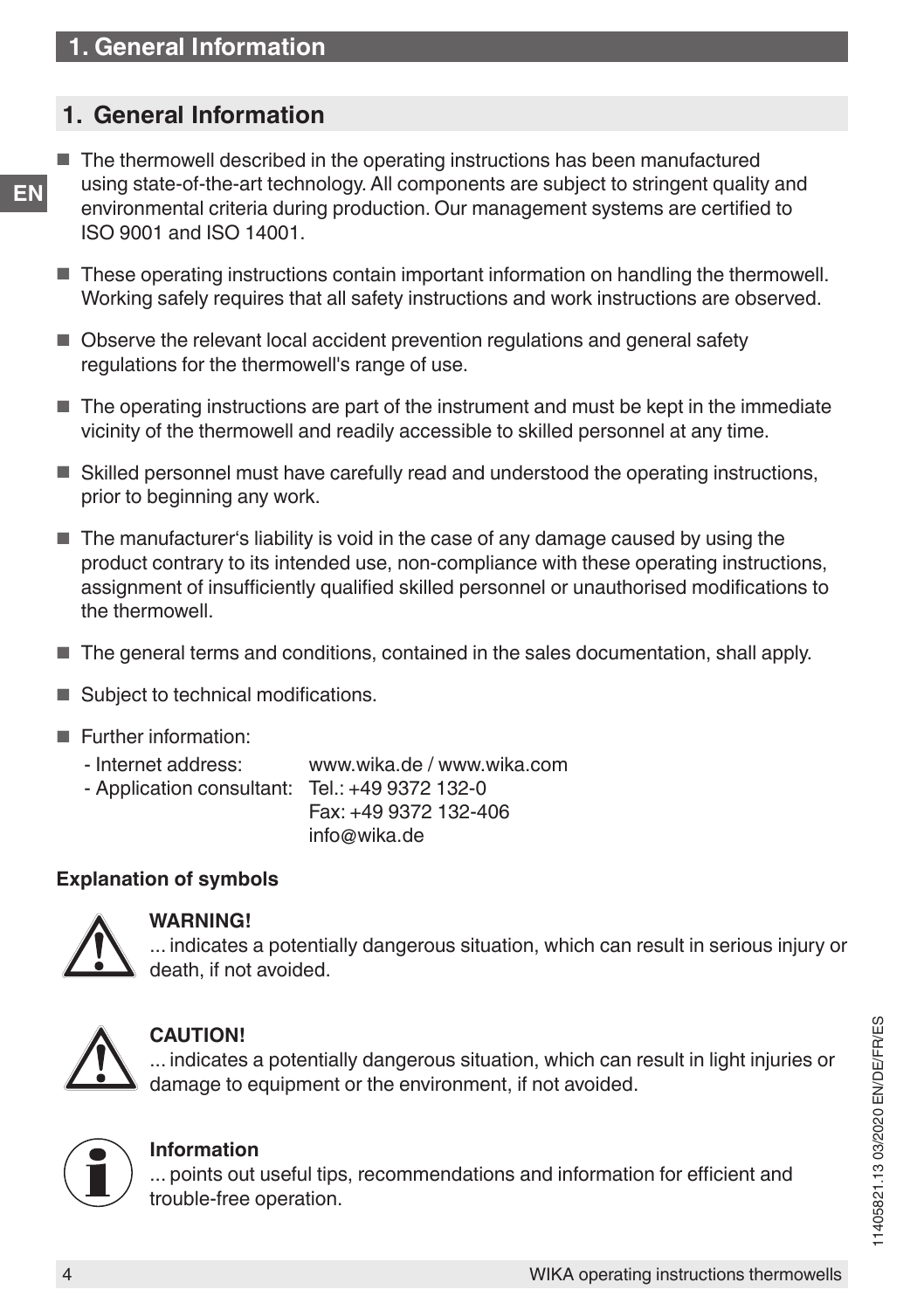## <span id="page-4-0"></span>**1. General Information / 2. Safety**



#### **WARNING!**

... indicates a potentially dangerous situation that can result in burns, caused by hot surfaces or liquids, if not avoided.

## **2. Safety**



#### **WARNING!**

Before installation, commissioning and operation, ensure that the appropriate thermowell has been selected in terms of measuring range, design and specific measuring conditions.

Before installation, commissioning and operation, ensure that the thermowell material used is chemically resistant/neutral to the medium being measured and that it withstands the mechanical stresses from the process. Non-observance can result in serious injury and/or damage to equipment.



Further important safety instructions can be found in the individual chapters of these operating instructions.

#### **2.1 Intended use**

Thermowells are used to protect temperature sensors from the process conditions. Furthermore, thermowells enable the removal of the temperature sensor without having to shut down the process; and they guard against damage to either the environment or to personnel, which might be caused by escaping process media.

The thermowell has been designed and built solely for the intended use described here, and may only be used accordingly.

The technical specifications contained in these operating instructions must be observed. Should the thermowell be improperly handled or operated outside of its technical specifications, it has to be inspected immediately.

The manufacturer shall not be liable for claims of any type based on operation contrary to the intended use.

#### **2.2 Responsibility of the operator**

The system operator is responsible for selecting the thermowell and for the selection of its materials, so as to guarantee their safe operation within the plant or machine. When preparing a quote, WIKA can only give recommendations which are based on our experience in similar applications.

**EN**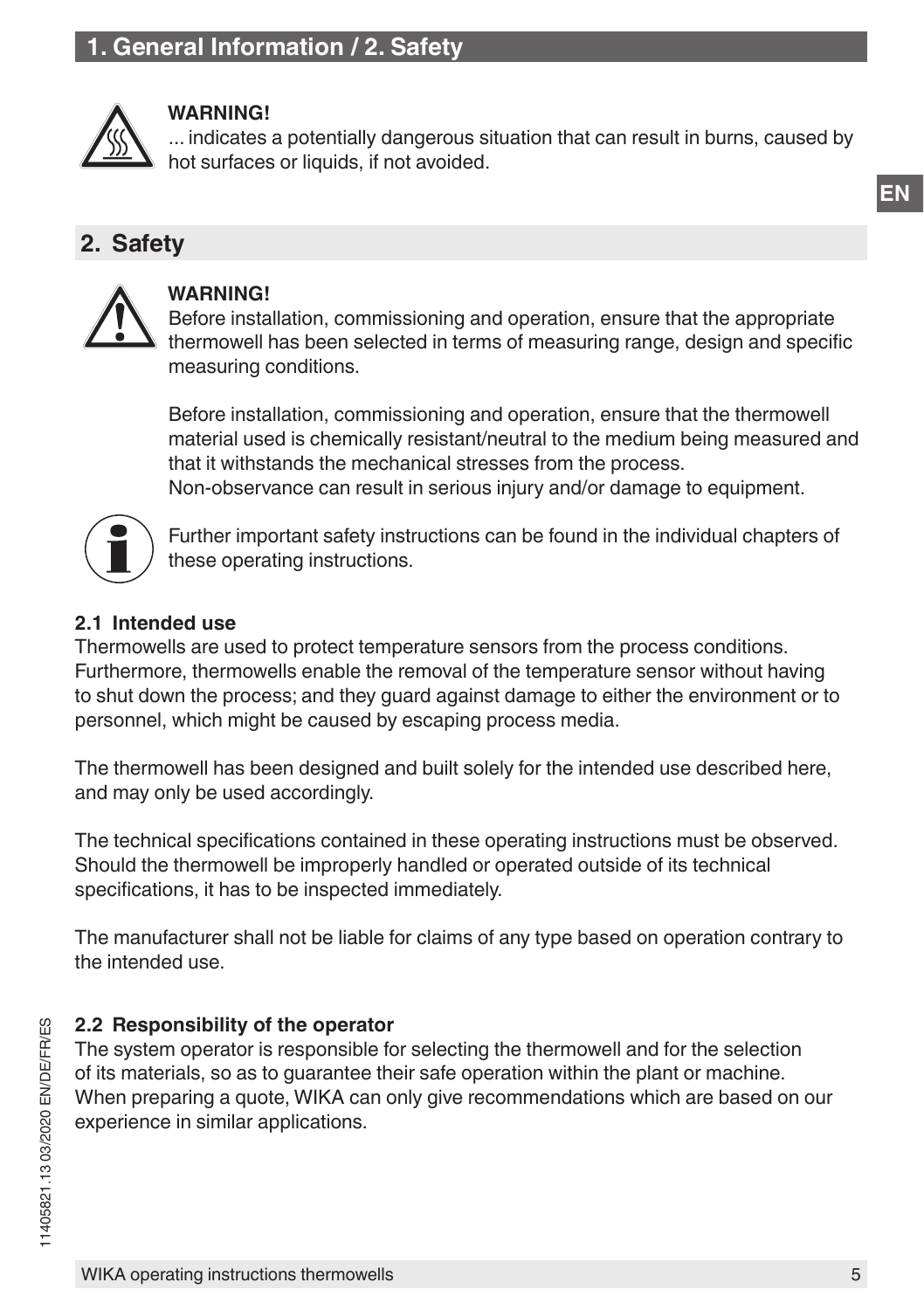## **2. Safety**

The safety instructions within these operating instructions, as well as the safety, accident prevention and environmental protection regulations for the application area must be maintained.

**EN**

To ensure safe working on the instrument, the operating company must ensure

- that suitable first-aid equipment is available and aid is provided whenever required.
- that the operating personnel are regularly instructed in all topics regarding work safety, first aid and environmental protection and know the operating instructions and in particular, the safety instructions contained therein.
- that skilled personnel was trained accordingly.
- $\blacksquare$  that the instrument is suitable for the particular application in accordance with its intended use.

#### **2.3 Personnel qualification**



#### **WARNING!**

#### **Risk of injury should qualification be insufficient!**

Improper handling can result in considerable injury and damage to equipment. The activities described in these operating instructions may only be carried out by skilled personnel who have the qualifications described below.

#### **Skilled personnel**

Skilled personnel are understood to be personnel who, based on their technical training, knowledge of measurement and control technology and on their experience and knowledge of country-specific regulations, current standards and directives, are capable of carrying out the work described and independently recognising potential hazards.

Special operating conditions require further appropriate knowledge, e.g. of aggressive or toxic media.

#### **2.4 Special hazards**



#### **WARNING!**

For hazardous media such as oxygen, acetylene, flammable or toxic gases or liquids, and refrigeration plants, compressors, etc., in addition to all standard regulations, the appropriate existing codes or regulations must also be followed. Make sure that the thermowell is sufficiently earthed.



#### **WARNING!**

Residual media on dismounted thermowells can result in a risk to persons, the environment and the equipment. Take sufficient precautionary measures.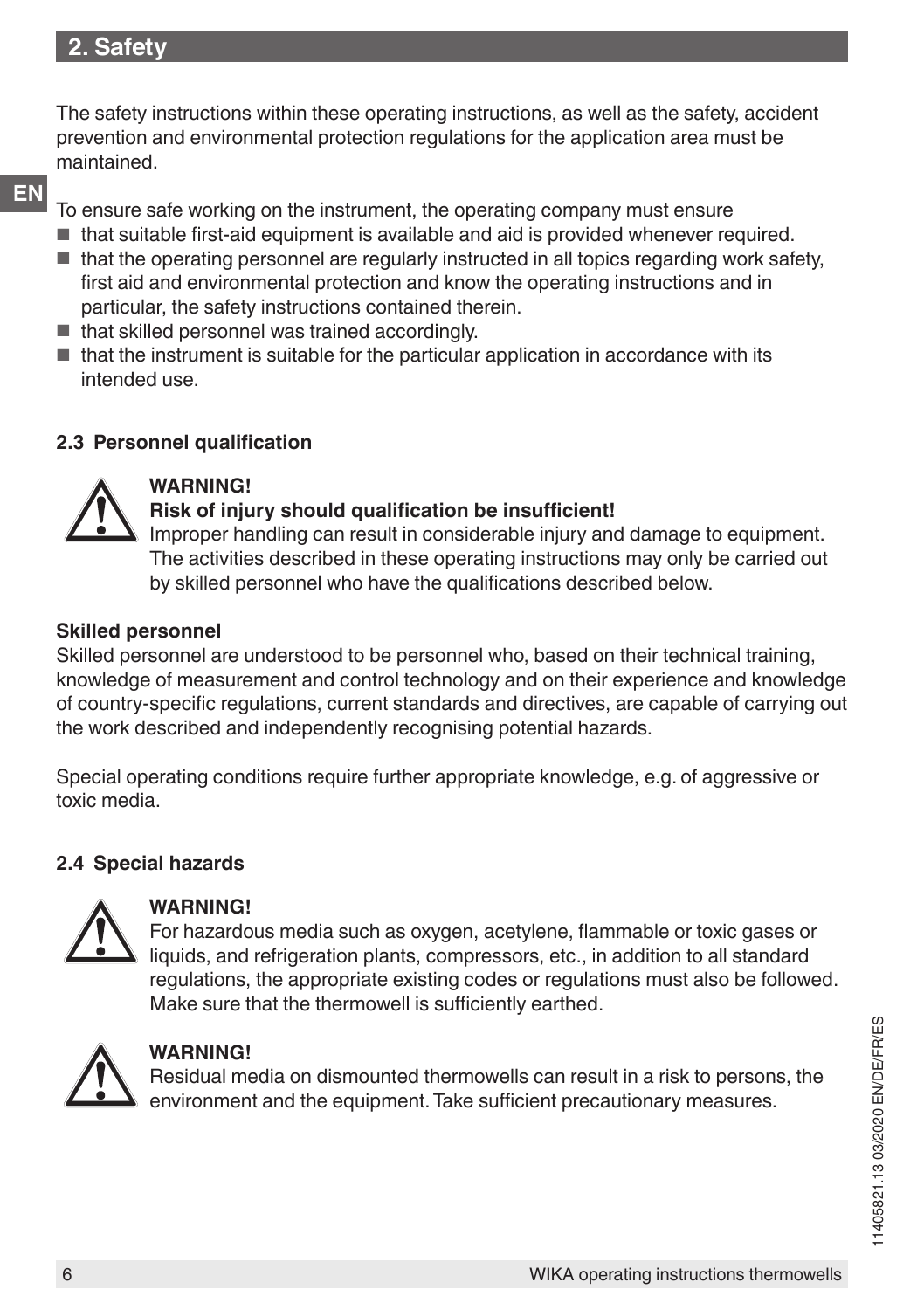## <span id="page-6-0"></span>**2. Safety ... 5. Transport, packaging and storage**



#### **WARNING!**

Thermowells are designed and calculated using ASME PTC 19.3 TW-2016 for use in steady (laminar) flow conditions. Pulsating (close to the discharge of a pump), turbulent flows (close to a piping fitting) or conditions outside steady flow should be considered/evaluated during the design of a thermowell by the end user.

## **3. Specifications**

For specifications see the appropriate WIKA data sheets for current thermowell versions and the order documentation.

## **4. Design and function**

#### **4.1 Description**

Metal thermowells can be manufactured as solid-machined or fabricated versions. Thermowells can be connected to the process by screw-, weld- or flange-fitting. The temperature sensor is directly fastened to the thermowell using a female or male thread or by means of an neck tube.

If thermowells made of metallic materials do not show a sufficient temperature or corrosion resistance during continuous operation at temperatures above 1,200 °C, ceramic thermowells should be used.

#### **4.2 Scope of delivery**

Cross-check scope of delivery with delivery note.

## **5. Transport, packaging and storage**

#### **5.1 Transport**

Check thermowell for any damage that may have been caused by transport. Obvious damage must be reported immediately.

#### **5.2 Packaging and storage**

Do not remove packaging until just before mounting.

Keep the packaging as it will provide optimum protection during transport (e.g. change in installation site, sending for repair).

**EN**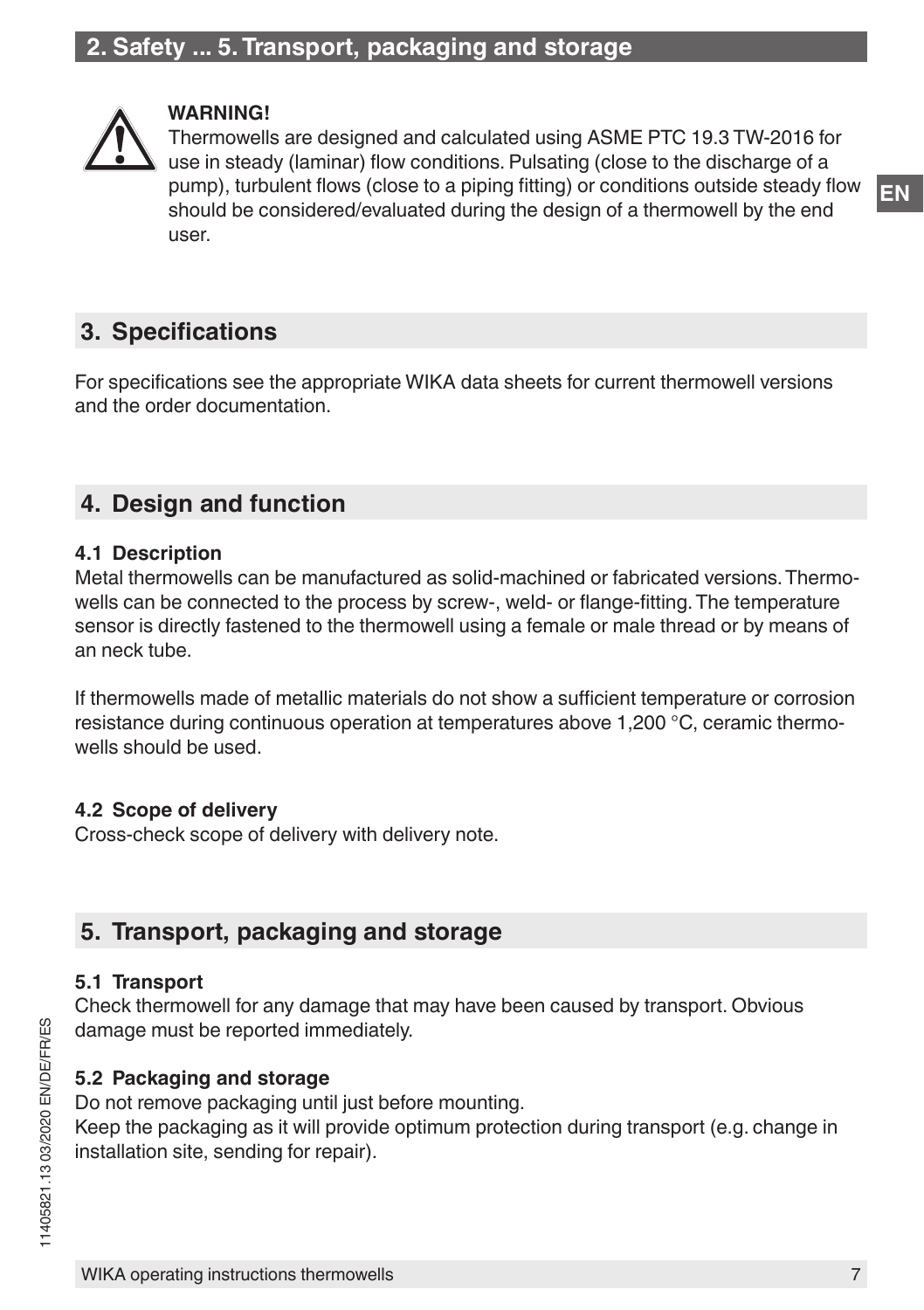#### <span id="page-7-0"></span>**Avoid exposure to the following factors:**

- Direct sunlight or proximity to hot objects (for thermowells with plastic coating)
- Mechanical vibration, mechanical shock (putting it down hard)



**EN**

#### **WARNING!**

Before storing the thermowell (following operation), remove any residual media. This is of particular importance if the medium is hazardous to health, e.g. caustic, toxic, carcinogenic, radioactive, etc.

## **6. Commissioning, operation**

During mounting the thermowells should not be subjected to thermal shocks or mechanical impacts.

Insert the thermowell into the process adapter without forcing or damaging it. The thermowell must not be bent or altered in order to mount it.

The exception is the retrospective machining of the support ring in order that the thermowell is supported free of play within the nozzle ("interference fit"). The retrospective adjustment of a support ring with a loose fit is not permissible. In general, thermowells with a support ring are not recommended within ASME PTC 19.3 TW-2016 and are outside of the scope of the standard.

**Mounting instructions for electrical thermometers with ceramic protection tube** Ceramic thermowell materials withstand changes in temperature only to a limited extent. A temperature shock can therefore easily result in stress cracks and consequently in damage to the protection tube.

For this reason, preheat thermocouples with ceramic or sapphire protection tubes before installation, and then slowly immerse them into the hot process.

In accordance with DIN 43724, an insertion speed of 1 cm/min is recommended for protection tubes with a diameter of 24/26 mm. For smaller diameters of 10/15 mm, the speed can be increased to 50 cm/min. As a basic principle, higher process temperatures require a lower insertion speed.

In addition to the protection from thermal stress, ceramic protection tubes must also be protected from mechanical loads. The reason for these harmful stresses are bending forces in case of a horizontal mounting position. As a consequence, an additional support must be provided in case of a horizontal mounting position depending on the diameter, greater nominal lengths and the design.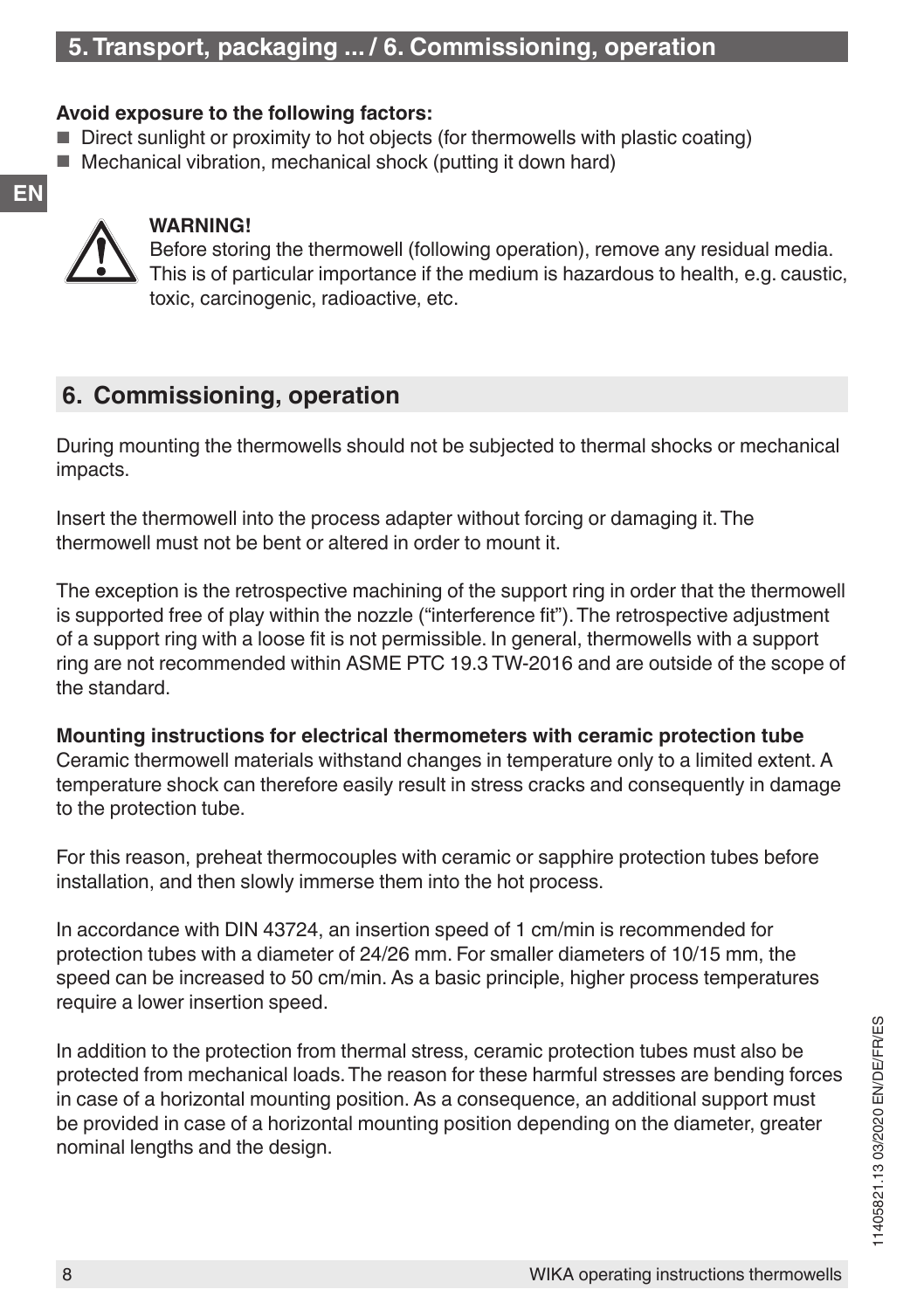In principle, the deflection problem also occurs for metal protection tubes, particularly for insertion lengths > 500 mm. For process temperatures > 1,200 °C, vertical mounting should be preferred.

Due to the high thermal, chemical, and mechanical stresses to which ceramic and sapphire thermowells are subjected during operation, a general indication regarding the service life can only be given to a limited extent. This is particularly valid for applications in high-load processes, such as gasification reactors. According to this, the process-related parts of the thermocouples are wear parts which are not covered by the warranty.

It is recommended to mount the temperature measuring instrument into the thermowell or protection tube using a suitable sealing material to avoid, for example, humidity ingress.

In general, the tip of the thermowell should be placed in the middle third of the pipe, though the position may differ in special cases. It must be ensured that the measuring element (Pt100, thermocouple, bimetal, etc.) is completely exposed to the medium and is not shielded by the flange stubs. If, as a result of a small pipe diameter, this cannot be ensured, a pipe expansion can be inserted around the measuring point.

#### **Ceramic protection tubes with purge connection**

For ceramic protection tubes with purge connection the following basic settings are recommended: Pressure of purge gas: 0.25 ... 0.35 bar [3.6 ... 5.1 psi] over maximum process pressure Flow rate of purge gas: approx. 10 ... 12 LPH Purge gas: nitrogen

Depending on the process an adjustment of given values can be required. The sole responsibility for this rests with the end user.

**EN**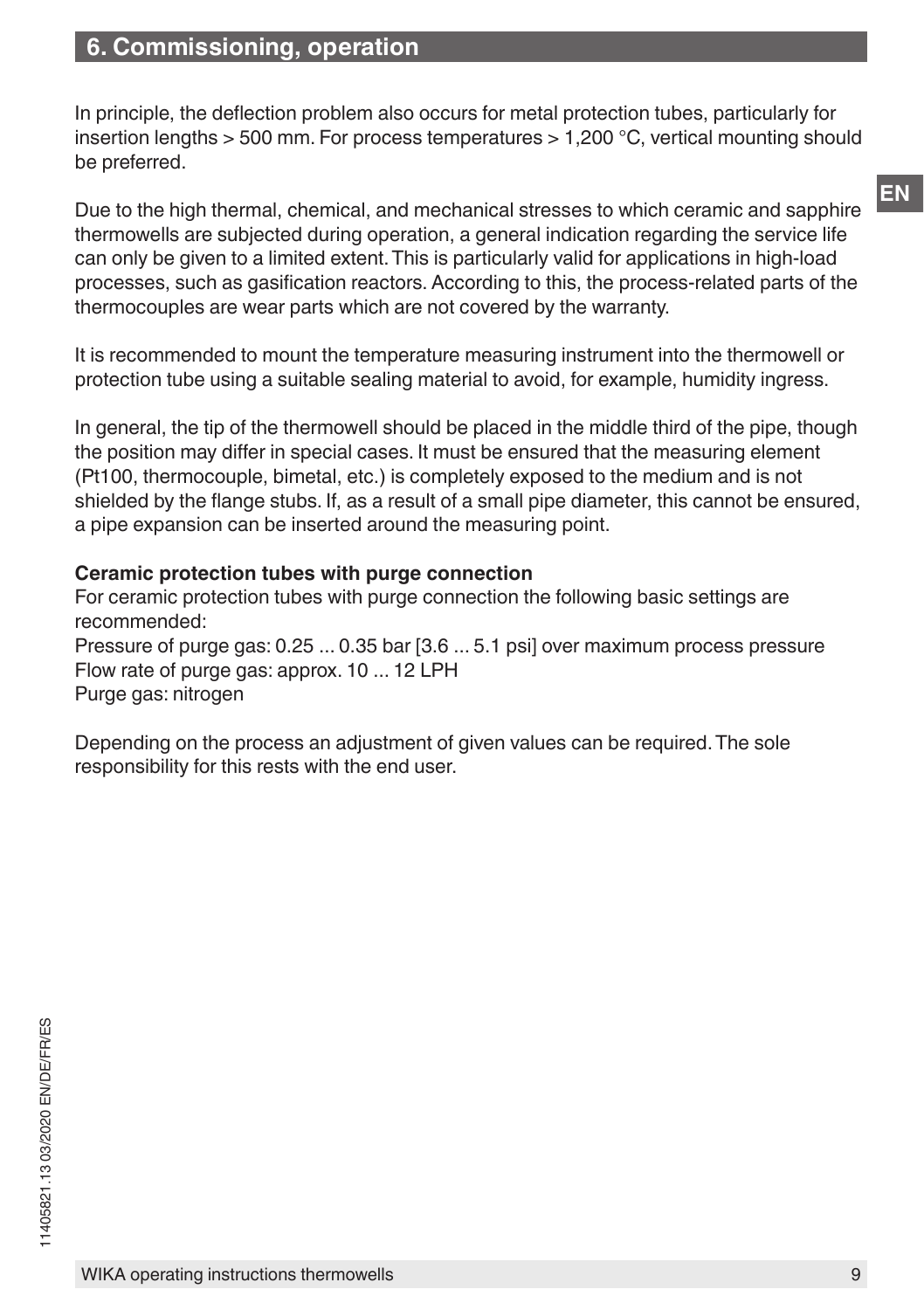#### **Expansion of the pipe diameter from DN 40 to DN 80**



Thermowells are delivered free from oil and grease (exception: carbon steels). Depending on the application, the end user must check whether additional cleaning prior to assembly is required.

#### **Screw-fitting thermowells**

**EN**

When using parallel threads, a suitable seal should be used when mounting. Tapered threads can be sealed by suitable seals or an additional welded seam. The correct tightening torques and suitable tools (e.g. spanner) should be used.

#### **Weld-fitting thermowells**

Weld-in thermowells can be welded directly into the process (pipe or vessel wall) or by using a welding socket. During weld-in operation, the requirements of the relevant material data sheets, applicable directives and standards as well as the thermowell data sheets must be considered regarding the location of the welding connection as well as heat treatment, filler rods or welding procedures.

#### **Thermowells with flange connection**

The flange dimensions of the thermowell must match those of the mating flange on the process side. The seals used must be suitable for the process and the flange geometries (consult the delivery note). The correct tightening torques and suitable tools (e.g. spanner) should be used for installation. For thermowells with a collar, make sure that it matches the inner diameter of the coupling and is supported by it. In the case of an interference collar, they should be adapted to the inner diameter of the coupling.

Due to the risk of crevice corrosion, the screw-welded model TW10-S is not suitable for use in aqueous media.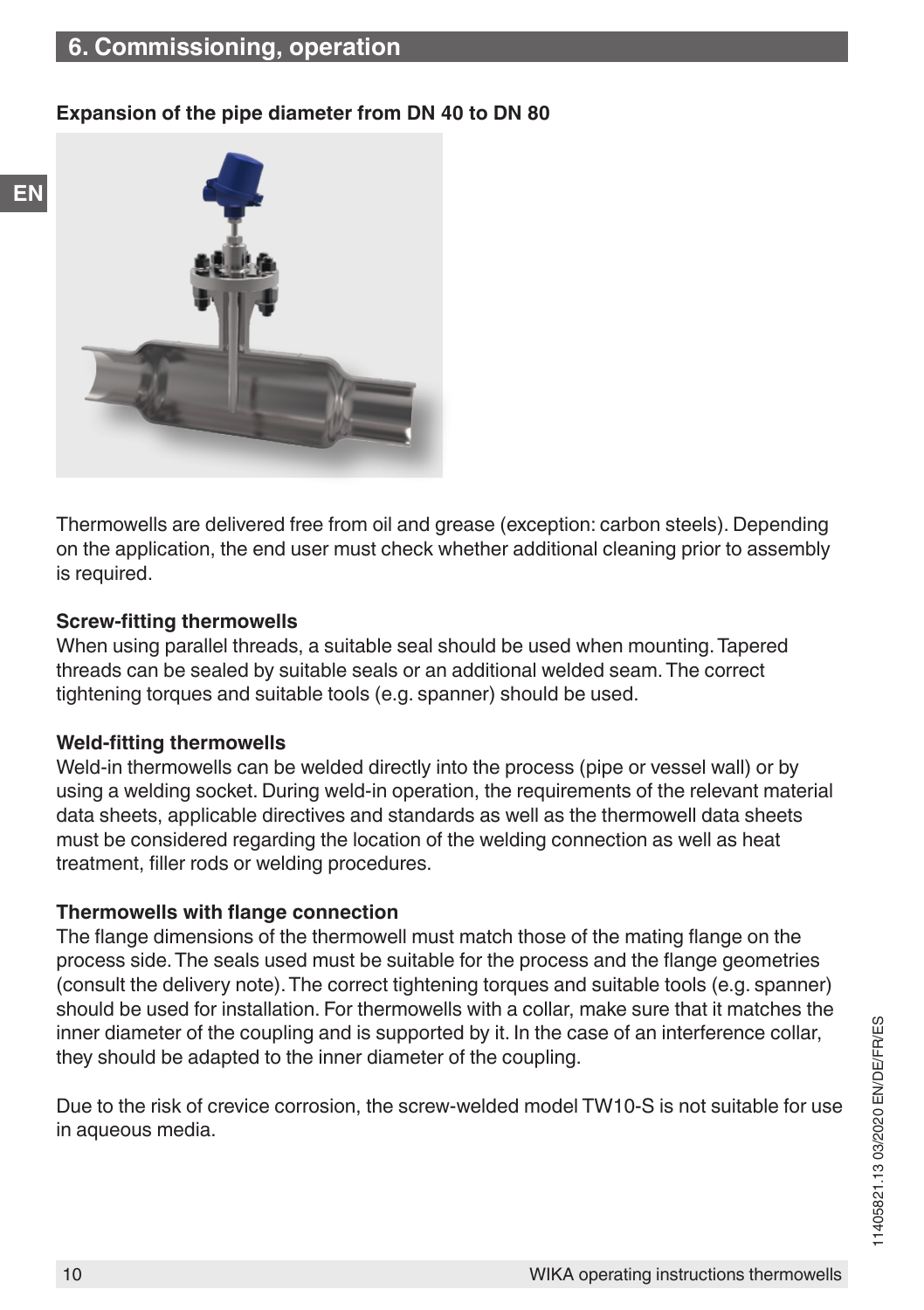Irrespective of the process connection, 3 mounting positions of thermowells in pipes are possible:

■ Right-angled position with respect to the flow (most unfavourable position)



■ Tilted position with respect to the flow (tip inclined towards the flow direction is preferred)

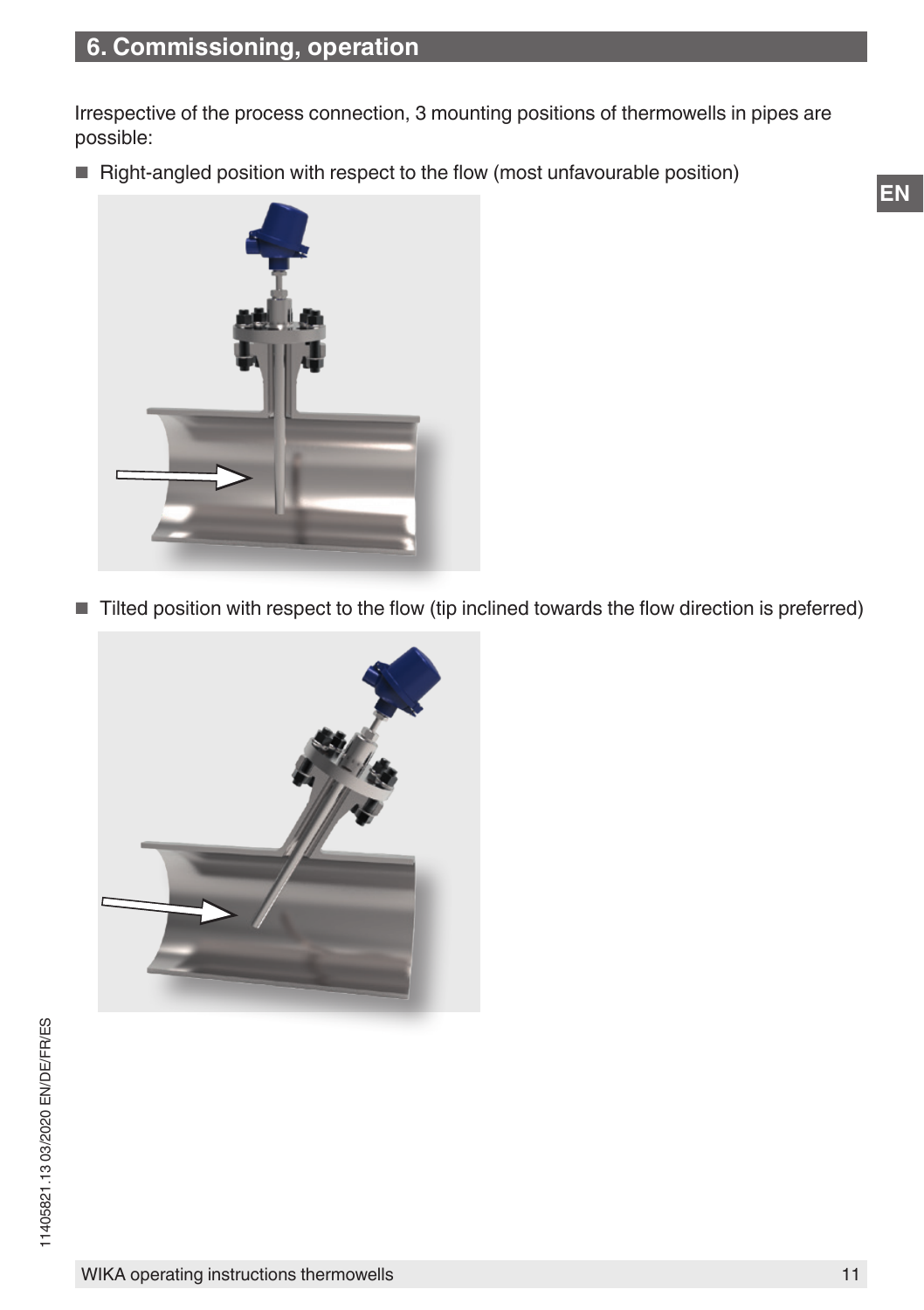<span id="page-11-0"></span>Flow towards the tip in an elbow (most favourable position)



The insertion length and the diameter of the thermowell are dependent on the process conditions, especially on the flow rate of the measured medium.

The regulations in accordance with VDI/VDE 3511-5, DIN 43772 Appendix 1/2 and the AD Codes must be observed.

Thermowells made of carbon steel are treated ex works prior to delivery with a corrosion inhibitor. Clean the thermowell thoroughly prior to installation in order to avoid symptoms of sensor poisoning or problems during the mounting process.

## **7. Additional notes for instruments with EHEDG and 3-A (model TW22)**

#### **7.1 Compliance with the conformity in accordance with 3-A**

For a 3-A compliant connection for milk thread fittings per DIN 11851, suitable profile sealings have to be used (e.g. SKS Komponenten BV or Kieselmann GmbH).

#### **Note:**

To maintain the 3-A certification, one of the 3-A-approved process connections must be used. These are marked with the logo in the data sheet.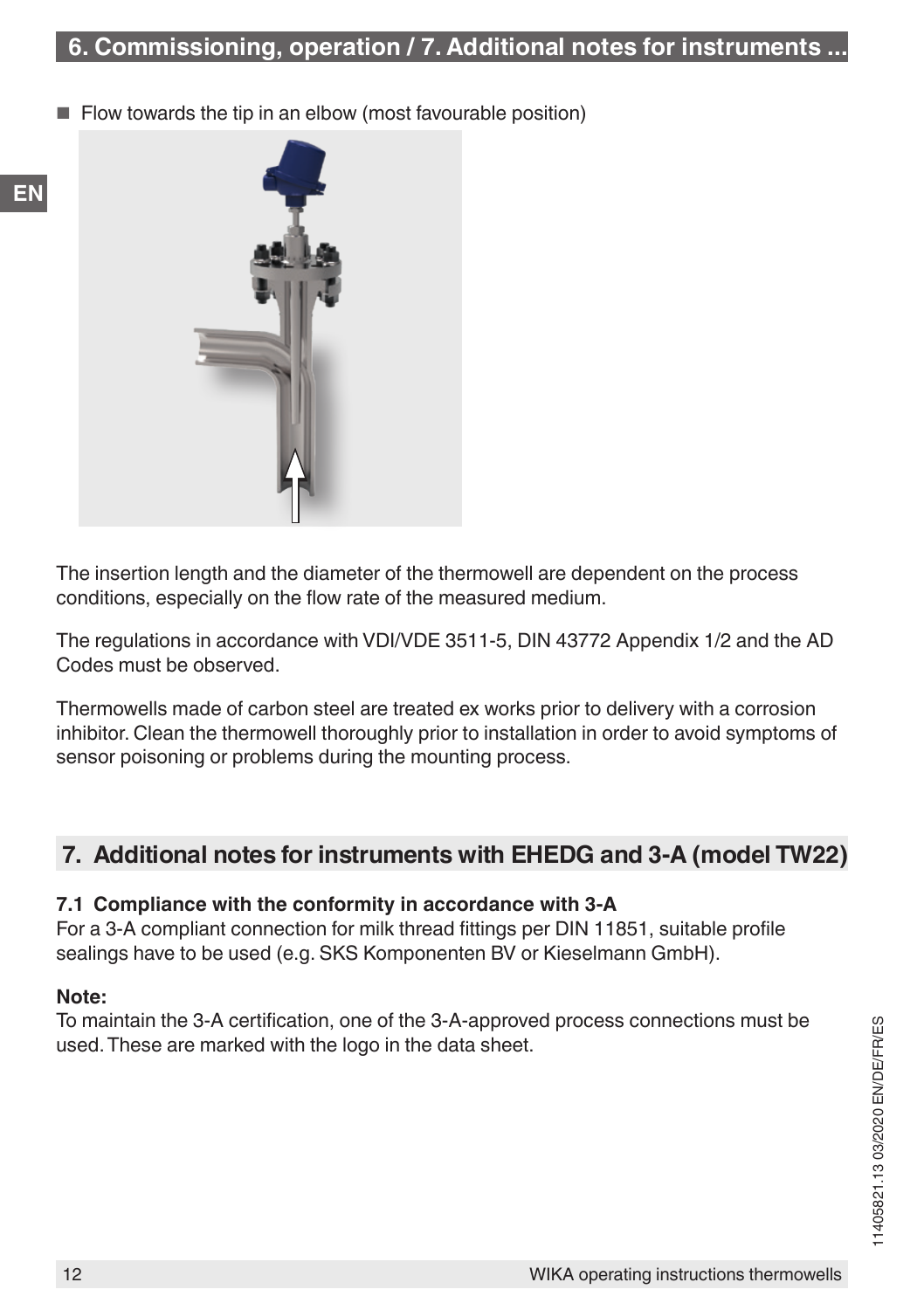#### **7.2 Compliance with EHEDG conformity**

For an EHEDG conform connection, sealings in accordance with the current EHEDG policy document must be used.

#### **Manufacturers of sealings**

- Sealings for connections per ISO 2852, DIN 32676 and BS 4825 part 3: e.g. Combifit International B.V.
- Sealings for connections per DIN 11851: e.g. Kieselmann GmbH
- VARIVENT<sup>®</sup> sealings: e.g. GEA Tuchenhagen GmbH

#### **7.3 Mounting instructions**

Observe the following instructions, especially for EHEDG certified and 3-A conform instruments.

- To maintain the EHEDG certification, one of the EHEDG-recommended process connections must be used. These are marked with the logo in the data sheet.
- To maintain the conformity to the 3-A standard, a 3-A conform process connection must be used. These are marked with the logo in the data sheet.
- Mount the electrical thermometer including thermowell with minimal dead space and able to be cleaned easily.
- The mounting position of the electrical thermometer including thermowell, welding socket and instrumentation T-piece should be designed to be self-draining.
- The mounting position must not form a draining point or cause a basin to be formed.
- With the process connection via an instrumentation T-piece, the length L of the branch (connection to the measuring instrument) must not be longer than the inner diameter D minus the diameter of the thermowell d of the branch (rule:  $L \le D - d$ ).

#### **7.4 Cleaning in place (CIP) cleaning process**

- Only use cleaning agents which are suitable for the seals used.
- Cleaning agents must not be abrasive nor corrosively attack the materials of the wetted parts.
- Avoid thermal shocks or fast changes in the temperature. The temperature difference between the cleaning agent and rinsing with clear water should be as low as possible. Negative example: Cleaning with 80 °C and rinsing at +4 °C with clear water.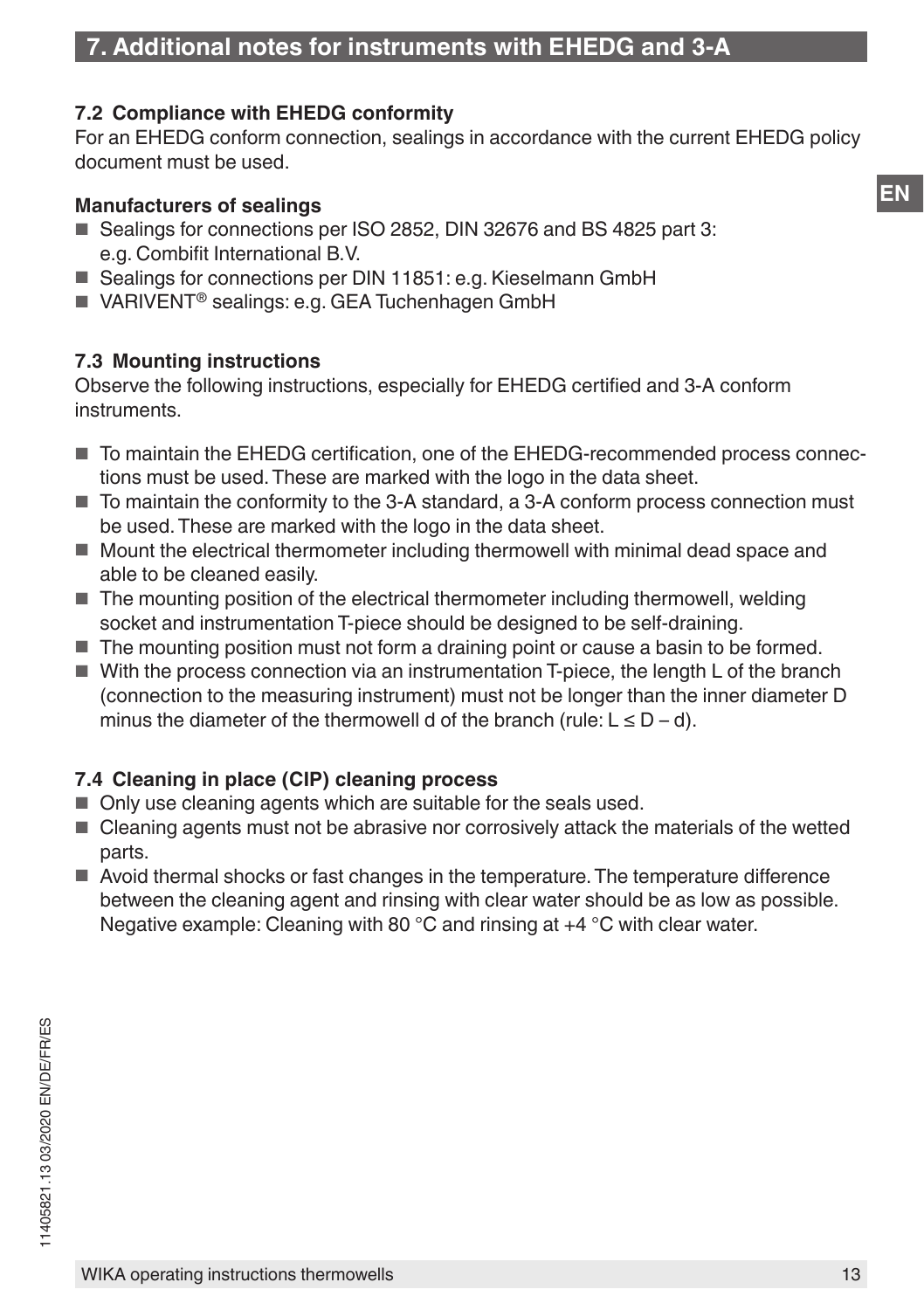## <span id="page-13-0"></span>**8. Faults**

**EN**

|  | <b>Faults</b>                                                                              | <b>Causes</b>                                                                         | <b>Measures</b>                                                                                                                                     |
|--|--------------------------------------------------------------------------------------------|---------------------------------------------------------------------------------------|-----------------------------------------------------------------------------------------------------------------------------------------------------|
|  | Process-side thread<br>seized during assembly                                              | Unsuitable threaded coupling/<br>thermowell material pair                             | Select a suitable material pair<br>or use a suitable lubricant                                                                                      |
|  | Not possible to insert the                                                                 | Foreign bodies in the thermowell                                                      | Remove foreign bodies                                                                                                                               |
|  | temperature sensor into<br>the thermowell                                                  | Damaged or contaminated<br>thermowell or temperature sensor<br>fastening thread       | Clean or recut the thread                                                                                                                           |
|  |                                                                                            | Sensor dimension and those of the<br>inner diameter of the thermowell do<br>not match | Check order documentation                                                                                                                           |
|  |                                                                                            | Thermowell or sensor has been<br>bent or damaged during installation                  | Return for repair                                                                                                                                   |
|  | Leakage of process media<br>at the connection<br>between the process and<br>the thermowell | Error during installation or defective<br>seals                                       | Check the seal, check the<br>tightening torques                                                                                                     |
|  | from the interface<br>between the thermowell<br>and the sensor                             | Damage, e.g. caused by operating<br>the thermowell under a resonant<br>vibration load | Safe operation of the plant<br>can no longer be guaranteed<br>(in the worst case, this might)<br>result in a complete rupture of<br>the thermowell) |

In the case of critical installations, we recommend a wake frequency calculation according to ASME PTC 19.3 TW-2016 or Dittrich/Klotter. This engineering service is offered by WIKA.

## **9. Maintenance and cleaning**

#### **9.1 Maintenance**

In general, thermowells are maintenance-free. We recommend a visual check of the thermowell for leaks and damages at regular intervals. Make sure that the seal is in perfect condition!

Repairs should only be carried out by the manufacturer or, following prior consultation, by correspondingly qualified skilled personnel.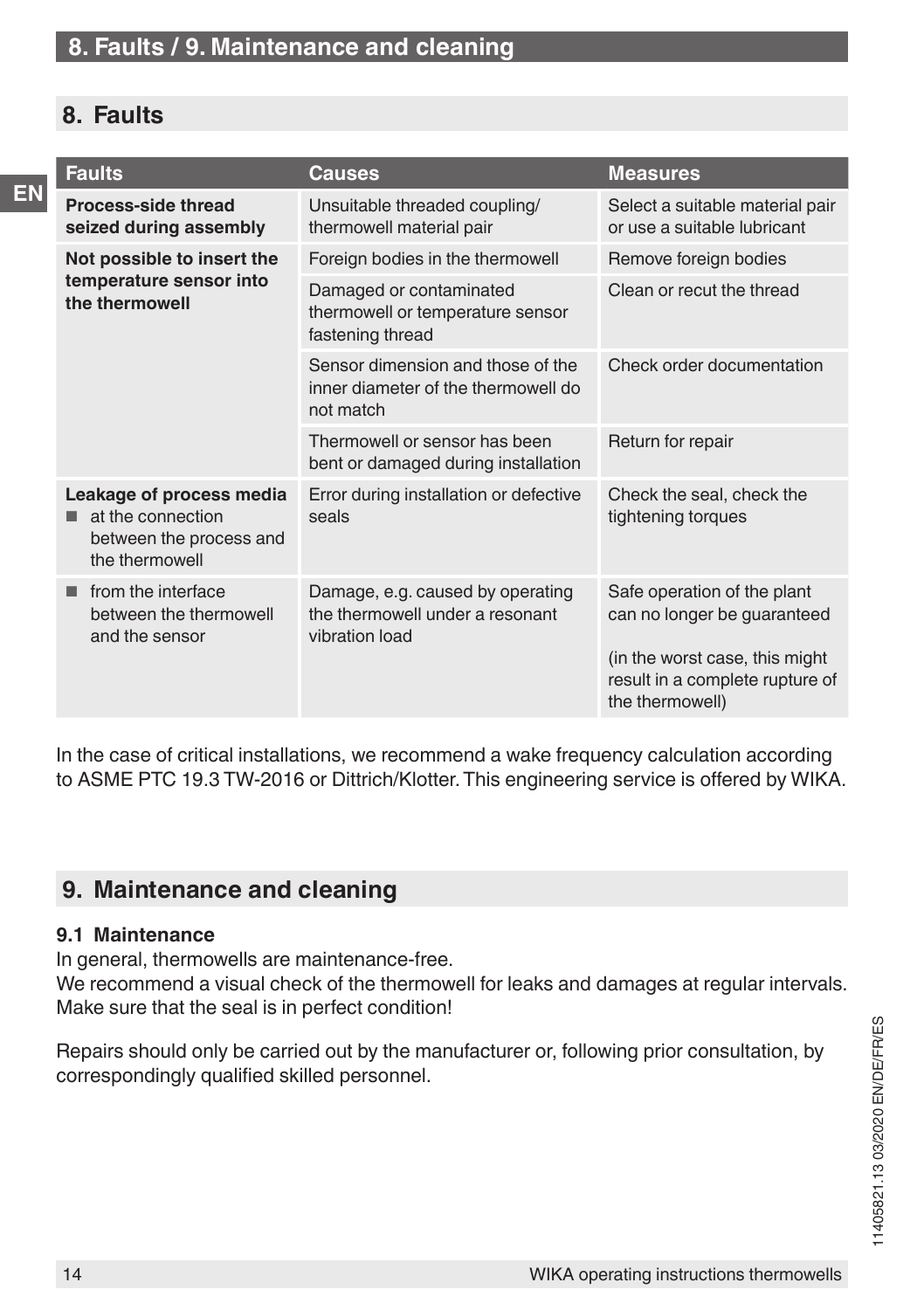#### <span id="page-14-1"></span><span id="page-14-0"></span>**9.2 Cleaning**

Wash or clean the dismounted instrument before returning it, in order to protect staff and the environment from exposure to residual media.

When cleaning from outside ("wash down"), observe the permissible temperature and ingress protection.



For information on returning the thermowell see chapter 9.2 "Return".

## **10. Dismounting, return and disposal**



**WARNING! Physical injuries and damage to property and the environment through residual media**

Residual media on the dismounted thermowell can result in a risk to persons, the environment and equipment.

- $\blacktriangleright$  Take sufficient precautionary measures.
- ▶ Information on cleaning see chapter [9.2 "Cleaning"](#page-14-1).

#### **10.1 Dismounting**



#### **WARNING!**

**Risk of burns**

During dismounting there is a risk of dangerously hot media escaping.

 $\blacktriangleright$  Let the instrument cool down sufficiently before dismounting it!

Only disconnect thermowells once the system has been depressurised!

### **10.2 Return**

#### **Strictly observe when shipping the instrument:**

All instruments delivered to WIKA must be free from any kind of hazardous substances (acids, bases, solutions, etc.).

When returning the instrument, use the original packaging or a suitable transport package.

#### **To avoid damage:**

- 1. Place the instrument, along with the shock-absorbent material, in the packaging. Place shock-absorbent material evenly on all sides of the transport packaging.
- 2. If possible, place a bag, containing a desiccant, inside the packaging.
- 3. Label the shipment as transport of a highly sensitive measuring instrument.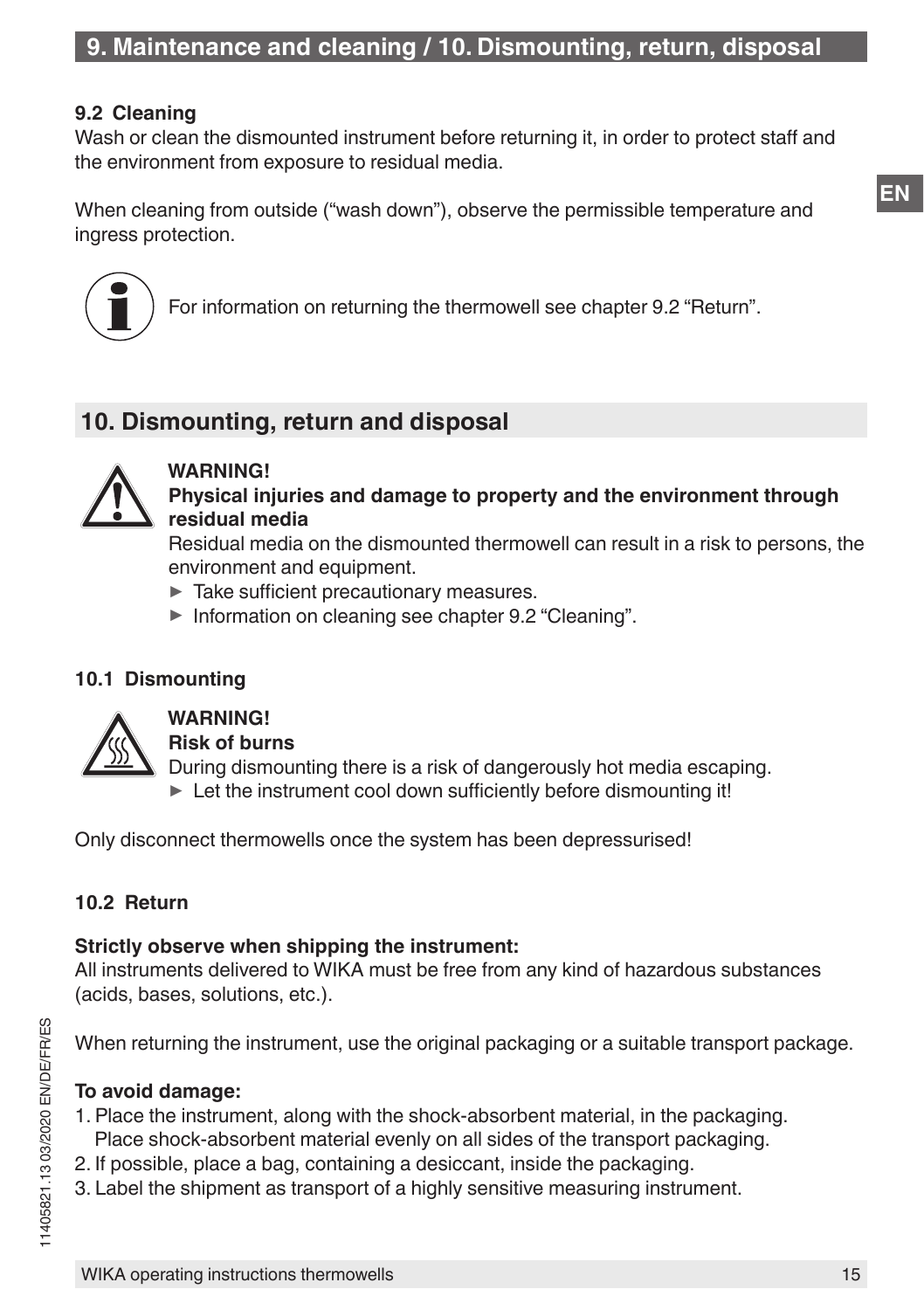

Information on returns can be found under the heading "Service" on our local website.

## **EN 10.3 Disposal**

Incorrect disposal can put the environment at risk.

Dispose of instrument components and packaging materials in an environmentally compatible way and in accordance with the country-specific waste disposal regulations.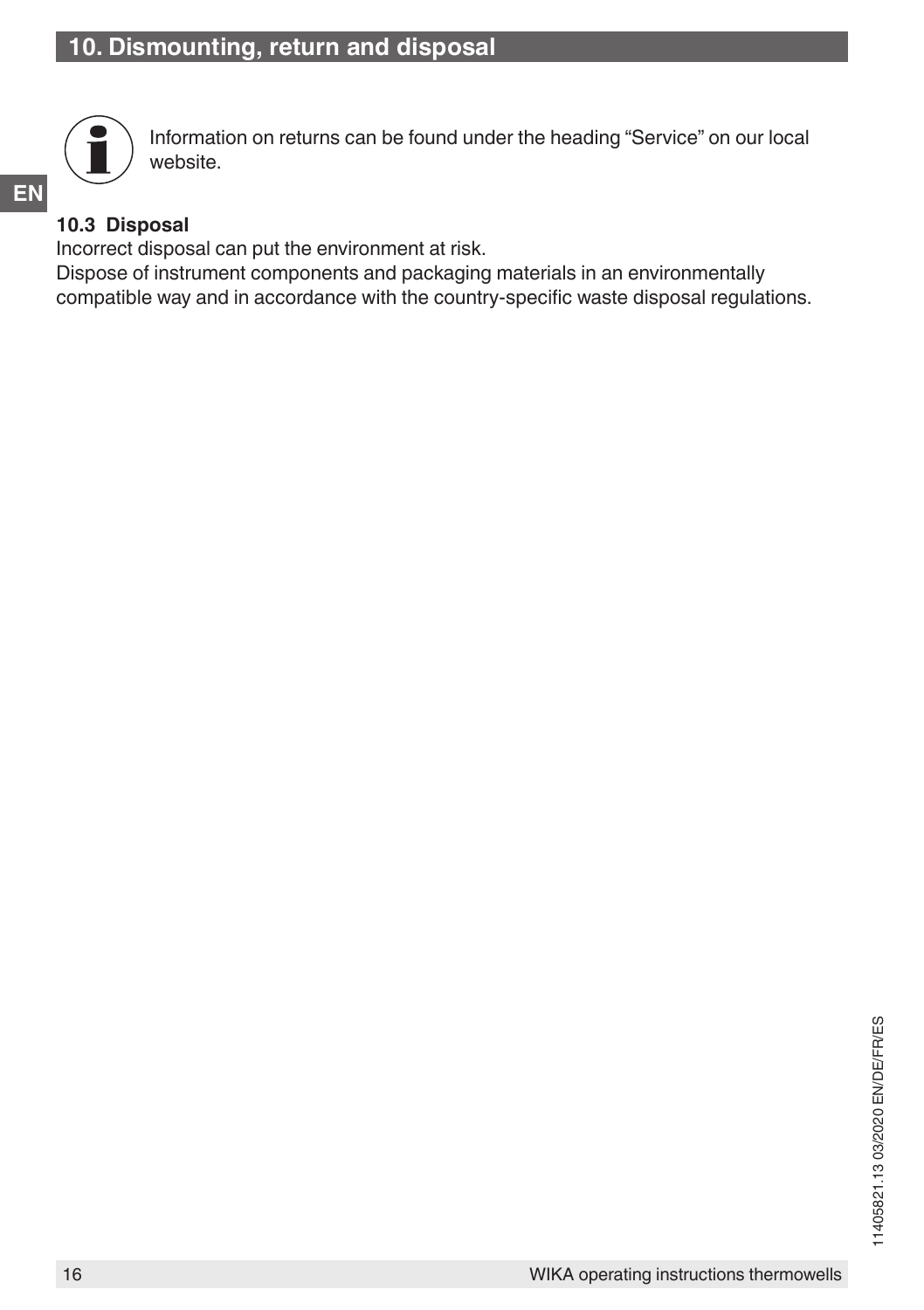## **Inhalt**

| 1.             | <b>Allgemeines</b>                                | 18 |
|----------------|---------------------------------------------------|----|
| $2-$           | <b>Sicherheit</b>                                 | 19 |
| 3 <sub>1</sub> | <b>Technische Daten</b>                           | 21 |
| 4.             | <b>Aufbau und Funktion</b>                        | 21 |
| 5.             | <b>Transport, Verpackung und Lagerung</b>         | 21 |
| 6.             | Inbetriebnahme, Betrieb                           | 22 |
| 7 <sub>1</sub> | Zusätzliche Hinweise für Geräte mit EHEDG und 3-A |    |
|                | (Typ TW22)                                        | 26 |
| 8.             | Störungen                                         | 28 |
| 9.             | <b>Wartung und Reinigung</b>                      | 28 |
|                | 10. Demontage, Rücksendung und Entsorgung         | 29 |
|                |                                                   |    |

**DE**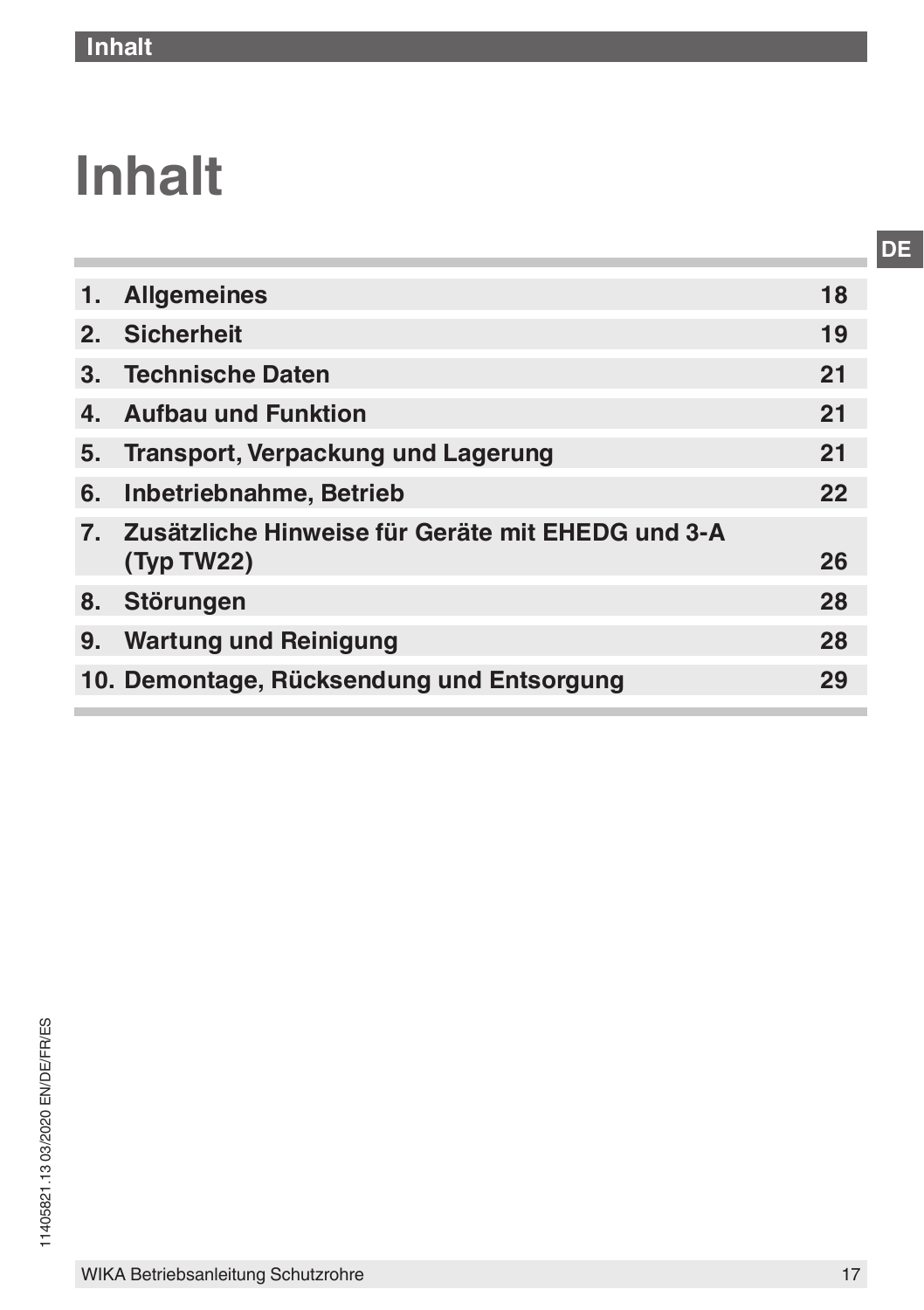## <span id="page-17-0"></span>**1. Allgemeines**

- Die in der Betriebsanleitung beschriebenen Schutzrohre werden nach dem aktuellen Stand der Technik gefertigt. Alle Komponenten unterliegen während der Fertigung strengen Qualitäts- und Umweltkriterien. Unsere Managementsysteme sind nach ISO 9001 und ISO 14001 zertifiziert.
- **DE**
- Diese Betriebsanleitung gibt wichtige Hinweise zum Umgang mit dem Schutzrohr. Voraussetzung für sicheres Arbeiten ist die Einhaltung aller angegebenen Sicherheitshinweise und Handlungsanweisungen.
- Die für den Einsatzbereich des Schutzrohres geltenden örtlichen Unfallverhütungsvorschriften und allgemeinen Sicherheitsbestimmungen einhalten.
- Die Betriebsanleitung ist Produktbestandteil und muss in unmittelbarer Nähe des Schutzrohres für das Fachpersonal jederzeit zugänglich aufbewahrt werden.
- Das Fachpersonal muss die Betriebsanleitung vor Beginn aller Arbeiten sorgfältig durchgelesen und verstanden haben.
- Die Haftung des Herstellers erlischt bei Schäden durch bestimmungswidrige Verwendung, Nichtbeachten dieser Betriebsanleitung, Einsatz ungenügend qualifizierten Fachpersonals sowie eigenmächtiger Veränderung am Schutzrohr.
- Es gelten die allgemeinen Geschäftsbedingungen in den Verkaufsunterlagen.
- Technische Änderungen vorbehalten.
- Weitere Informationen:
	- Internet-Adresse: www.wika.de / www.wika.com
	- Anwendungsberater:
- Fax: +49 9372 132-406 info@wika.de

#### **Symbolerklärung**



#### **WARNUNG!**

… weist auf eine möglicherweise gefährliche Situation hin, die zum Tod oder zu schweren Verletzungen führen kann, wenn sie nicht gemieden wird.



#### **VORSICHT!**

… weist auf eine möglicherweise gefährliche Situation hin, die zu geringfügigen oder leichten Verletzungen bzw. Sach- und Umweltschäden führen kann, wenn sie nicht gemieden wird.



#### **Information**

… hebt nützliche Tipps und Empfehlungen sowie Informationen für einen effizienten und störungsfreien Betrieb hervor.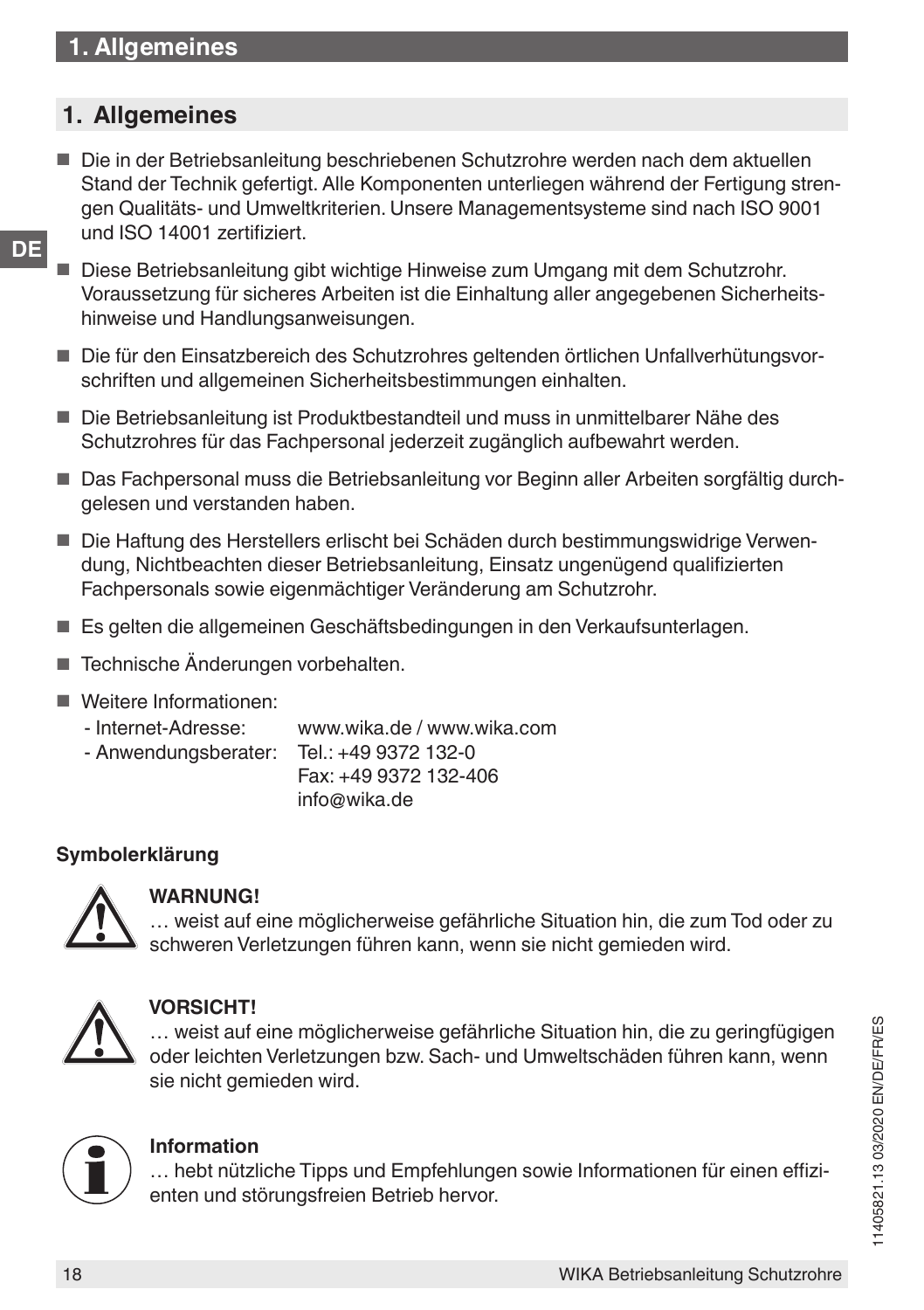## <span id="page-18-0"></span>**1. Allgemeines / 2. Sicherheit**



#### **WARNUNG!**

… weist auf eine möglicherweise gefährliche Situation hin, die durch heiße Oberflächen oder Flüssigkeiten zu Verbrennungen führen kann, wenn sie nicht gemieden wird.

#### **2. Sicherheit**



#### **WARNUNG!**

Vor Montage, Inbetriebnahme und Betrieb sicherstellen, dass das richtige Schutzrohr hinsichtlich Ausführung und spezifischen Messbedingungen ausgewählt wurde.

Vor Montage, Inbetriebnahme und Betrieb sicherstellen, dass der verwendete Schutzrohrwerkstoff gegenüber dem Messmedium chemisch beständig/neutral ist, sowie den prozessseitigen mechanischen Belastungen stand hält. Bei Nichtbeachten können schwere Körperverletzungen und/oder Sachschäden auftreten.



Weitere wichtige Sicherheitshinweise befinden sich in den einzelnen Kapiteln dieser Betriebsanleitung.

#### **2.1 Bestimmungsgemäße Verwendung**

Schutzrohre dienen zum Schutz des Temperaturfühlers gegenüber den Prozessbedingungen. Des weiteren ermöglichen Schutzrohre den Ausbau des Temperaturfühlers ohne den Prozess stillzulegen und verhindern Umwelt- oder Personenschäden durch den Austritt von Prozessmedium.

Das Schutzrohr ist ausschließlich für den hier beschriebenen bestimmungsgemäßen Verwendungszweck konzipiert und konstruiert und darf nur dementsprechend verwendet werden.

Die technischen Spezifikationen in dieser Betriebsanleitung sind einzuhalten. Eine unsachgemäße Handhabung oder ein Betreiben des Schutzrohres außerhalb der technischen Spezifikationen macht die sofortige Überprüfung erforderlich.

Ansprüche jeglicher Art aufgrund von nicht bestimmungsgemäßer Verwendung sind ausgeschlossen.

#### **2.2 Verantwortung des Betreibers**

Die Verantwortung für die Auswahl des Schutzrohres sowie für dessen Werkstoffauswahl zur Gewährleistung einer sicheren Funktion in der Anlage bzw. Maschine obliegt dem Betreiber. WIKA kann während der Angebotserstellung lediglich Empfehlungen aussprechen, die sich an unseren Erfahrungen in ähnlichen Applikationen orientieren.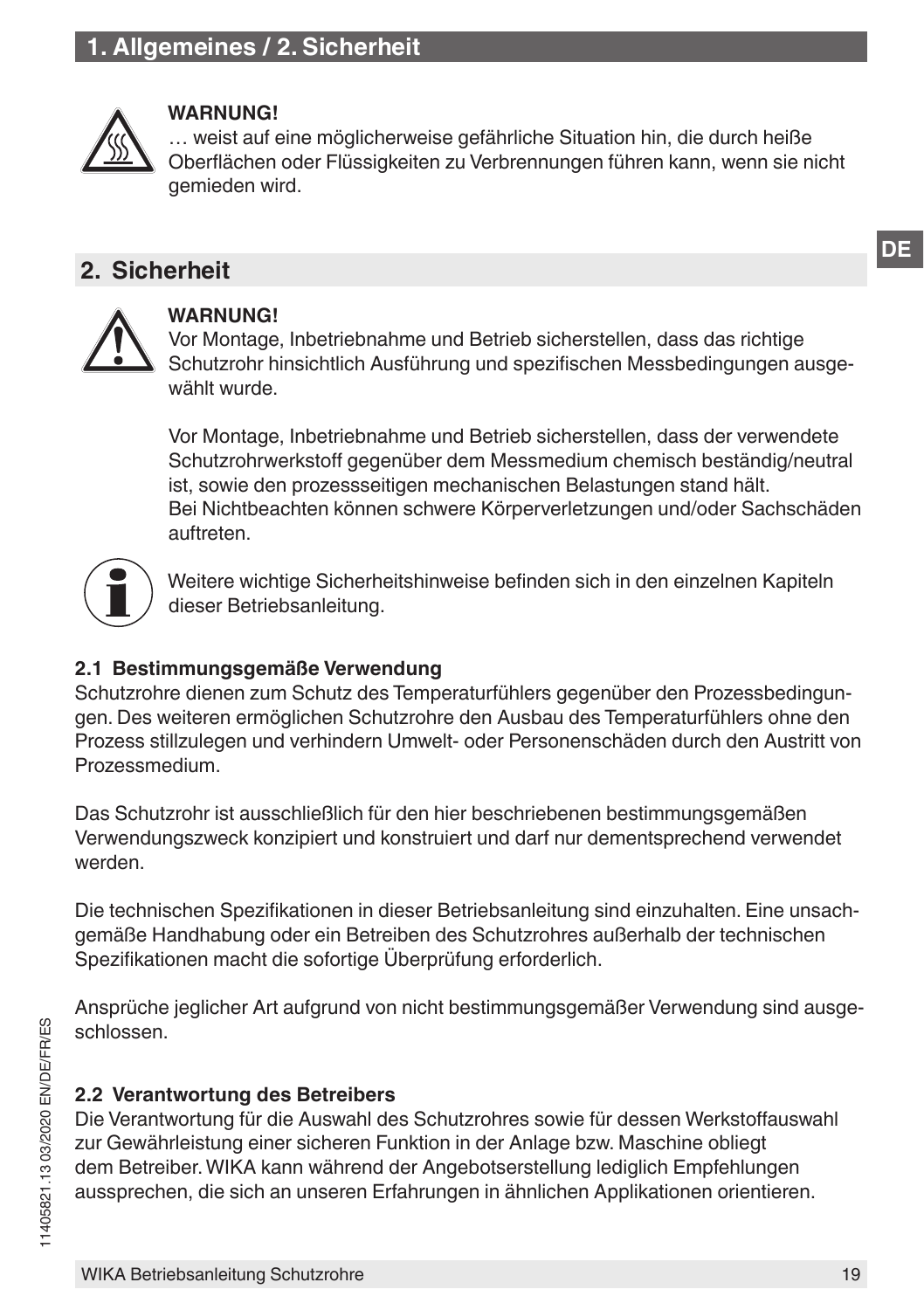## **2. Sicherheit**

Die Sicherheitshinweise dieser Betriebsanleitung, sowie die für den Einsatzbereich des Gerätes gültigen Sicherheits-, Unfallverhütungs- und Umweltschutzvorschriften einhalten.

Für ein sicheres Arbeiten am Gerät muss der Betreiber sicherstellen,

- dass eine entsprechende Erste-Hilfe-Ausrüstung vorhanden ist und bei Bedarf jederzeit Hilfe zur Stelle ist.
- **DE**
- dass das Bedienpersonal regelmäßig in allen zutreffenden Fragen von Arbeitssicherheit, Erste Hilfe und Umweltschutz unterwiesen wird, sowie die Betriebsanleitung und insbesondere die darin enthaltenen Sicherheitshinweise kennt.
- dass das Fachpersonal entsprechend geschult wurde.
- dass das Gerät gemäß der bestimmungsgemäßen Verwendung für den Anwendungsfall geeignet ist.

#### **2.3 Personalqualifikation**



## **WARNUNG!**

#### **Verletzungsgefahr bei unzureichender Qualifikation!**

Unsachgemäßer Umgang kann zu erheblichen Personen- und Sachschäden führen.

Die in dieser Betriebsanleitung beschriebenen Tätigkeiten nur durch Fachpersonal nachfolgend beschriebener Qualifikation durchführen lassen.

#### **Fachpersonal**

Das Fachpersonal ist aufgrund seiner fachlichen Ausbildung, seiner Kenntnisse der Messund Regelungstechnik und seiner Erfahrungen sowie Kenntnis der landesspezifischen Vorschriften, geltenden Normen und Richtlinien in der Lage, die beschriebenen Arbeiten auszuführen und mögliche Gefahren selbstständig zu erkennen.

Spezielle Einsatzbedingungen verlangen weiteres entsprechendes Wissen, z. B. über aggressive oder toxische Medien.

#### **2.4 Besondere Gefahren**



#### **WARNUNG!**

Bei gefährlichen Messstoffen wie z. B. Sauerstoff, Acetylen, brennbaren oder giftigen Stoffen, sowie bei Kälteanlagen, Kompressoren etc. müssen über die gesamten allgemeinen Regeln hinaus die einschlägigen Vorschriften beachtet werden. Gegebenenfalls ist auf ausreichende Erdung des Schutzrohres zu achten.



#### **WARNUNG!**

Messstoffreste an ausgebauten Schutzrohren können zur Gefährdung von Personen, Umwelt und Einrichtung führen. Ausreichende Vorsichtsmaßnahmen ergreifen.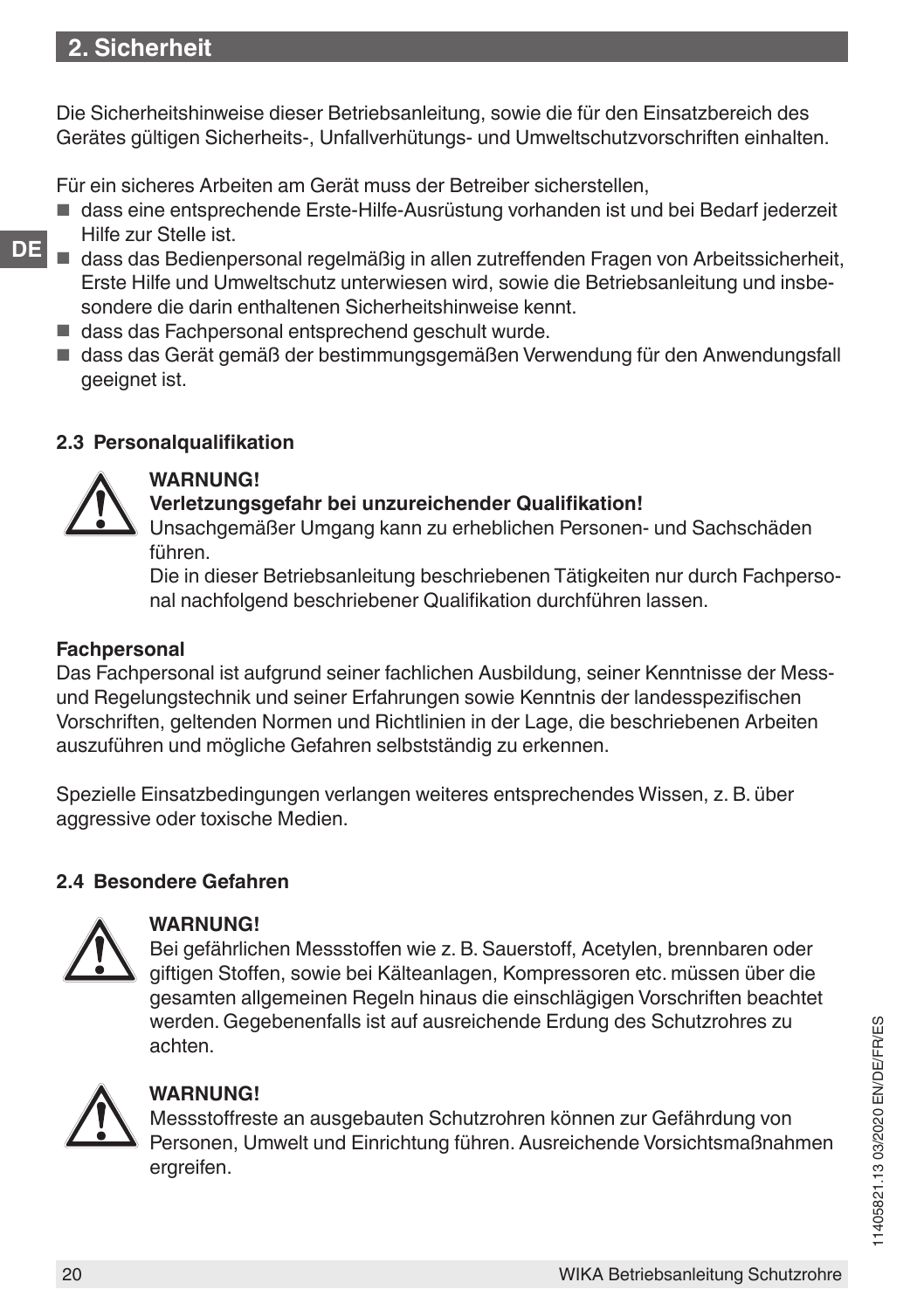<span id="page-20-0"></span>

#### **WARNUNG!**

Schutzrohre werden in ihrer Auslegung mit der Schutzrohrberechnung nach ASME PTC 19.3 TW-2016 für den Einsatz in gleichförmigen (laminaren) Strömungen berechnet. Pulsierende Strömungen (z. B. nahe eines Pumpenauslasses), turbulente Strömungen (z. B. in der Nähe einer Rohrverschraubung) oder Strömungsbedingungen außerhalb einer gleichförmigen Strömung müssen durch den Endanwender bei der Auslegung des Schutzrohres betrachtet und bewertet werden.

## **3. Technische Daten**

Technische Daten siehe aktuelle WIKA Datenblätter der entsprechenden Schutzrohrtypen und Bestellunterlagen.

## **4. Aufbau und Funktion**

#### **4.1 Beschreibung**

Metall-Schutzrohre können als einteilige Ausführung aus Vollmaterial oder durch mehrteiligen Rohraufbau hergestellt werden. Schutzrohre können am Prozess durch Einschrauben, Einschweißen oder mittels Flansch befestigt werden. Die Befestigung des Temperaturfühlers an das Schutzrohr erfolgt direkt über ein Innen- oder Außengewinde oder mittels eines Halsrohres.

Falls im Dauereinsatz bei Temperaturen > 1.200 °C Schutzrohre aus metallischen Werkstoffen keine ausreichende Temperatur oder Korrosionsbeständigkeit aufweisen, kommen keramische Schutzrohrwerkstoffe zum Einsatz.

#### **4.2 Lieferumfang**

Lieferumfang mit dem Lieferschein abgleichen.

## **5. Transport, Verpackung und Lagerung**

#### **5.1 Transport**

Schutzrohr auf eventuell vorhandene Transportschäden untersuchen. Offensichtliche Schäden unverzüglich mitteilen.

#### **5.2 Verpackung und Lagerung**

Verpackung erst unmittelbar vor der Montage entfernen. Die Verpackung aufbewahren, denn diese bietet bei einem Transport einen optimalen Schutz (z. B. wechselnder Einbauort, Reparatursendung).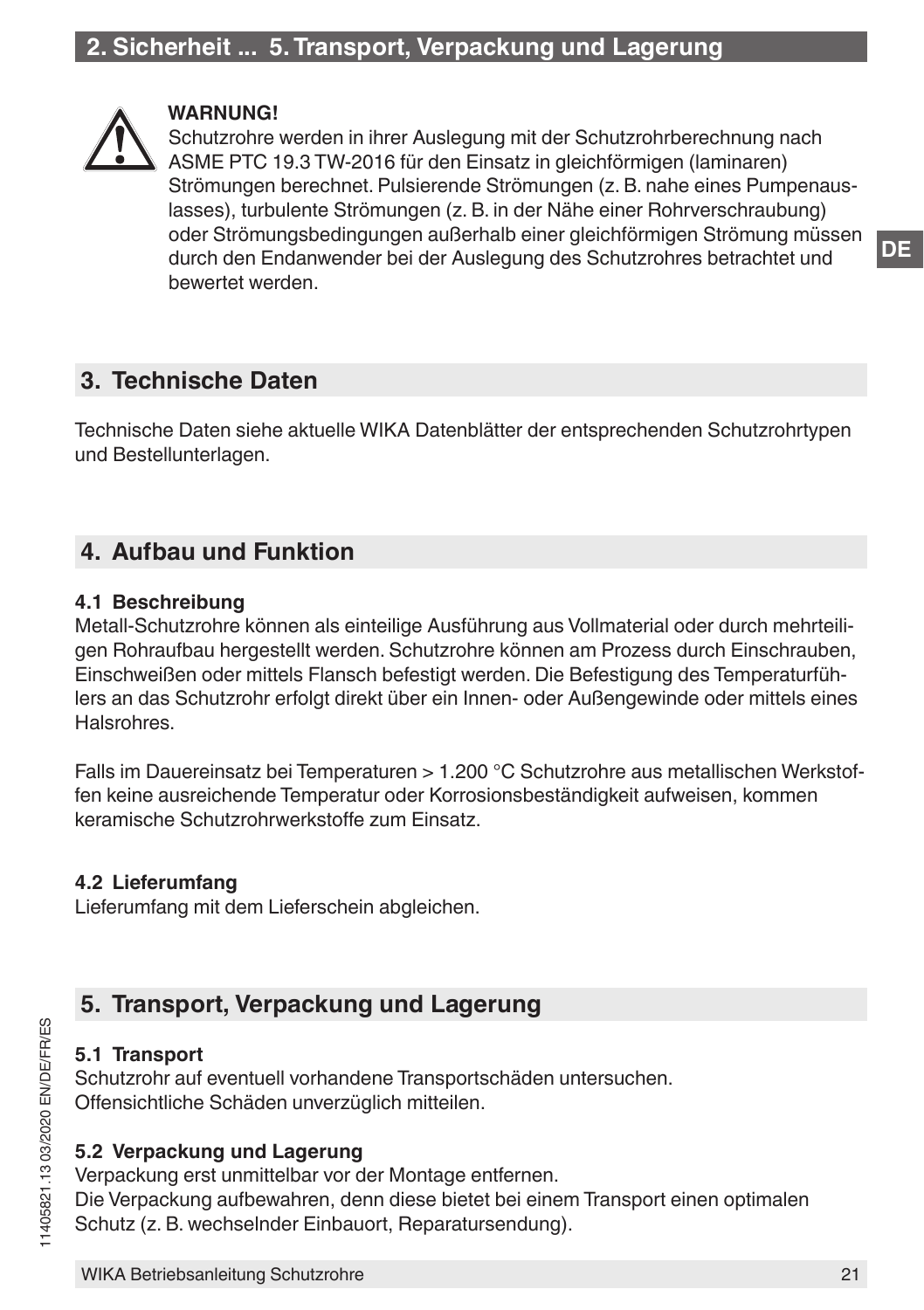## <span id="page-21-0"></span>**5. Transport, Verpackung ... / 6. Inbetriebnahme, Betrieb**

#### **Folgende Einflüsse vermeiden:**

- Direktes Sonnenlicht oder Nähe zu heißen Gegenständen (bei Schutzrohren mit Kunststoffbeschichtung)
- Mechanische Vibration, mechanischer Schock (hartes Aufstellen)



#### **WARNUNG!**

Vor der Einlagerung des Schutzrohres (nach Betrieb) alle anhaftenden Messstoffreste entfernen. Dies ist besonders wichtig, wenn der Messstoff gesundheitsgefährdend ist, wie z. B. ätzend, giftig, krebserregend, radioaktiv, usw.

## **6. Inbetriebnahme, Betrieb**

Bei der Montage die Schutzrohre weder Temperaturschocks noch mechanischen Stoßbelastungen aussetzen.

Das Schutzrohr ohne Kraftanwendung oder Beschädigung in die prozessseitige Aufnahme einführen. Ein Verbiegen oder Anpassen des Schutzrohres zur Montage ist nicht zulässig.

Ausnahme hiervon ist die nachträgliche Anpassung eines Ankers zwecks spielfreier Abstützung des Schutzrohes im Flanschstutzen ("interference fit"). Die nachträgliche Anpassung eines Ankers mit Spielpassung ist nicht zulässig. Im Allgemeinen sind Ankerabstützungen eines Schutzrohres gemäß ASME PTC 19.3 TW-2016 nicht empfohlen und liegen außerhalb dieses Standards.

**Montagehinweise für elektrische Thermometer mit keramischem Schutzrohr** Keramische Schutzrohrwerkstoffe sind nur bedingt temperaturwechselbeständig. Ein Temperaturschock führt deshalb leicht zu Spannungsrissen und somit zur Beschädigung des Schutzrohres.

Thermoelemente mit Keramik- oder Saphirschutzrohren deshalb vor der Montage vorwärmen und dann langsam in den heißen Prozess eintauchen.

Nach DIN 43724 wird für Schutzrohre mit einem Durchmesser von 24/26 mm eine Einschiebegeschwindigkeit von 1 cm/min empfohlen. Bei den kleineren Durchmessern 10/15 mm kann diese auf 50 cm/min erhöht werden. Grundsätzlich erfordern höhere Prozesstemperaturen eine geringere Einschiebegeschwindigkeit.

Neben dem Schutz vor thermischer Spannung müssen die Keramikschutzrohre auch vor mechanischer Belastung geschützt werden. Ursache solcher schädlicher Belastungen sind Biegekräfte bei waagrechter Einbaulage. Somit bei waagrechtem Einbau je nach Durchmesser, größeren Nennlängen und Bauform eine zusätzliche Abstützung bauseits vorsehen.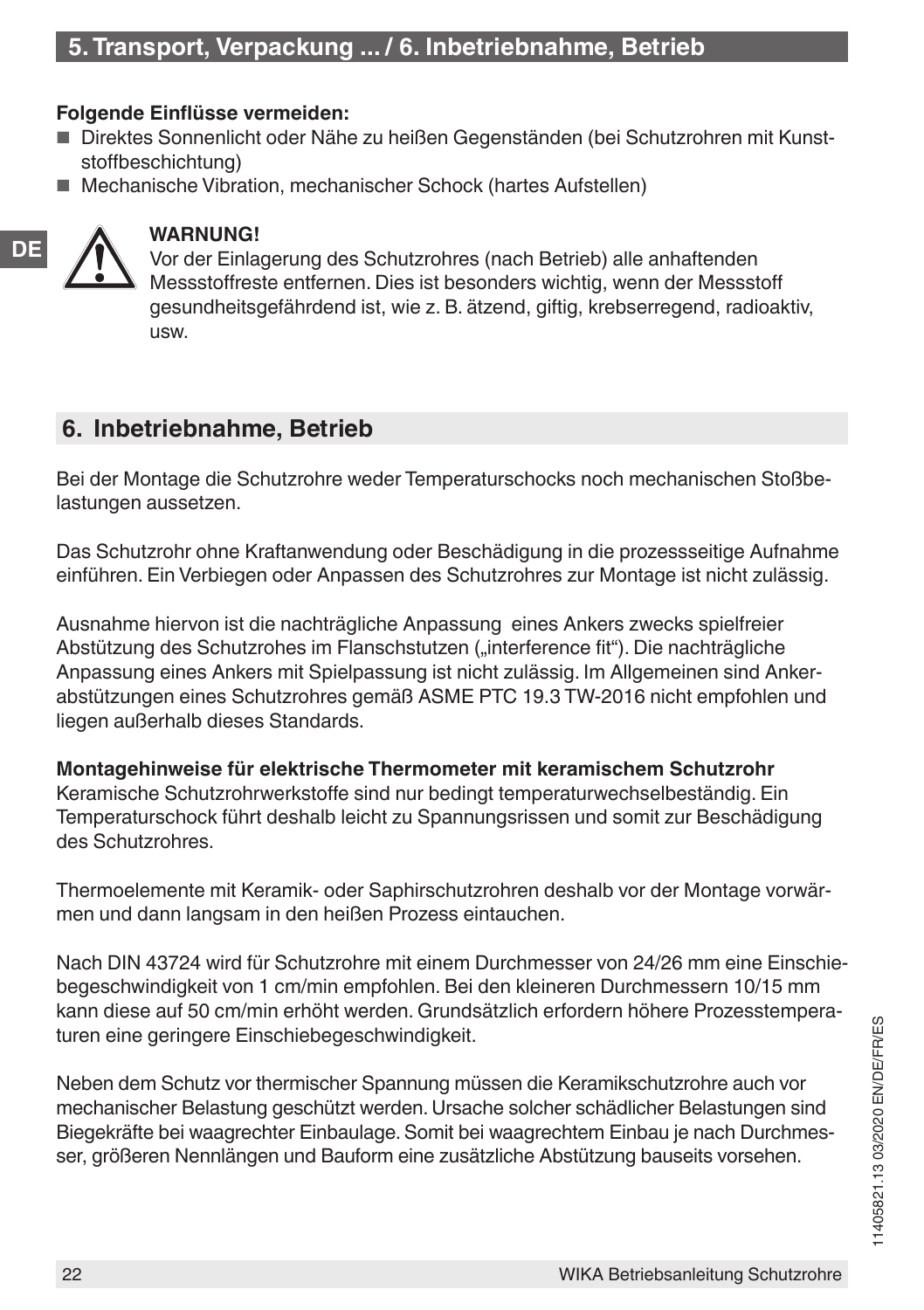Der Hinweis zur Durchbiegungsproblematik gilt prinzipiell auch für metallische Schutzrohre, insbesondere bei Einbaulängen > 500 mm. Bei Prozesstemperaturen > 1.200 °C grundsätzlich den senkrechten Einbau bevorzugen.

Aufgrund der hohen thermischen, chemischen und mechanischen Belastungen, denen die Keramik- oder Saphir-Schutzrohre im Betrieb ausgesetzt sind, kann eine generelle Angabe über die Einsatzdauer nur bedingt gegeben werden. Dies gilt insbesondere für Anwendungen in hochbelasteten Prozessen wie z. B. Vergasungsreaktoren. Dementsprechend handelt es sich bei den prozessseitigen Teilen der Thermoelemente um Verschleißteile, die nicht unter die Gewährleistung fallen.

Empfohlen wird bei der Montage des Temperaturmessgerätes in das Schutzrohr den Einsatz eines geeigneten Dichtungsmittels, um z. B. das Eindringen von Feuchtigkeit zu vermeiden.

Generell sollte sich die Schutzrohrspitze im mittleren Drittel der Rohrleitung befinden, wobei Sonderfälle hiervon abweichen können. Es muss sichergestellt sein, dass das Messelement (Pt100, Thermoelement, Bimetall, etc.) komplett angeströmt und nicht durch den Flanschstutzen abgeschirmt wird. Falls dies auf Grund eines zu kleinen Rohrleitungsdurchmessers nicht gewährleistet werden kann, können Rohrerweiterungen im Bereich der Temperaturmessstelle eingesetzt werden.

#### **Keramische Schutzrohre mit Spülanschluss**

Für keramische Schutzrohre mit Spülanschluss werden als Grundeinstellung folgende Werte empfohlen:

Druck des Spülgases: 0,25 ... 0,35 bar [3,6 ... 5,1 psi] über maximalem Prozessdruck Duchflussmenge: ca. 10 ... 12 Liter pro Stunde Spülgas: Stickstoff

Je nach Prozess kann eine Anpassung der oben genannten Werte erforderlich sein. Die Verantwortung hierfür liegt beim Anwender.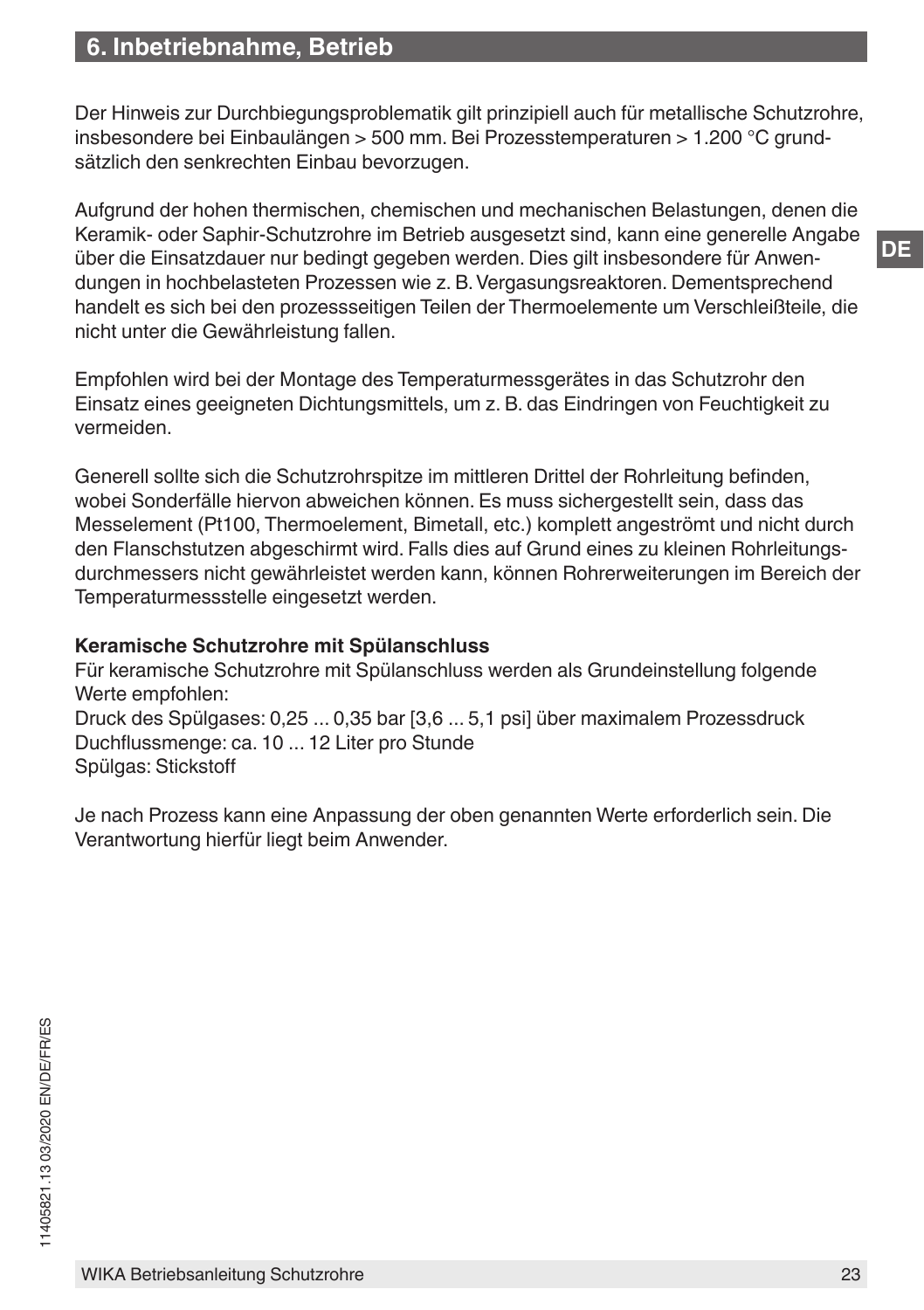## **6. Inbetriebnahme, Betrieb**

**DE**

#### **Rohrerweiterung von DN 40 auf DN 80**



Schutzrohre werden öl- und fettfrei geliefert (Ausnahme: Kohlenstoffstähle). Je nach Anwendungsfall muss der Endanwender prüfen, ob eine zusätzliche Reinigung vor der Montage erforderlich ist.

#### **Schutzrohre zum Einschrauben**

Bei zylindrischen Gewinden ist eine geeignete Dichtung zur Montage zu verwenden. Konische Gewinde können durch geeignete Dichtungsmittel oder eine zusätzliche Schweißnaht abgedichtet werden. Die entsprechenden Anzugsmomente und Werkzeuge (z. B. Gabelschlüssel) sind zu verwenden.

#### **Schutzrohre zum Einschweißen**

Einschweiß-Schutzrohre können direkt in den Prozess eingeschweißt (Rohr- oder Behälterwand) oder über einen Schweißstutzen befestigt werden. Bei den Einschweißarbeiten sind bezüglich der Lage der Schweißnaht sowie Wärmebehandlung, Schweißzusätzen oder Schweißverfahren die Angaben der jeweiligen Werkstoffdatenblätter, einschlägigen Richtlinien und Normen sowie die Schutzrohrdatenblätter zu beachten.

#### **Schutzrohre mit Flanschanschluss**

Die Flanschabmessungen des Schutzrohres müssen mit denen des prozessseitigen Gegenflansches übereinstimmen. Die verwendenden Dichtungen müssen für den Prozess und die Flanschgeometrien (aus dem Lieferschein ersichtlich) geeignet sein. Zur Montage sind die entsprechenden Anzugsmomente und Werkzeuge (z. B. Gabelschlüssel) zu verwenden. Bei Schutzrohren mit Anker ist darauf zu achten, dass dieser zu dem Innendurchmesser des Stutzens passt und in diesem abgestützt wird. Bei Ankern mit Übermaß sind diese auf den Innendurchmesser des Stutzens entsprechend anzupassen.

Die schraubgeschweißte Ausführung Typ TW10-S ist aufgrund der Gefahr von Spaltkorrosion nicht für den Einsatz in wässrigen Medien geeignet.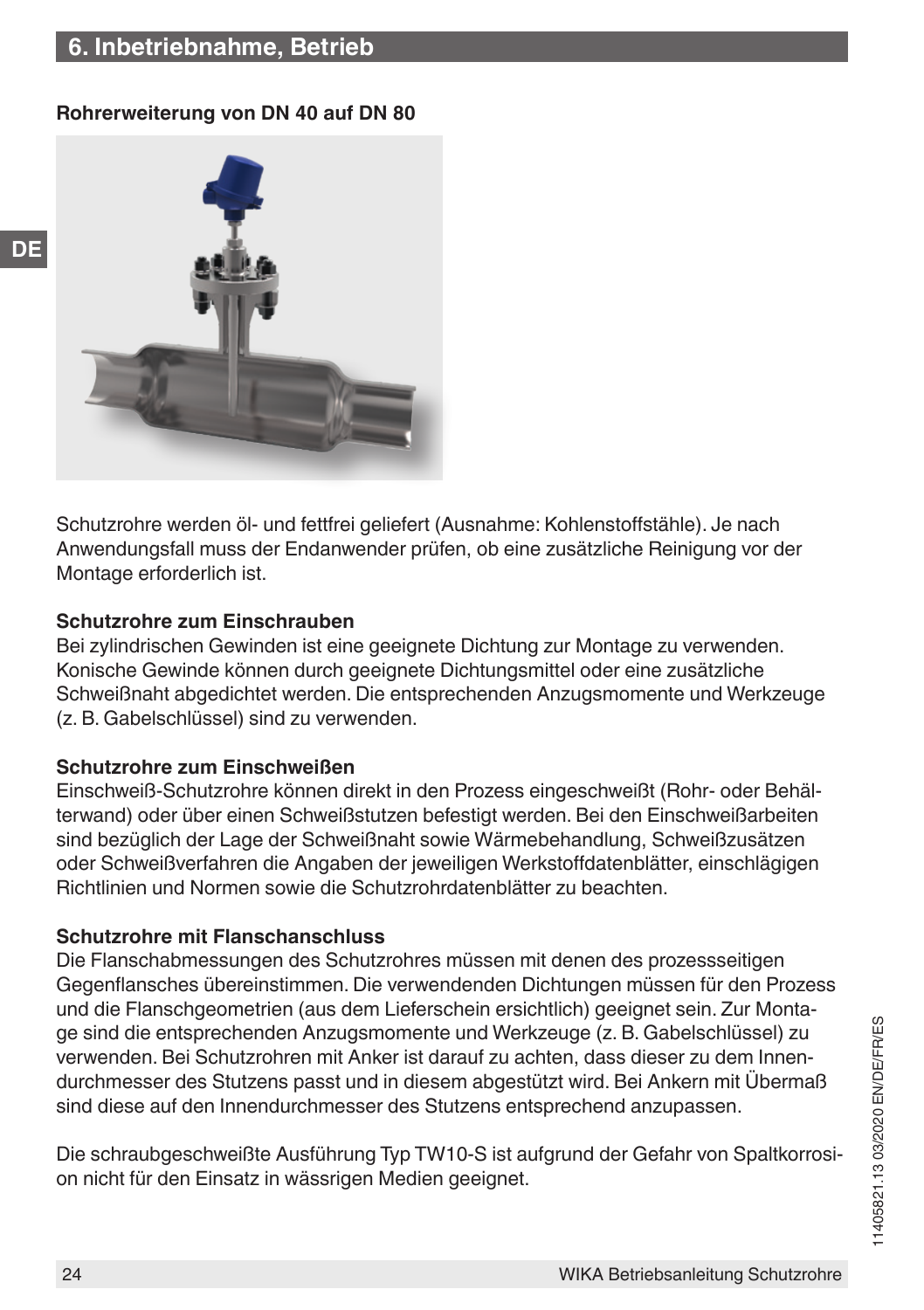Unabhängig von Prozessanschluss, kommen 3 Einbaupositionen von Schutzrohren in Rohrleitungen zur Anwendung:

■ Rechtwinklige Anströmung (ungünstigster Belastungsfall)



■ Schräge Anströmung (zu bevorzugen, Spitze gegen Strömungsrichtung geneigt)

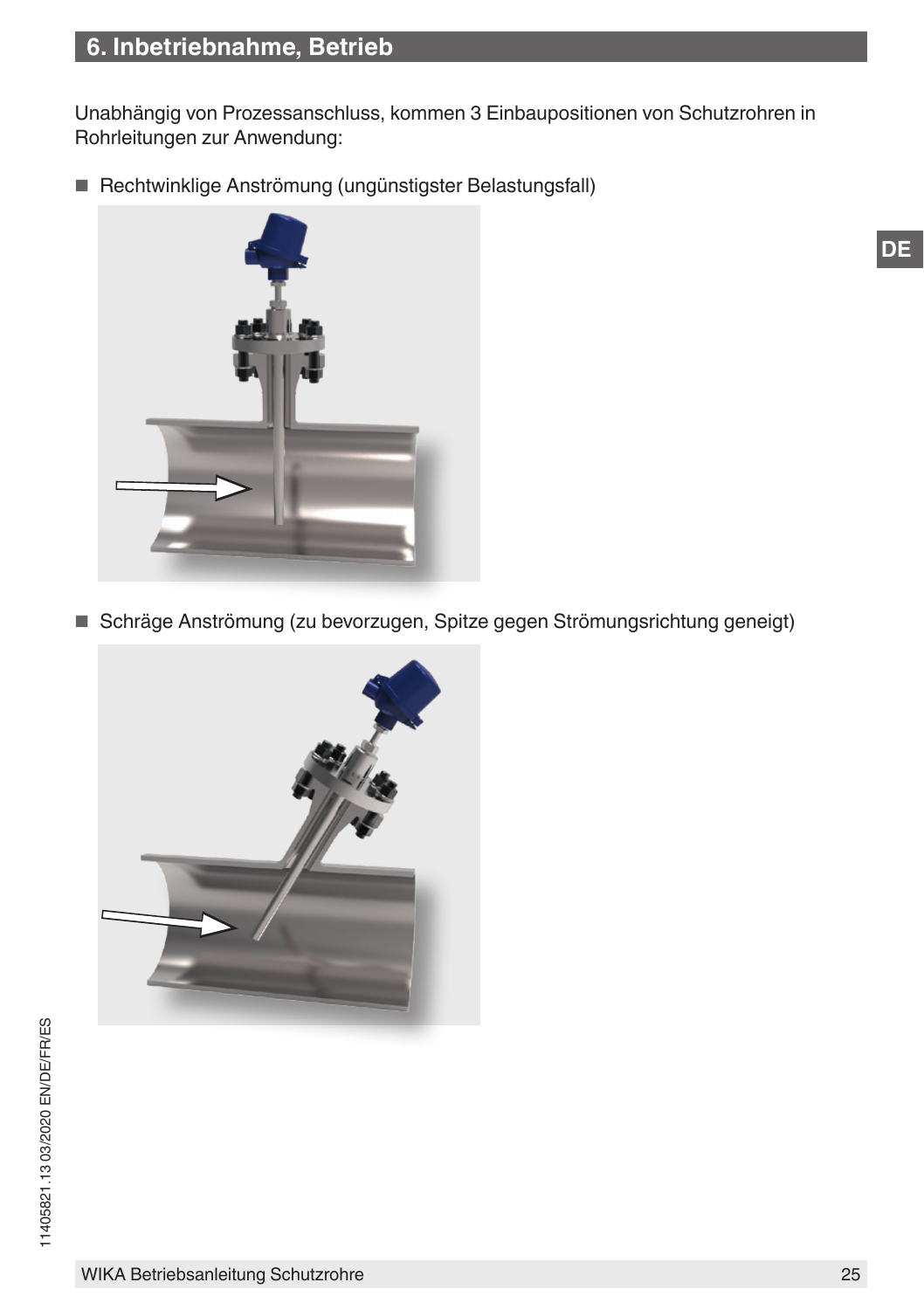## <span id="page-25-0"></span>**6. Inbetriebnahme, Betrieb / 7. Zusätzliche Hinweise für Geräte ...**

Anströmung zur Spitze in Rohrbogen (günstigster Belastungsfall)



Die Einbaulänge und Durchmesser des Schutzrohres sind abhängig von den Prozessdaten, insbesondere der Strömungsgeschwindigkeit des zu messenden Mediums.

Die Vorgaben der VDI/VDE 3511-5, der DIN 43772 Beiblatt 1/2 und des AD-Regelwerkes beachten.

Schutzrohre aus Kohlenstoffstählen werden werkseitig vor der Anlieferung mit einem Korrosionsschutzmittel behandelt. Das Schutzrohr vor der Montage komplett reinigen, um Vergiftungserscheinungen des Sensors oder Problemen bei der Montage vorzubeugen.

## **7. Zusätzliche Hinweise für Geräte mit EHEDG und 3-A (Typ TW22)**

#### **7.1 Einhaltung der Konformität nach 3-A**

Für eine 3-A-konforme Anbindung bei Milchrohrverschraubungen nach DIN 11851 geeignete Profildichtungen verwenden (z. B. SKS Komponenten BV oder Kieselmann GmbH).

#### **Hinweis:**

Zur Einhaltung der 3-A-Zertifizierung muss einer der 3-A zugelassenen Prozessanschlüsse verwendet werden. Diese sind mit Logo im Datenblatt gekennzeichnet.

#### **7.2 Einhaltung der EHEDG-Konformität**

Für eine EHEDG-konforme Anbindung Dichtungen gemäß aktuellem EHEDG-Positionspapier verwenden.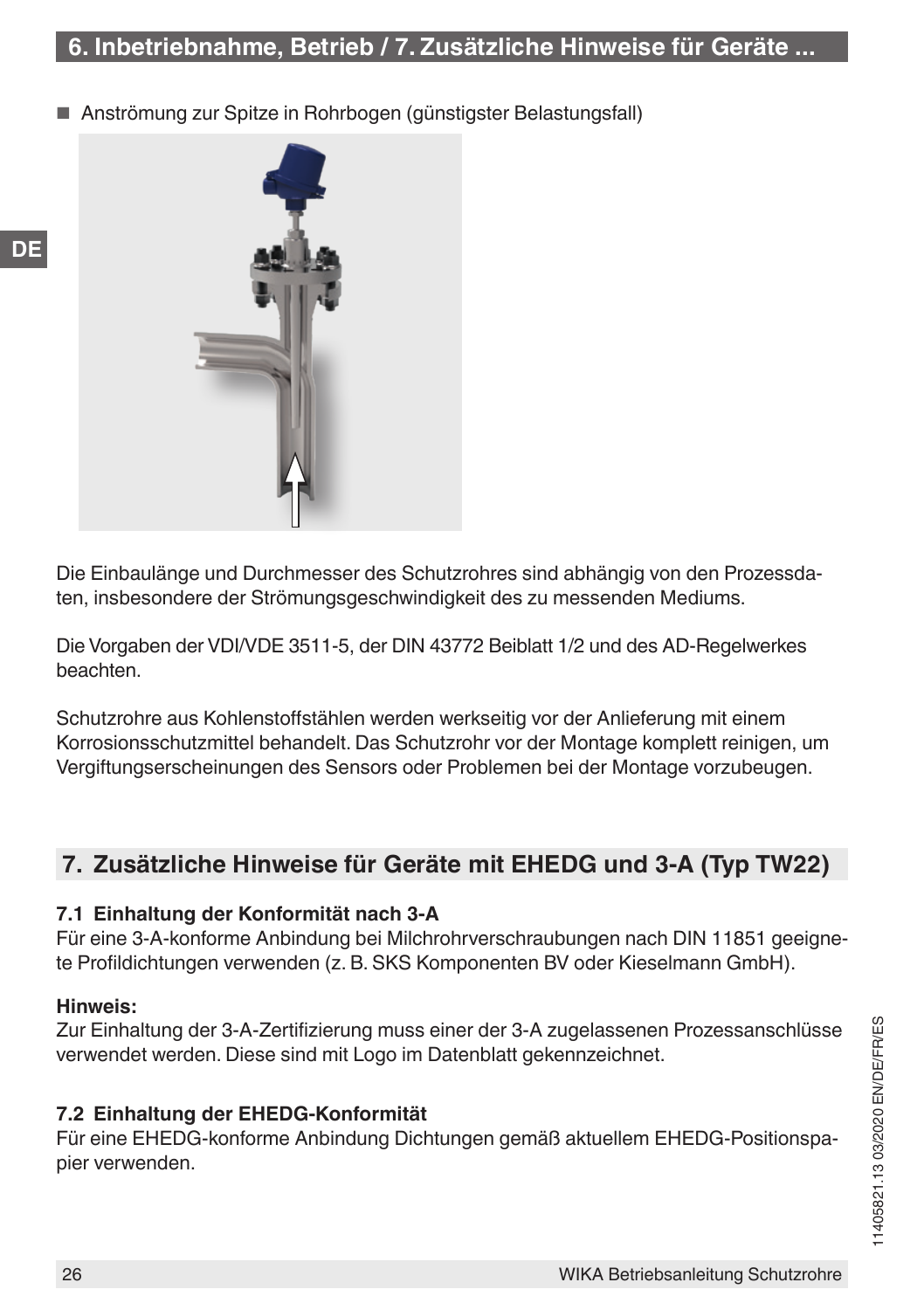#### **Hersteller von Dichtungen**

- Dichtung für Verbindungen nach ISO 2852, DIN 32676 und BS 4825 Part 3: z. B. Combifit International B.V.
- Dichtung für Verbindungen nach DIN 11851: z. B. Kieselmann GmbH
- VARIVENT<sup>®</sup>-Dichtungen: z. B. GEA Tuchenhagen GmbH

#### **7.3 Montagehinweise**

Nachfolgende Hinweise, insbesondere für EHEDG-zertifizierte und 3-A-konforme Geräte, beachten.

- Zur Einhaltung der EHEDG-Zertifizierung muss ein von der EHEDG empfohlener Prozessanschluss verwendet werden. Diese sind mit Logo im Datenblatt gekennzeichnet.
- Zur Einhaltung der Konformität nach 3-A-Standards muss ein 3-A-konformer Prozessanschluss verwendet werden. Diese sind mit Logo im Datenblatt gekennzeichnet.
- Elektrisches Thermometer inklusive Schutzrohr totraumarm und leicht reinigbar montieren.
- Einbaulage des elektrischen Thermometers inklusive Schutzrohr, Einschweißstutzens und Instrumentierungs-T-Stückes soll selbstentleerend ausgeführt sein.
- Einbaulage darf keine schöpfende Stelle bilden oder eine Spülbeckenbildung verursachen.
- Bei der Prozessanbindung über ein Instrumentierungs-T-Stück darf die Länge L des Abzweiges (Anschluss zum Messgerät) nicht länger sein als der Innendurchmesser D minus Durchmesser des Schutzrohres d des Abzweiges (Regel: L ≤ D – d).

#### **7.4 Reinigungsprozess Cleaning-in-Place (CIP)**

- Nur Reinigungsmittel verwenden, die für die eingesetzten Dichtungen geeignet sind.
- Reinigungsmittel dürfen weder abrasiv sein noch die Werkstoffe der messstoffberührten Teile korrosiv angreifen.
- Temperaturschocks oder schnelle Temperaturänderungen vermeiden. Die Temperaturdifferenz zwischen Reinigungsmittel und Klarspülung mit Wasser sollte möglichst gering sein. Negativbeispiel: Reinigung mit 80 °C und Klarspülung mit +4 °C kaltem Wasser.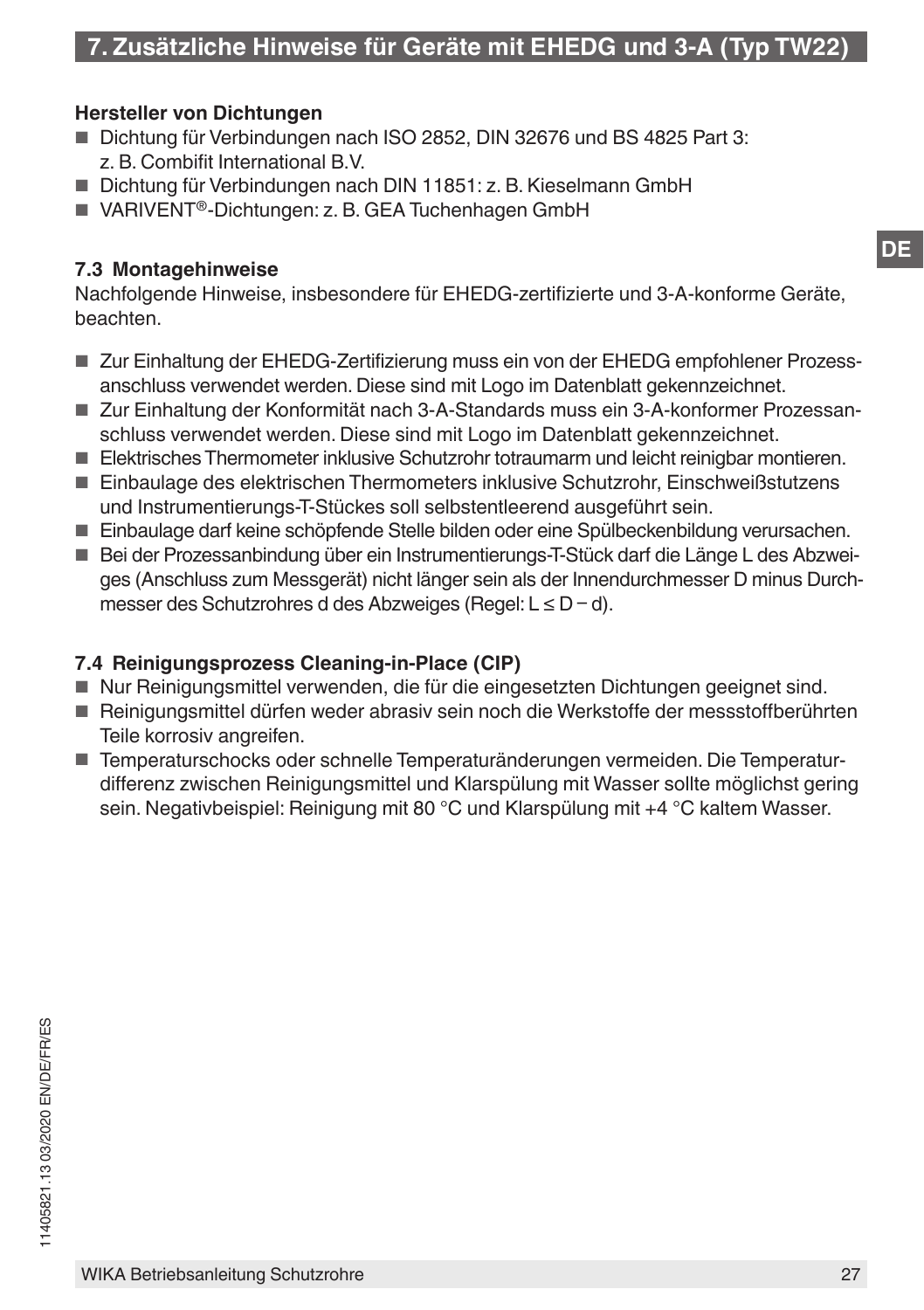## <span id="page-27-0"></span>**8. Störungen**

**DE**

| <b>Störungen</b>                                                                                   | <b>Ursachen</b>                                                                              | <b>Maßnahmen</b>                                                                                                                         |
|----------------------------------------------------------------------------------------------------|----------------------------------------------------------------------------------------------|------------------------------------------------------------------------------------------------------------------------------------------|
| <b>Prozessseitiges Gewinde</b><br>hat bei der Montage<br>gefressen                                 | Ungeeignete Werkstoffpaarung<br>Gewindestutzen zum Schutzrohr                                | Geeignete Werkstoffpaarung<br>auswählen oder geeignetes<br>Schmiermittel einsetzen                                                       |
| Temperaturfühler lässt sich                                                                        | Fremdkörper im Schutzrohr                                                                    | Fremdkörper entfernen                                                                                                                    |
| nicht in das Schutzrohr<br>einführen                                                               | Beschädigte oder verschmutzte<br>Befestigungsgewinde von<br>Schutzrohr oder Temperaturfühler | Gewinde reinigen oder<br>nachschneiden                                                                                                   |
|                                                                                                    | Fühlerabmessung passt nicht zum<br>Innendurchmesser des Schutzrohes                          | Bestellunterlagen<br>kontrollieren                                                                                                       |
|                                                                                                    | Schutzrohr oder Fühler wurde bei<br>Montage verbogen oder beschädigt                         | Zur Reparatur zurück<br>senden                                                                                                           |
| <b>Austritt von Prozessmedium</b><br>ab der Befestigungsebene<br>Prozess zu Schutzrohr             | Fehler bei der Montage oder fehler-<br>hafte Dichtungen                                      | Dichtung überprüfen,<br>Anzugsmomente<br>kontrollieren                                                                                   |
| an der Schnittstelle<br>des Schutzrohres zu<br>Temperaturfühler oder am<br>Temperaturfühler selbst | Defekt, z. B. durch Betrieb des<br>Schutzrohres im Resonanzfall                              | Sicherer Betrieb der Anlage<br>nicht mehr gewährleistet<br>(führt im schlimmsten Fall<br>zu einem kompletten Abriss<br>des Schutzrohres) |
|                                                                                                    |                                                                                              |                                                                                                                                          |

Empfohlen wird bei kritischen Anlagen eine Schutzrohrberechnung als ingenieurstechnische Dienstleistung nach ASME PTC 19.3 TW-2016 oder Dittrich/Klotter.

## **9. Wartung und Reinigung**

#### **9.1 Wartung**

Schutzrohre sind im Allgemeinen wartungsfrei.

Empfohlen wird eine Sichtüberprüfung des Schutzrohres auf Leckagen oder Beschädigungen in regelmäßigen Intervallen. Insbesondere auf einwandfreie Funktion der Dichtung achten!

Reparaturen sind ausschließlich vom Hersteller oder nach Absprache durch entsprechend qualifiziertes Fachpersonal durchzuführen.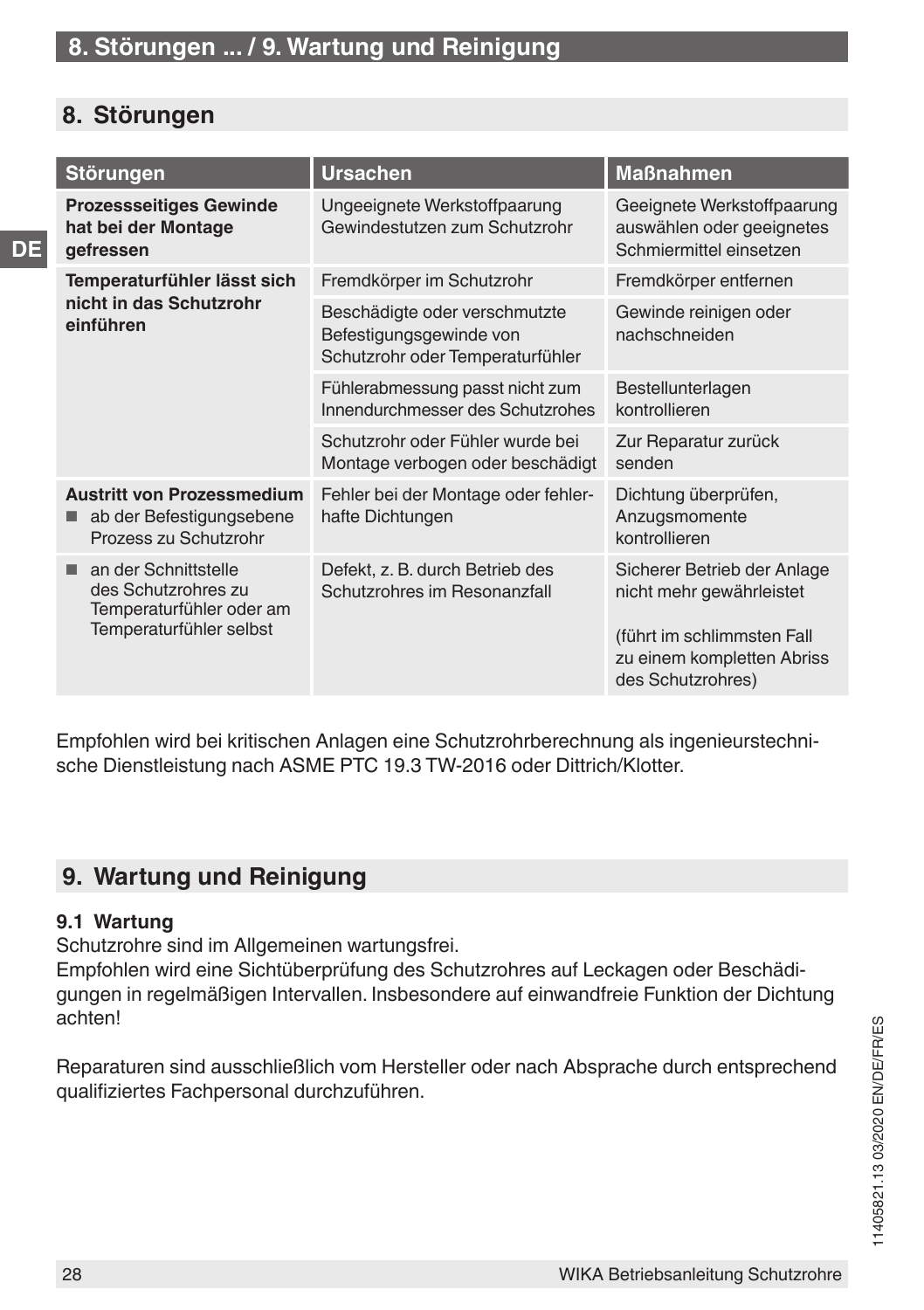#### <span id="page-28-1"></span><span id="page-28-0"></span>**9.2 Reinigung**

Ausgebautes Gerät spülen bzw. säubern, um Personen und Umwelt vor Gefährdung durch anhaftende Messstoffreste zu schützen.

Bei Reinigung von außen ("Wash Down") zulässige Temperatur und Schutzart beachten.



Hinweise zur Rücksendung des Schutzrohres siehe Kapitel 9.2 "Rücksendung".

## **10. Demontage, Rücksendung und Entsorgung**



#### **WARNUNG!**

**Körperverletzungen, Sach- und Umweltschäden durch Messstoffreste** Messstoffreste an ausgebauten Schutzrohren können zur Gefährdung von Personen, Umwelt und Einrichtung führen.

- ▶ Ausreichende Vorsichtsmaßnahmen ergreifen.
- ▶ Hinweise zur Reinigung siehe Kapitel [9.2 "Reinigung"](#page-28-1).

#### **10.1 Demontage**



## **WARNUNG!**

**Verbrennungsgefahr**

Beim Ausbau besteht Gefahr durch austretende, gefährlich heiße Messstoffe. ▶ Vor dem Ausbau das Schutzrohr ausreichend abkühlen lassen!

Schutzrohre nur im drucklosen Zustand demontieren!

#### **10.2 Rücksendung**

#### **Beim Versand des Gerätes unbedingt beachten:**

Alle an WIKA gelieferten Geräte müssen frei von Gefahrstoffen (Säuren, Laugen, Lösungen, etc.) sein.

Zur Rücksendung des Gerätes die Originalverpackung oder eine geeignete Transportverpackung verwenden.

#### **Um Schäden zu vermeiden:**

- 1. Das Gerät mit dem Dämmmaterial in der Verpackung platzieren. Zu allen Seiten der Transportverpackung gleichmäßig dämmen.
- 2. Wenn möglich einen Beutel mit Trocknungsmittel der Verpackung beifügen.
- 3. Sendung als Transport eines hochempfindlichen Messgerätes kennzeichnen.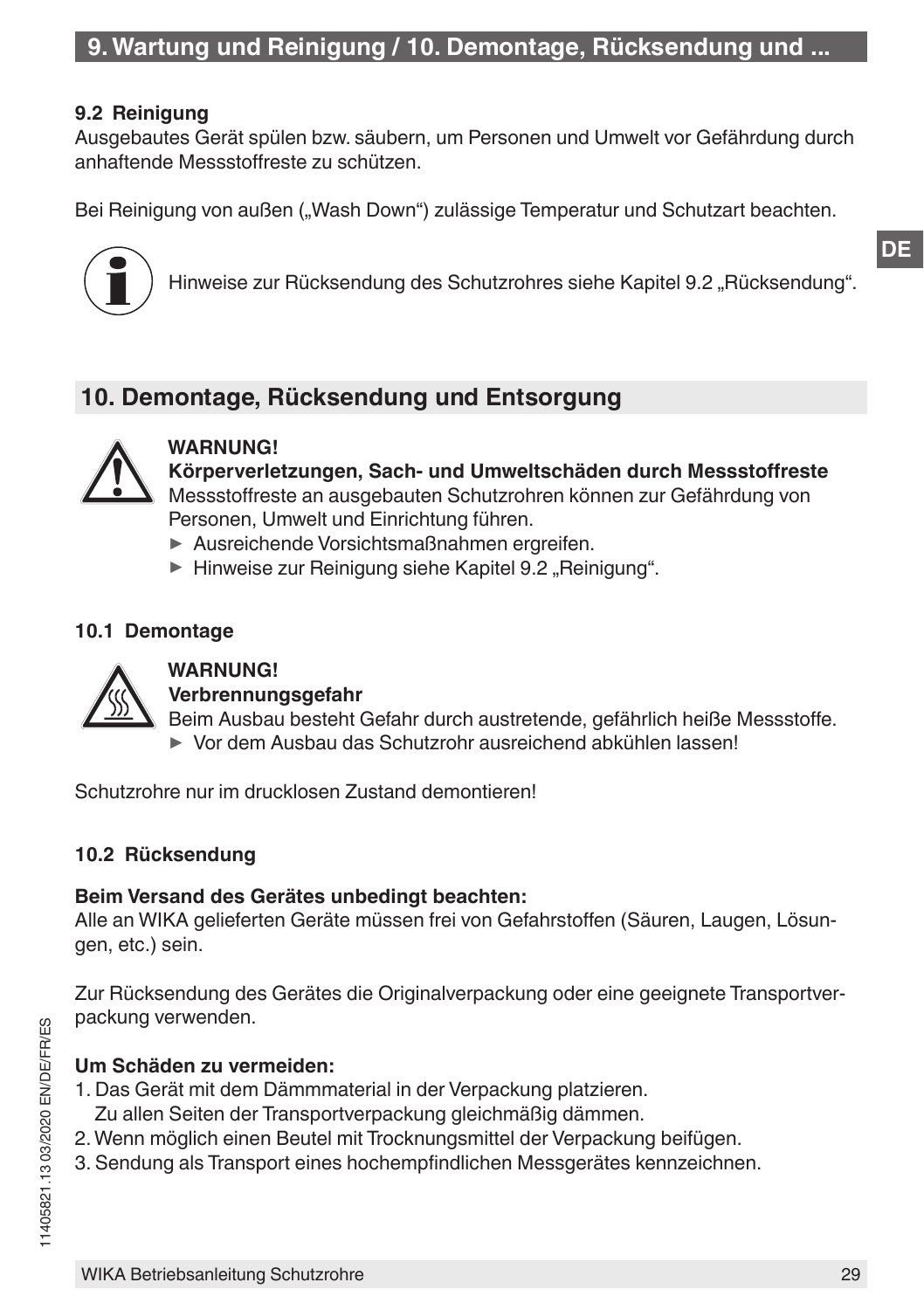

Hinweise zur Rücksendung befinden sich in der Rubrik "Service" auf unserer lokalen Internetseite.

### **10.3 Entsorgung**

**DE** Durch falsche Entsorgung können Gefahren für die Umwelt entstehen. Gerätekomponenten und Verpackungsmaterialien entsprechend den landesspezifischen Abfallbehandlungs- und Entsorgungsvorschriften umweltgerecht entsorgen.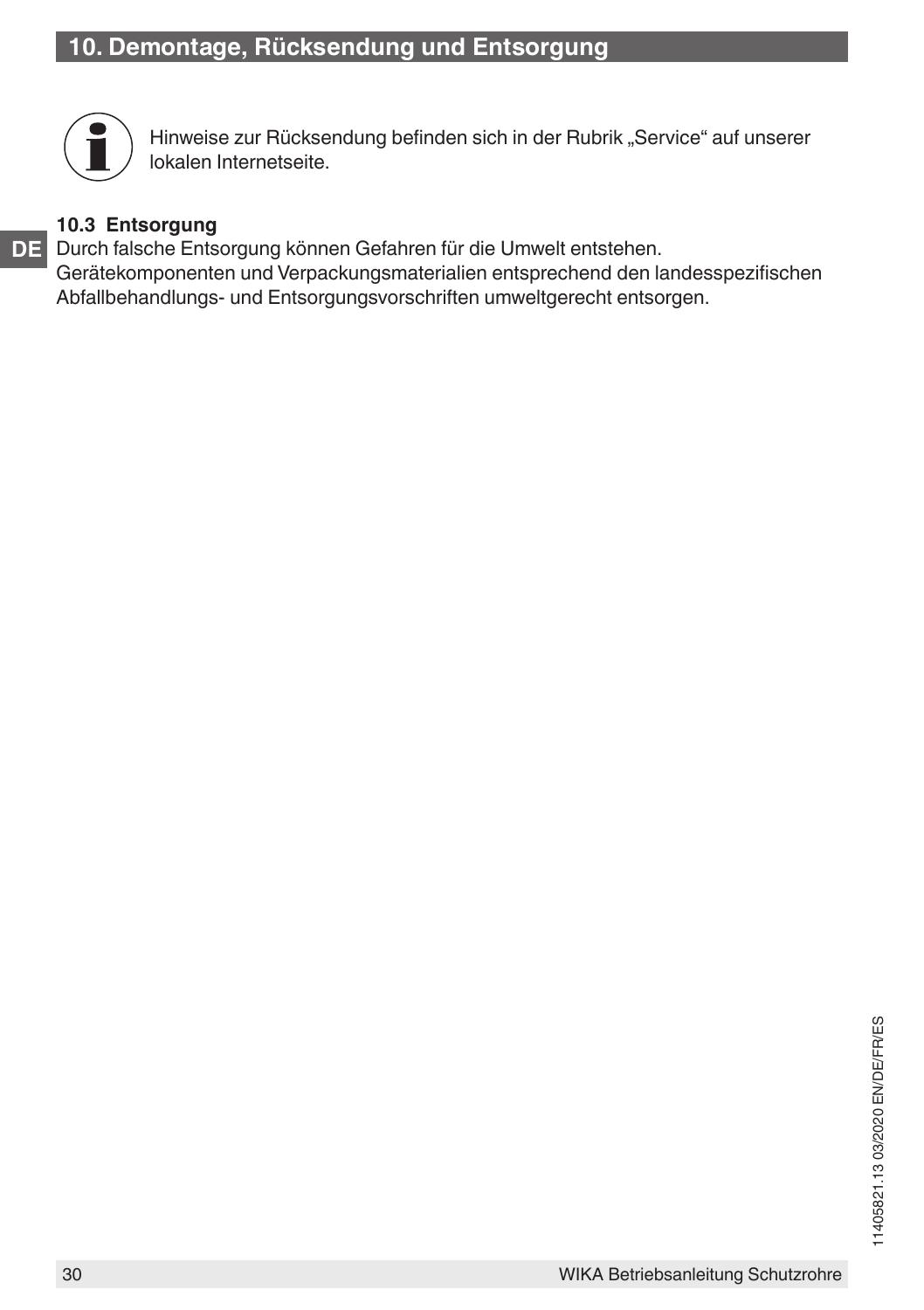# **Sommaire**

| 1.             | Généralités                                                             | 32 |
|----------------|-------------------------------------------------------------------------|----|
| 2.             | <b>Sécurité</b>                                                         | 33 |
| 3 <sub>1</sub> | <b>Caractéristiques techniques</b>                                      | 35 |
| 4.             | <b>Conception et fonction</b>                                           | 35 |
| 5.             | Transport, emballage et stockage                                        | 35 |
| 6.             | Mise en service, exploitation                                           | 36 |
| 7.             | Notes supplémentaires pour instruments avec EHEDG et<br>3-A (type TW22) | 40 |
| 8.             | <b>Dysfonctionnements</b>                                               | 41 |
| 9.             | <b>Entretien et nettoyage</b>                                           | 41 |
|                | 10. Démontage, retour et mise au rebut                                  | 42 |
|                |                                                                         |    |

**FR**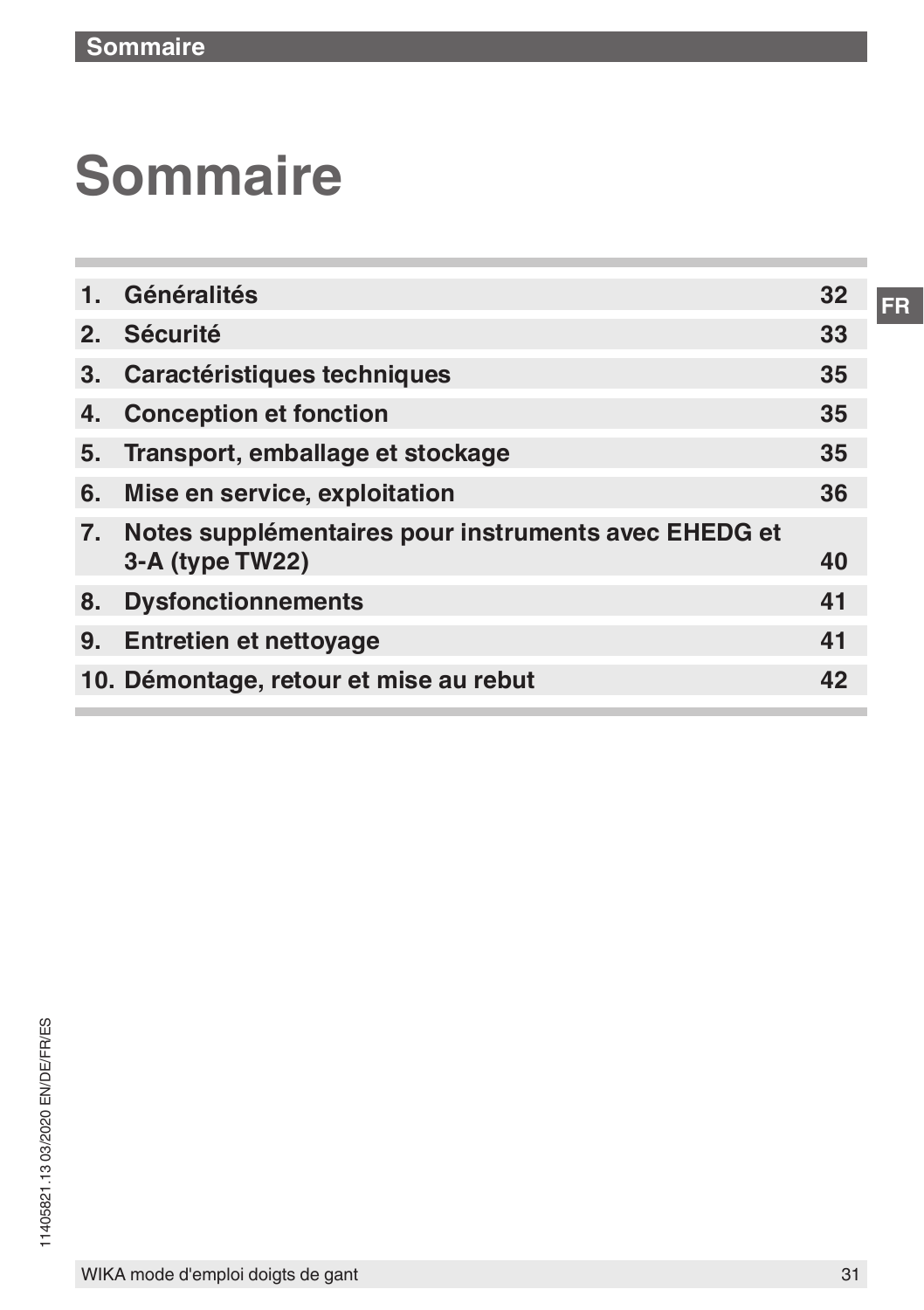## <span id="page-31-0"></span>**1. Généralités**

- Les doigts de gant décrit dans le présent mode d'emploi est fabriqué selon les dernières technologies en vigueur et tous les composants sont soumis à des critères de qualité et d'environnement stricts durant la fabrication. Nos systèmes de gestion sont certifiés selon ISO 9001 et ISO 14001.
- Ce mode d'emploi donne des indications importantes concernant l'utilisation du doigt de gant. Il est possible de travailler en toute sécurité avec ce produit en respectant toutes les consignes de sécurité et d'utilisation.
- Respecter les prescriptions locales de prévention contre les accidents et les prescriptions générales de sécurité en vigueur pour le domaine d'application du doigt de gant.
- Le mode d'emploi fait partie de l'appareil et doit être conservé à proximité immédiate du doigt de gant et accessible à tout moment pour le personnel qualifié.
- Le personnel qualifié doit, avant de commencer toute opération, avoir lu soigneusement et compris le mode d'emploi.
- La responsabilité du fabricant n'est pas engagée en cas de dommages provoqués par une utilisation non conforme à l'usage prévu, de non respect de ce mode d'emploi, d'utilisation de personnel peu qualifié de même qu'en cas de modifications du doigt de gant effectuées par l'utilisateur.
- Les conditions générales de vente mentionnées dans les documents de vente sappliquent.
- Sous réserve de modifications techniques.
- Pour obtenir d'autres informations :
	- Consulter notre site internet : www.wika.fr / www.wika.com<br>- Conseiller applications : Tel.: 0 820 95 10 10 (0.15  $\epsilon$ /min
	- Tel.: 0 820 95 10 10 (0.15  $\varepsilon$ /min)

Fax : 0 891 035 891 (0,35 €/min) info@wika.fr

#### **Explication des symboles**



## **AVERTISSEMENT !**

… indique une situation présentant des risques susceptibles de provoquer la mort ou des blessures graves si elle n'est pas évitée.



#### **ATTENTION !**

… indique une situation potentiellement dangereuse et susceptible de provoquer de légères blessures ou des dommages matériels et pour l'environnement si elle n'est pas évitée.



#### **Information**

… met en exergue les conseils et recommandations utiles de même que les informations permettant d'assurer un fonctionnement efficace et normal.

**FR**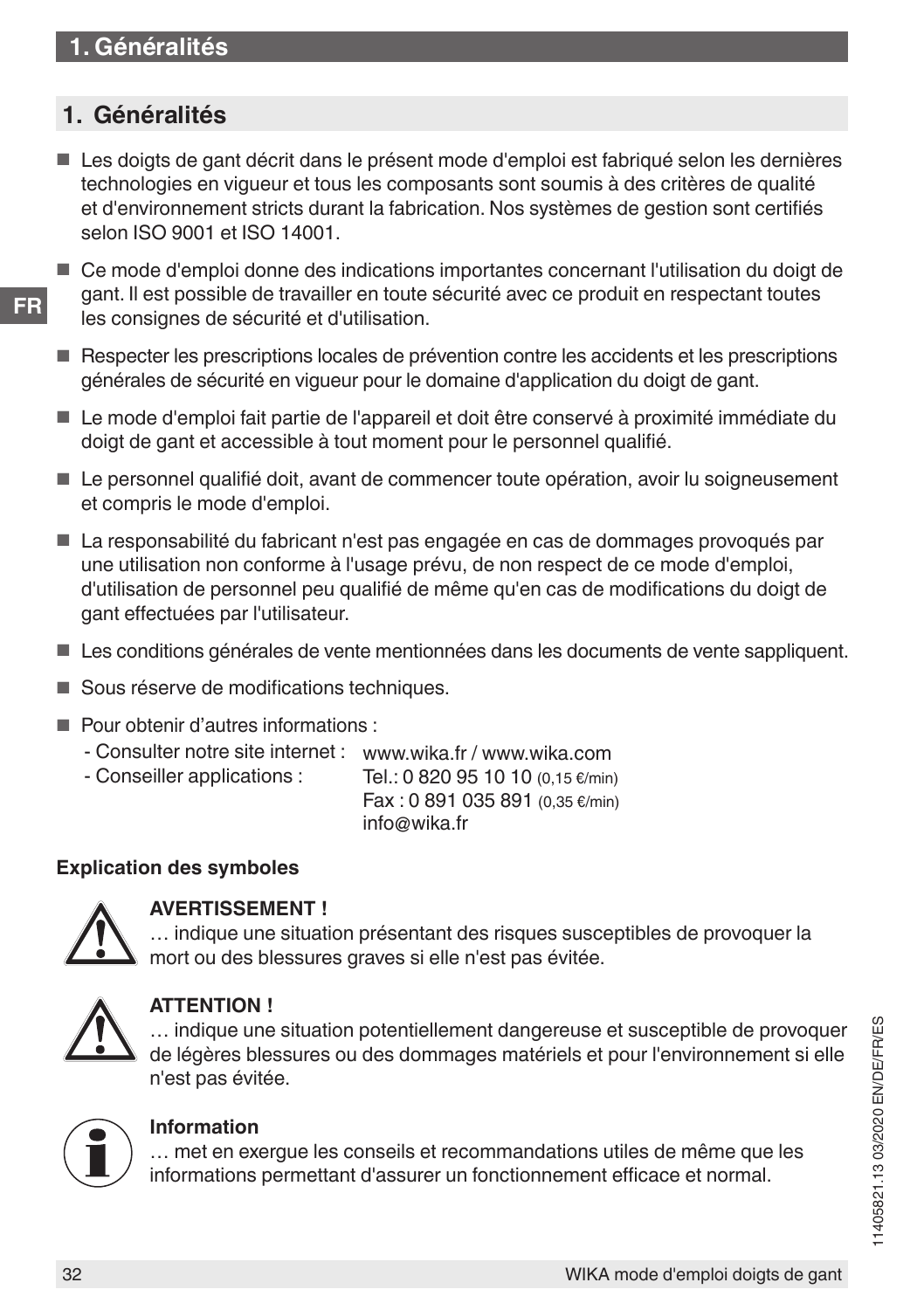<span id="page-32-0"></span>

#### **AVERTISSEMENT !**

… indique une situation présentant des risques susceptibles de provoquer des brûlures dues à des surfaces ou liquides chauds si elle n'est pas évitée.

## **2. Sécurité**



#### **AVERTISSEMENT !**

Avant le montage, la mise en service et le fonctionnement, s'assurer que le doigt de gant a été choisi de façon adéquate, en ce qui concerne la plage de mesure, la version et les conditions de mesure spécifiques. Avant le montage, la mise en service et le fonctionnement, s'assurer que le matériau du doigt de gant utilisé est chimiquement résistant/neutre par rapport au fluide à mesurer et résiste aux contraintes mécaniques du processus. Un non respect de cette consigne peut entraîner des blessures corporelles graves et/ou des dégâts matériels.



Vous trouverez d'autres consignes de sécurité dans les sections individuelles du présent mode d'emploi.

#### **2.1 Utilisation conforme à l'emploi prévu**

Les doigts de gant servent à protéger un capteur de température des conditions du process. Les doigts de gant permettent également de démonter le capteur de température sans arrêter le process et empêchent des blessures corporelles et/ou des détériorations de l'environnement pouvant être provoquées par la sortie du fluide process.

Le doigt de gant est conçu et construit exclusivement pour une utilisation conforme à lusage prévu décrit ici et ne doit être utilisé qu'en conséquence.

Les spécifications techniques mentionnées dans ce mode d'emploi doivent être respectées. En cas d'utilisation inadéquate ou de fonctionnement du doigt de gant en dehors des spécifications techniques, un contrôle doit être immédiatement effectué.

Aucune réclamation ne peut être recevable en cas d'utilisation non conforme à l'usage prévu.

#### **2.2 Responsabilité de l'opérateur**

L'opérateur du système est responsable du choix du doigt de gant, et aussi du choix de ses matériaux pour garantir leur fonctionnement en toute sécurité sur l'installation ou la machine. En soumettant une offre, WIKA peut seulement donner des recommandations fondées sur notre expérience dans des applications similaires.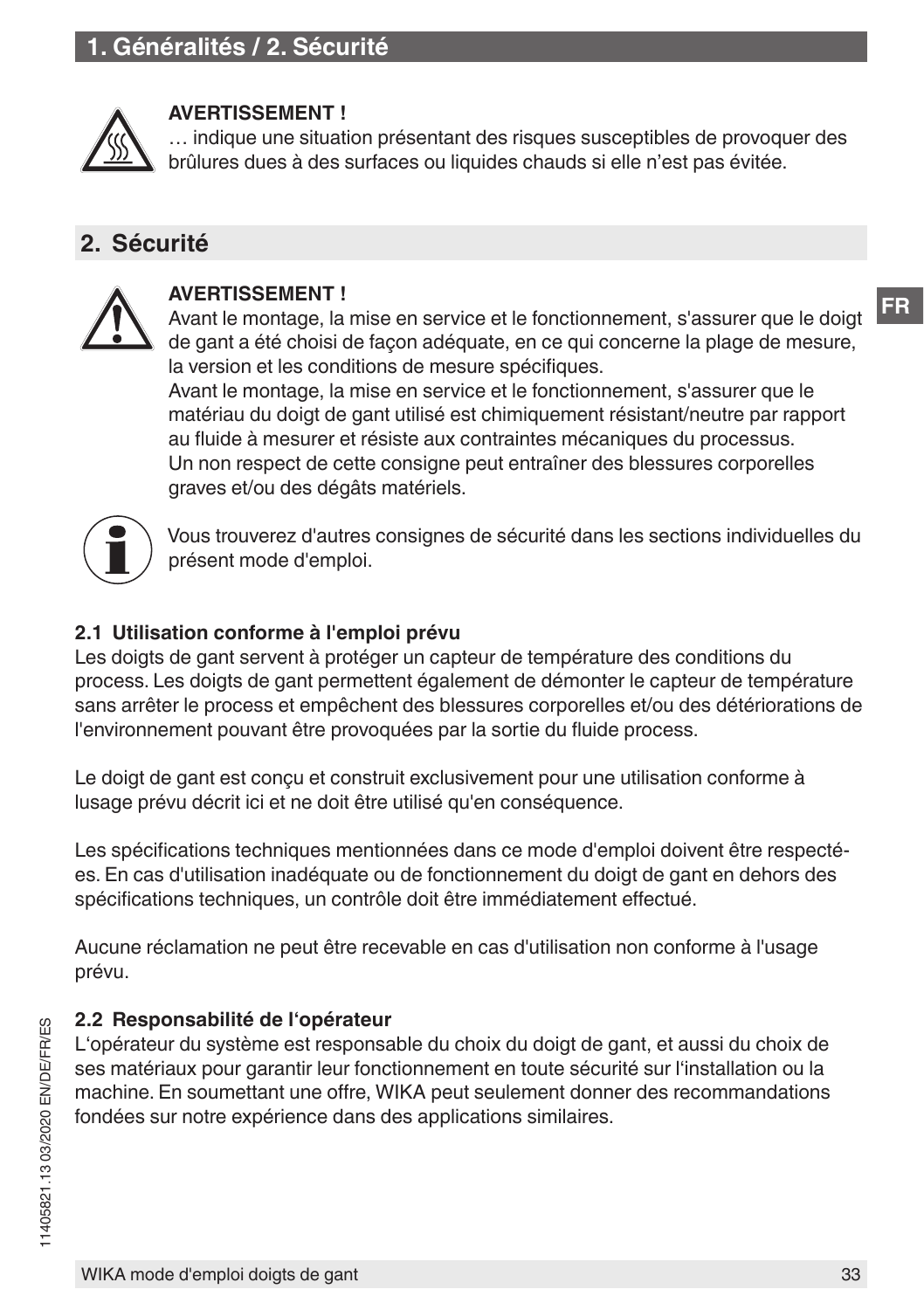## **2. Sécurité**

Les instructions de sécurité de ce mode d'emploi comme les réglementations liées à la sécurité, à la prévention des accidents et à la protection de l'environnement pour le domaine d'application doivent être respectées.

Afin de travailler en toute sécurité sur l'instrument, la société exploitante doit s'assurer

- qu'un équipement de premier secours adapté est disponible et que les premiers soins peuvent être dispensés sur place à tout moment en cas de besoin.
- que le personnel opérationnel reçoit à intervalles réguliers des instructions relatives à toutes les questions pertinentes concernant la sécurité du travail, les premiers secours et la protection de l'environnement et qu'il connaît le mode d'emploi et particulièrement les consignes de sécurité contenues dans celui-ci.
- que du personnel qualifié a été formé en conséquence.
- que l'instrument est adapté à l'application selon en respect de l'usage prévu de l'instrument.

#### **2.3 Qualification du personnel**



#### **AVERTISSEMENT !**

#### **Danger de blessure en cas de qualification insuffisante !**

Une utilisation non conforme peut entraîner d'importants dommages corporels et matériels.

Les opérations décrites dans ce mode d'emploi ne doivent être effectuées que par un personnel ayant la qualification décrite ci-après.

#### **Personnel qualifié**

Le personnel qualifié est, en raison de sa formation spécialisée, de ses connaissances dans le domaine de la technique de mesure et de régulation et de ses expériences de même que de sa connaissance des prescriptions nationales, des normes et directives en vigueur, en mesure d'effectuer les travaux décrits et de reconnaître automatiquement les dangers potentiels.

Les conditions d'utilisation spéciales exigent également une connaissance adéquate par exemple des liquides agressifs ou toxiques.

#### **2.4 Dangers particuliers**



#### **AVERTISSEMENT !**

Dans le cas de fluides de mesure dangereux comme notamment l'oxygène, l'acétylène, des substances combustibles ou toxiques, ainsi que dans le cas d'installations de réfrigération, de compresseurs etc., les directives appropriées existantes doivent être observées en plus de l'ensemble des règles générales. Si nécessaire, veiller à ce que le doigt de gant soit mis à la terre.



#### **AVERTISSEMENT !**

Les restes de fluides se trouvant dans des doigts de gant démontés peuvent mettre en danger les personnes, l'environnement ainsi que l'installation. Prendre des mesures de sécurité suffisantes.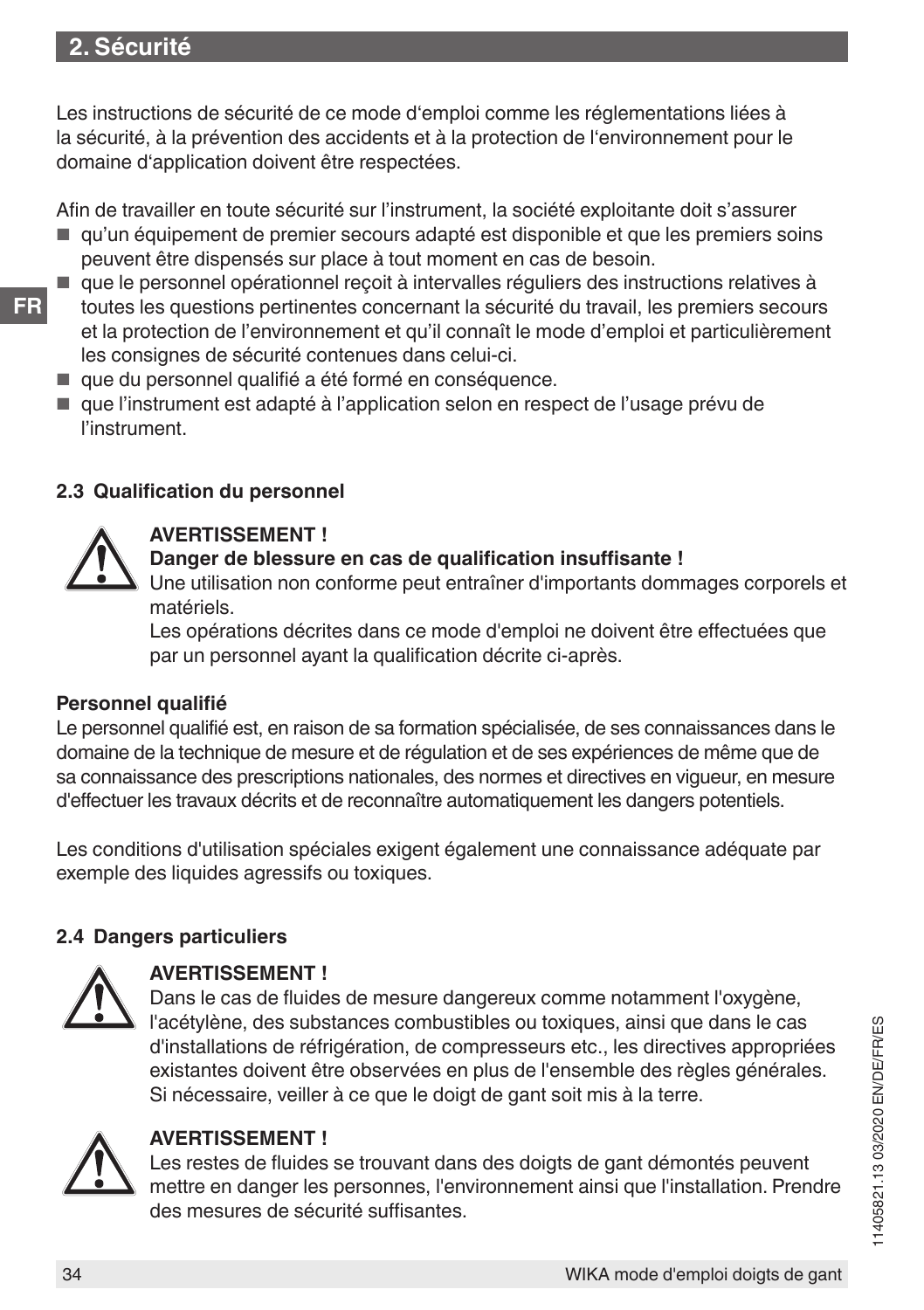<span id="page-34-0"></span>

#### **AVERTISSEMENT !**

Pour l'utilisation dans des écoulements uniformes (laminaires), la conception des doigts de gants est calculée selon ASME PTC 19.3 TW-2016 qui permet de calculer le stress des doigts de gant. Lors de la conception du doigt de gant, l'utilisateur final doit prendre en compte et évaluer les écoulements pulsés (par exemple à proximité de la sortie d'une pompe), les écoulements turbulents (par exemple à proximité d'un raccord de tuyauterie) ou les conditions d'écoulement dépassant les limites d'un écoulement uniforme.

## **3. Caractéristiques techniques**

Pour les caractéristiques techniques, voir les fiche techniques des types de doigts de gant correspondants et les documents de commande.

## **4. Conception et fonction**

#### **4.1 Description**

Les doigts de gant métalliques peuvent être fabriqués à partir d'une pièce (massifs) ou d'un assemblage de plusieurs pièces (mécanosoudé). Les doigts de gant peuvent être montés sur le process en les vissant, en les soudant ou au moyen d'une bride. Le thermomètre est monté dans le doigt de gant par un filetage ou taraudage ou au moyen d'une extension.

Lorsque les doigts de gant en métal utilisés en permanence à des températures supérieures à 1.200 °C ne présentent pas la résistance souhaitée aux températures élevées et à la corrosion, des doigts de gant céramiques doivent être utilisés.

#### **4.2 Détail de la livraison**

Comparer le détail de la livraison avec le bordereau de livraison.

## **5. Transport, emballage et stockage**

#### **5.1 Transport**

Vérifier s'il existe des dégâts sur le doigt de gant liés au transport. Communiquer immédiatement les dégâts constatés.

#### **5.2 Emballage et stockage**

N'enlever l'emballage qu'avant le montage.

Conserver l'emballage, celui-ci offre, lors d'un transport, une protection optimale (par ex. changement de lieu d'utilisation, renvoi pour réparation).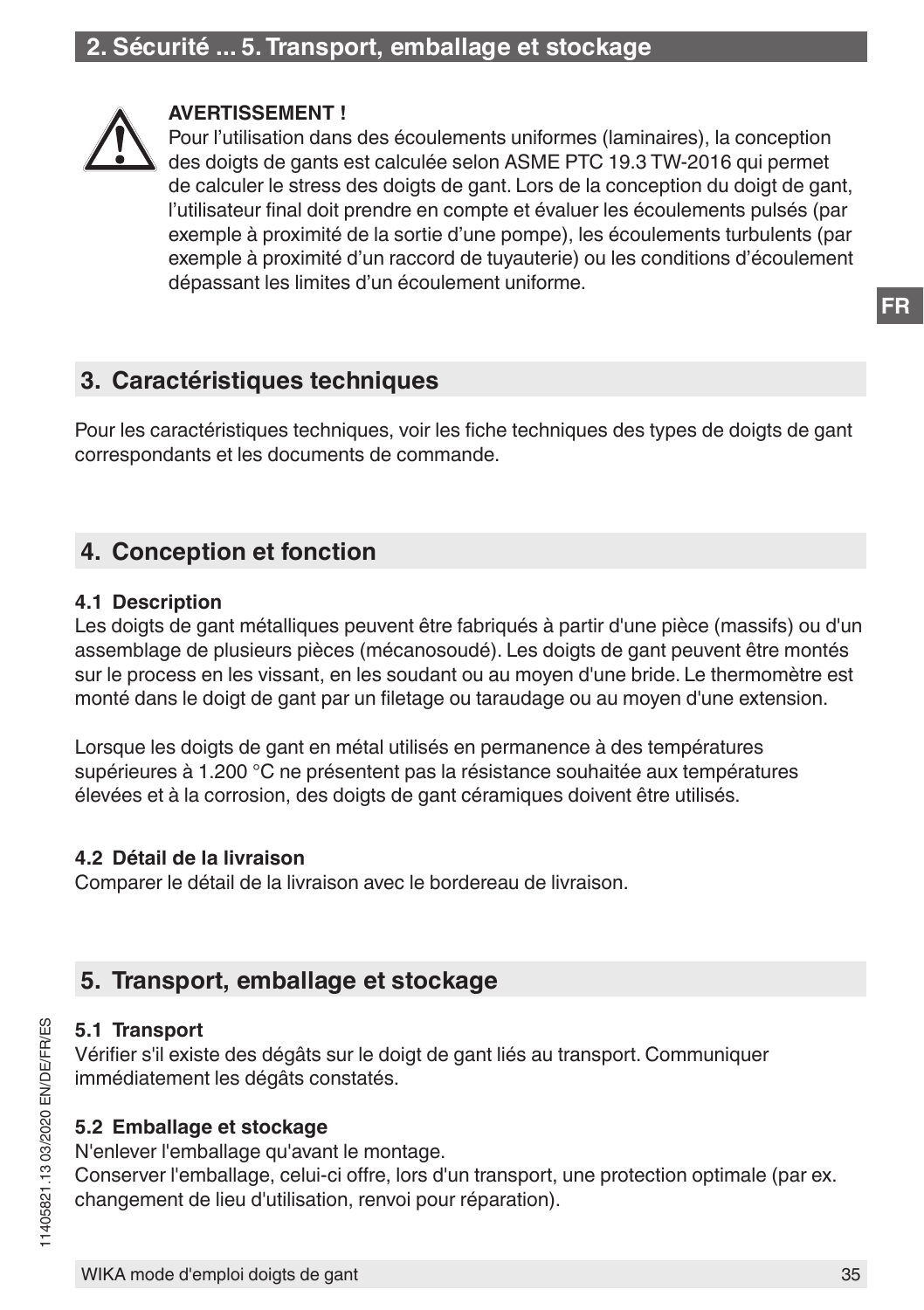#### <span id="page-35-0"></span>**Eviter les influences suivantes:**

- Lumière solaire directe ou proximité d'objets chauds (pour doigts de gant avec revêtement en plastique)
- Vibrations mécaniques, chocs mécaniques (mouvements brusques en le posant)



**FR**

#### **AVERTISSEMENT !**

Enlever tous les restes de fluides adhérents avant l'entreposage du doigt de gant (après fonctionnement). Ceci est particulièrement important lorsque le fluide représente un danger pour la santé comme p. ex. des substances corrosives, toxiques, carcinogènes, radioactives etc.

## **6. Mise en service, exploitation**

Lors du montage, ne pas exposer les doigts de gant à des fortes variations de température ou à des chocs mécaniques.

Le doigt de gant doit être introduit sans force et sans l'endommager dans son logement. Il n'est pas permis de tordre ou d'adapter le doigt de gant pour pouvoir le monter.

L'adaptation ultérieure d'un boulon d'ancrage dans le but d'adapter sans jeu le doigt de gant dans le raccord à bride ("interference fit") en est l'exception. L'adaptation ultérieure d'un boulon d'ancrage avec jeu n'est pas admissible. En général, les adaptations de boulon d'ancrage d'un doigt de gant conformément à ASME PTC 19.3 TW-2016 ne sont pas recommandées et sont en dehors de ce standard.

#### **Instructions d'installation pour thermomètres électriques avec doigt de gant en céramique**

Les matériaux des doigts de gant en céramique résistent aux variations de température seulement dans une mesure limitée. Un choc de température peut donc facilement entraîner des fissures et par conséquent des dommages au doigt de gant.

Pour cette raison, préchauffer les thermocouples avec les doigts de gant en céramique ou en saphir avant l'installation et ensuite les immerger lentement dans le process chaud.

Selon la norme DIN 43724, une vitesse d'insertion de 1 cm/min est recommandée pour les doigts de gant d'un diamètre de 24/26 mm. Pour les plus petits diamètres de 10/15 mm, la vitesse peut être augmentée à 50 cm/min. Comme principe de base, les températures de process plus élevées nécessitent une vitesse d'insertion plus faible.

En plus de la protection contre les contraintes thermiques, les doigts de gant en céramique doivent également être protégés contre les charges mécaniques. La raison de ces contraintes nocives sont les forces de flexion dans le cas d'une position d'installation horizontale. En conséquence, un support supplémentaire doit être fourni dans le cas d'une position d'installation horizontale en fonction du diamètre, des longueurs nominales supérieures et de la version.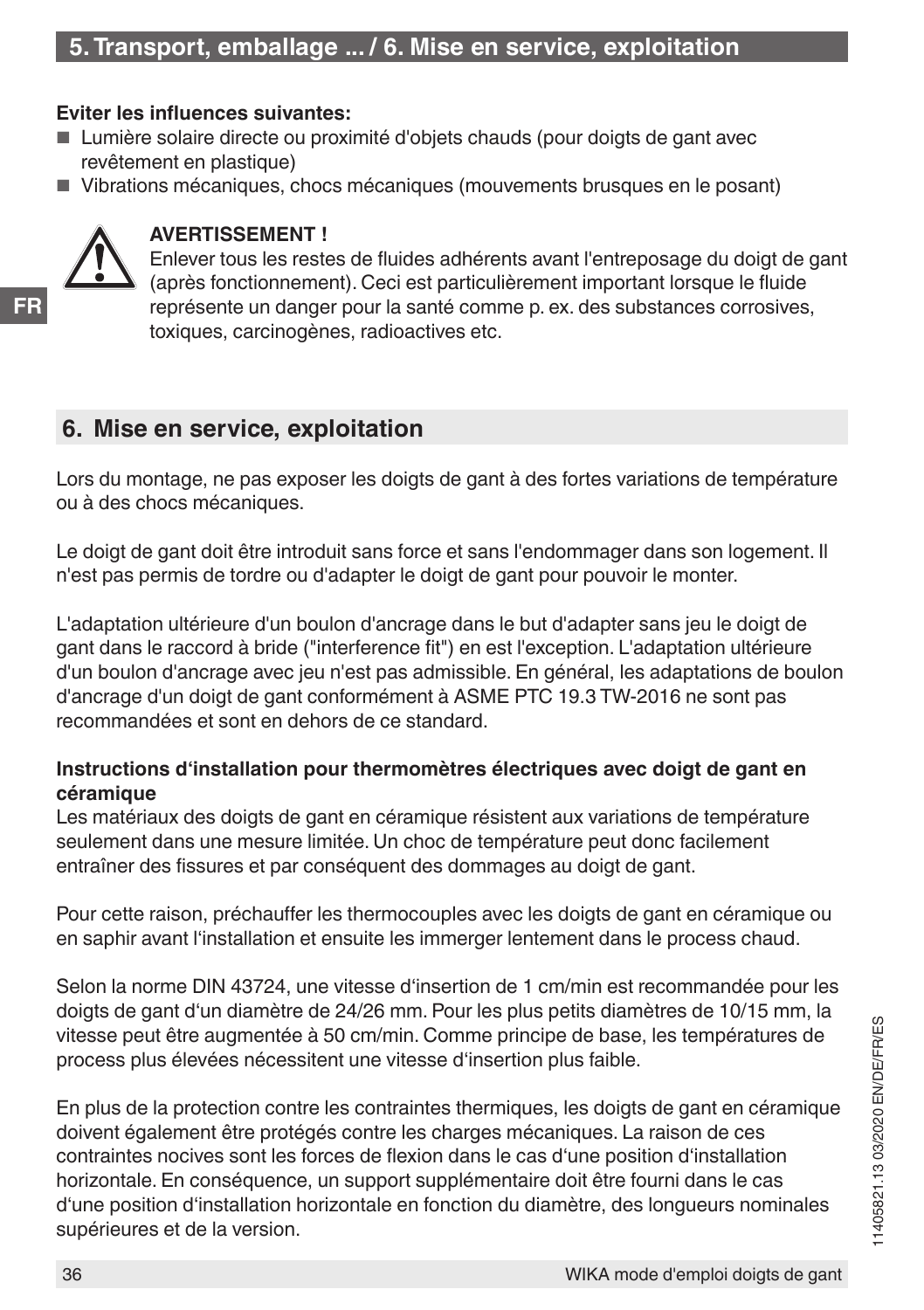## **6. Mise en service, exploitation**

En principe, le problème de déformation se produit également pour les doigts de gant métalliques, en particulier pour des longueurs utiles > 500 mm. Pour les températures de process > 1.200 °C, il convient de préférer une installation verticale.

En raison des hautes charges thermiques, chimiques et mécaniques auxquelles les doigts de gant en céramique ou en saphir sont soumis pendant le fonctionnement, il n'est pas possible d'indiquer de manière définitive leur durée de vie. Cela est particulièrement valable pour les processus soumis à de hautes charges, comme par ex. des réacteurs de gazéfication. Par conséquent, ces pièces côté processus des thermocouples sont considérées comme pièces d'usure et ne sont pas couvertes par la garantie.

Nous recommandons lors du montage du thermomètre dans le doigt de gant d'utiliser un joint d'étanchéité adapté afin d'éviter par exemple la pénétration d'humidité.

En général, l'extrémité du doigt de gant doit se trouver dans le tiers du milieu de la conduite mais, dans des cas particuliers, la position peut différer. Il faut s'assurer que l'élément de mesure (Pt100, thermocouple, bimétal, etc.) est exposé complètement au fluide process mesure et n'est pas protégé par le piquage. Lorsque cela ne peut pas être garanti en raison d'un diamètre trop petit, des pièces d'extension avec un diamètre plus élevé peuvent être montées au niveau du point de mesure.

#### **Doigts de gant en céramique avec raccord de purge**

Les réglages de base suivants sont recommandés pour les doigts de gant céramiques avec raccord de purge : Pression du gaz de purge : 0,25 ... 0,35 bar [3,6 ... 5,1 psi] au-dessus de la pression de processus maximale Débit du gaz de purge : env. 10 ... 12 LPH Gaz de purge : azote

En fonction du processus, il peut être nécessaire d'adapter les valeurs données. La seule responsabilité incombe à l'utilisateur final.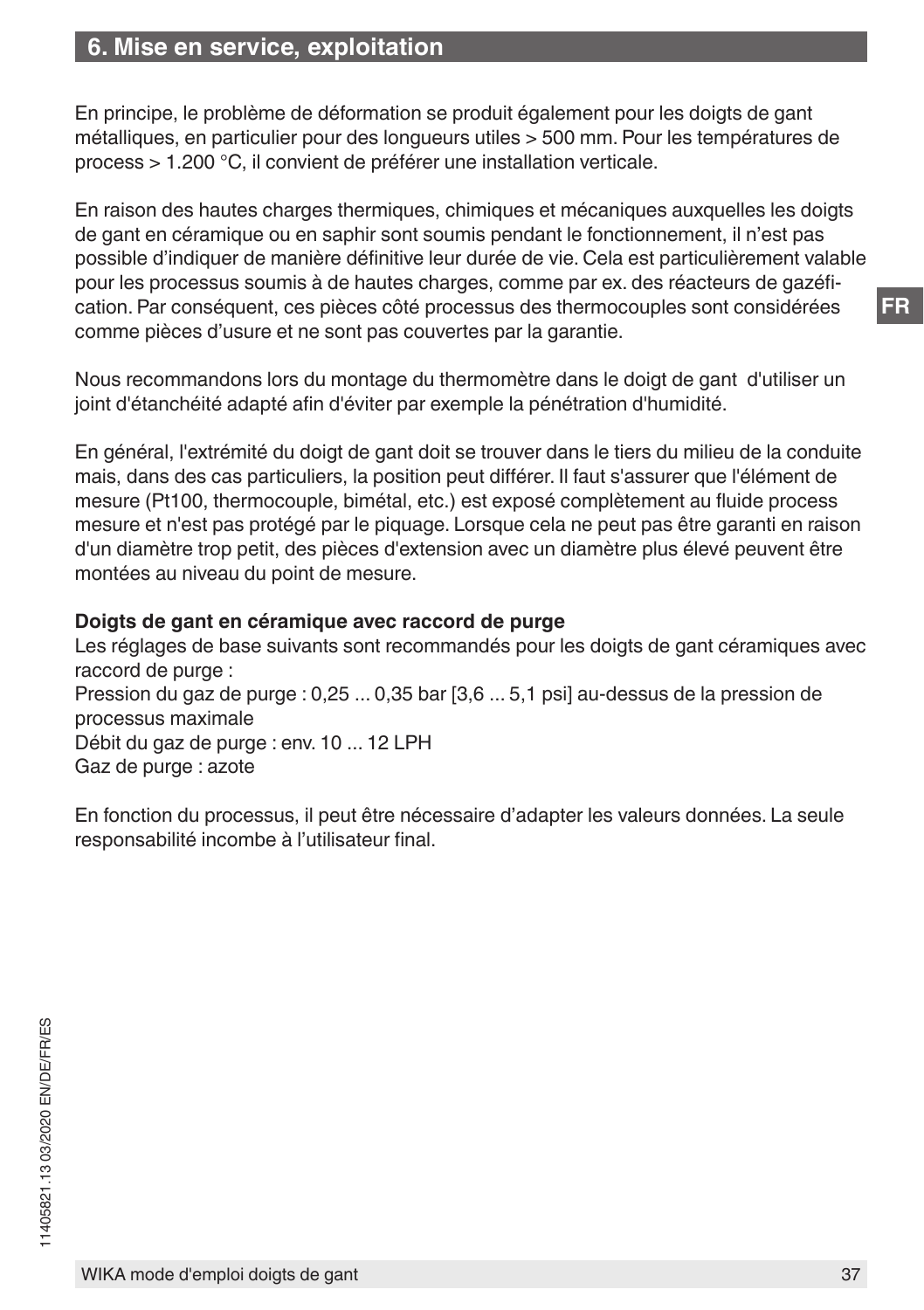## **6. Mise en service, exploitation**

#### **Augmentation du diamètre du tuyau de DN 40 à DN 80**



Les doigts de gant sont livrés libres d'huile et de graisse (exception : les aciers au carbone). En fonction de l'application, l'utilisateur final doit vérifier si un nettoyage supplémentaire avant l'installation est nécessaire.

#### **Doigts de gant à visser**

**FR**

Pour les filetages cylindriques, un joint d'étanchéité adapté doit être utilisé. Les filetages coniques peuvent être étanchés grâce à un produit d'étanchéité ou un cordon de soudure. Les couples de serrage correspondants et les outils adaptés (par ex. clé à fourche) doivent être utilisés.

#### **Doigts de gant à souder**

Les doigts de gant à souder peuvent être fixés directement dans le process (paroi du tuyau ou du réservoir) ou au moyen d'un raccord à souder. Lors des travaux de soudure, les indications contenues dans les fiches techniques des matériaux respectifs, les directives et normes pertinentes ainsi que les fiches techniques relatives aux doigts de gant doivent être respectées relativement à la position du cordon de soudure et au traitement thermique, aux consommables de soudage ou aux procédés de soudage.

#### **Doigts de gant avec bride**

Les dimensions de la bride du doigt de gant doivent correspondre à celles des contrebrides se trouvant du coté du process. Les joints d'étanchéité utilisés doivent être adaptés pour le process et les géométries de bride (indiquées dans le bordereau de livraison). Les couples de serrage correspondants et les outils adaptés (par ex. clé à fourche) doivent être utilisés pour le montage. Pour les doigts de gant dotés d'un collier, veiller à ce que celui-ci corresponde au diamètre intérieur du puit process et soit adapté à celui-ci. Pour les colliers ayant une dimension plus grande, ils doivent être adaptés au diamètre intérieur du puit process.

Dû au risque d'une corrosion caverneuse, la version type TW10-S avec raccord vissé soudé n'est pas appropriée pour l'utilisation dans des milieux aqueux.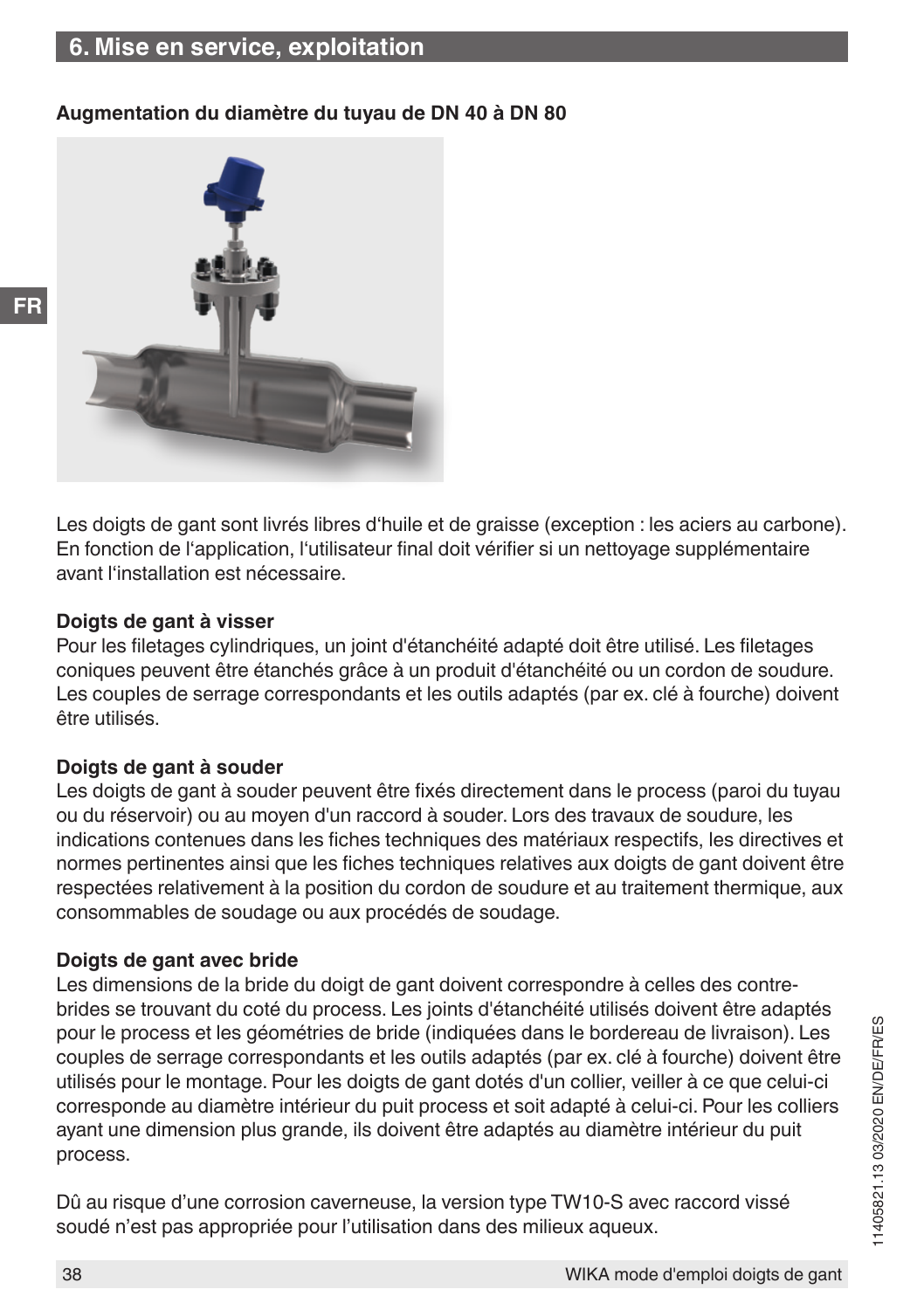Indépendamment du raccordement au processus, trois positions de montage dans un tuyau peuvent être sélectionnées :

■ Perpendiculairement au sens du flux (position défavorable)



■ Position inclinée (à préférer, pointe inclinée en direction du sens du flux)

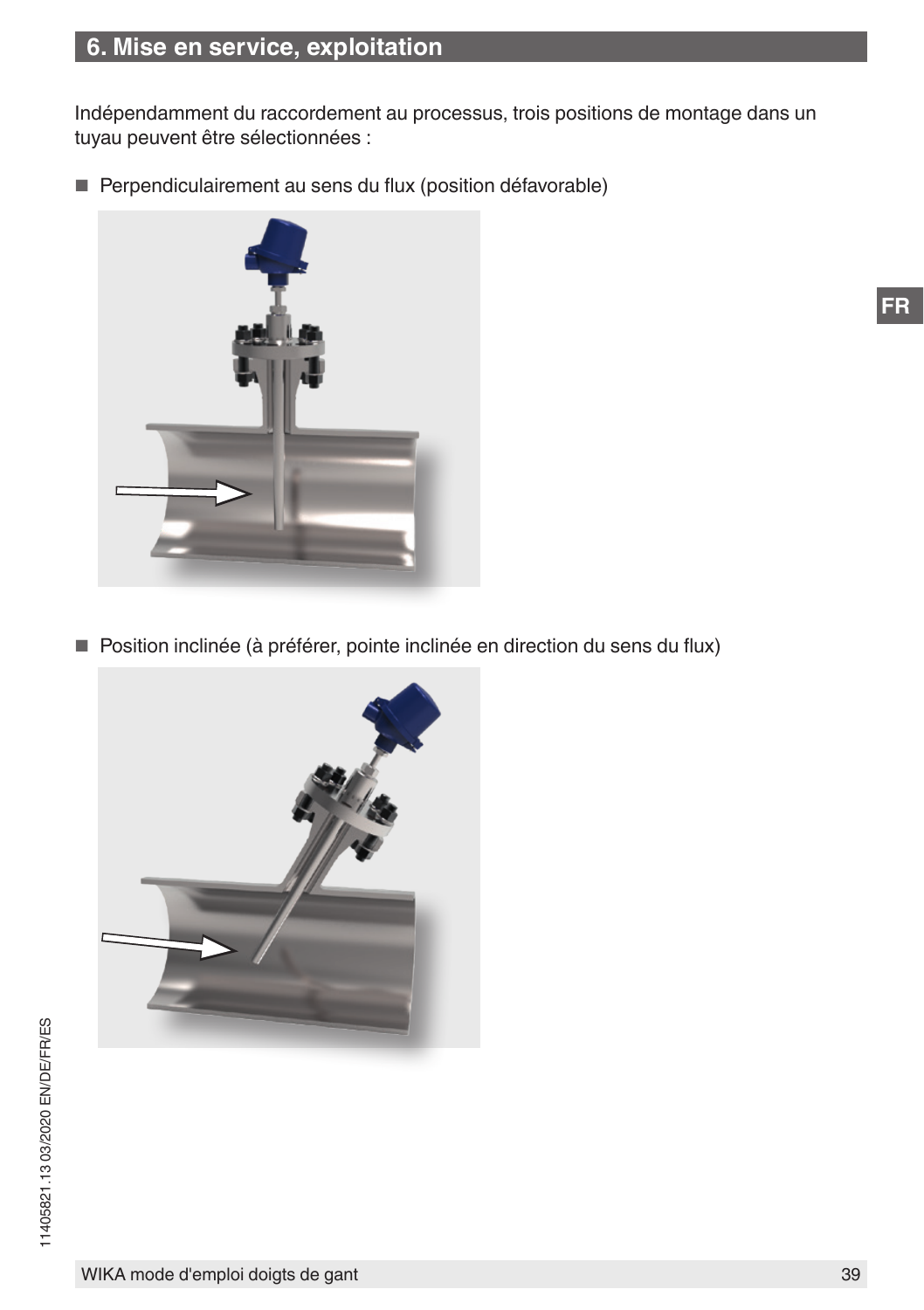<span id="page-39-0"></span>Pointe montée dans une courbure de tuyauterie (position favorable)



La longueur de montage et le diamètre du doigt de gant dépendent des données process, surtout de la vitesse d'écoulement du médium à mesurer.

Les prescriptions des normes VDI/VDE 3511-5, DIN 43772 annexe 1/2 et AD Regelwerk (réglementations allemandes concernant les équipements sous pression) doivent être respectées.

Les doigts de gant en acier au carbone sont traités au départ de l'usine avant la livraison avec un inhibiteur de corrosion. Nettoyer soigneusement le doigt de gant avant l'installation afin d'éviter des symptômes d'empoisonnement du capteur ou des problèmes pendant le process d'installation.

## **7. Notes supplémentaires pour instruments avec EHEDG et 3-A (type TW22)**

#### **7.1 Accord avec la conformité selon 3-A**

Pour une connexion selon 3-A pour une connexion conforme à DIN 11851, des joints d'étanchéité adéquats doivent être utilisés (par exemple SKS Komponenten BV ou Kieselmann GmbH).

#### **Remarque :**

Pour garder la certification 3-A, il faut utiliser l'un des raccords process homologués 3-A. Ceux-ci sont marqués du logo sur la fiche technique.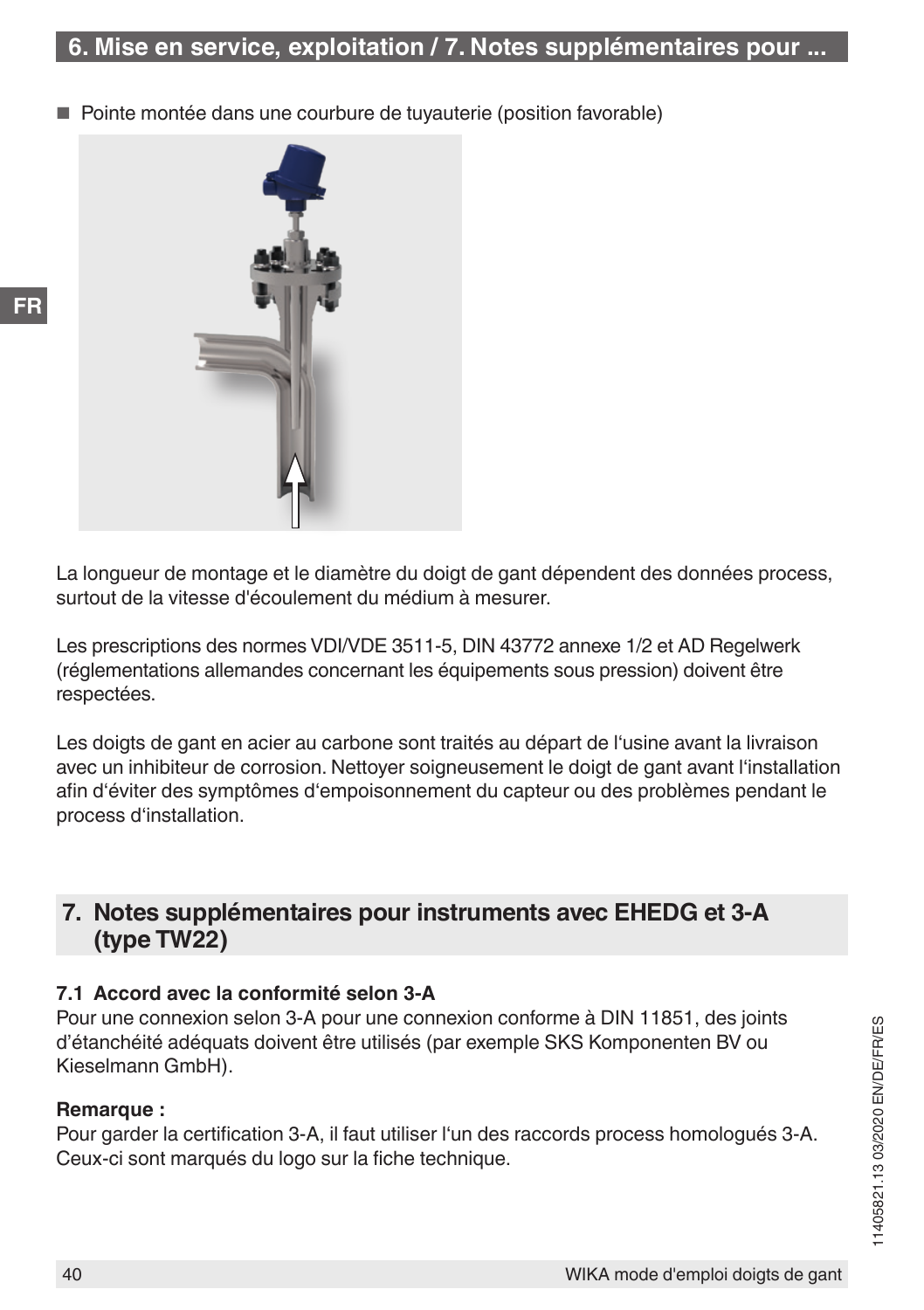#### <span id="page-40-0"></span>**7.2 Accord avec la conformité EHEDG**

Pour une connexion conforme EHEDG, il faudra utiliser des joints d'étanchéité en accord avec le document de stratégie EHEDG actuel.

#### **Fabricants de joints d'étanchéité**

- Joints d'étanchéité pour des connexions selon ISO 2852, DIN 32676 et BS 4825 partie 3 : par exemple Combifit International B.V.
- Joints d'étanchéité pour des connexions selon DIN 11851 : par exemple Kieselmann GmbH
- Joints d'étanchéité VARIVENT<sup>®</sup> : par exemple GEA Tuchenhagen GmbH

#### **7.3 Instructions de montage**

Observer les instructions suivantes, en particulier pour les instruments certifiés EHEDG et conformes 3-A.

- Pour maintenir la certification EHEDG, il faut utiliser l'un des raccords process recommandés EHEDG. Ceux-ci sont marqués du logo sur la fiche technique.
- Pour maintenir la conformité à l'étalon 3-A, il faut utiliser un raccord process conforme 3-A. Ceux-ci sont marqués du logo sur la fiche technique.
- Installer le la sonde ou le doigt de gant avec un minimum d'espace mort et de manière à pouvoir le nettoyer facilement.
- La position d'installation de la sonde avec doigt de gant, manchon à souder et pièce en T de l'instrumentation doit être conçue pour permettre une vidange naturelle.
- La position d'installation ne doit pas former un point de vidange ni de rétention d'eau.
- Avec le raccord process via une pièce d'instrumentation en T, la longueur L de la branche (connexion vers l'instrument de mesure) ne doit pas être plus longue que le diamètre intérieur D moins le diamètre du doigt de gant d de la branche (la règle est :  $L \le D - d$ ).

#### **7.4 Processus de nettoyage par nettoyage en place (NEP)**

- Employer seulement des détergents adaptés aux joints d'étanchéité utilisés.
- Les agents de nettoyage ne doivent pas être abrasifs ni coroder les matériaux des parties en contact avec le fluide.
- Eviter les chocs thermiques ou des changements brutaux de température. La différence de température entre l'agent de nettoyage et le rinçage à l'eau claire doit être aussi faible que possible. Exemple négatif : nettoyage à 80 °C et rinçage à +4 °C à l'eau claire.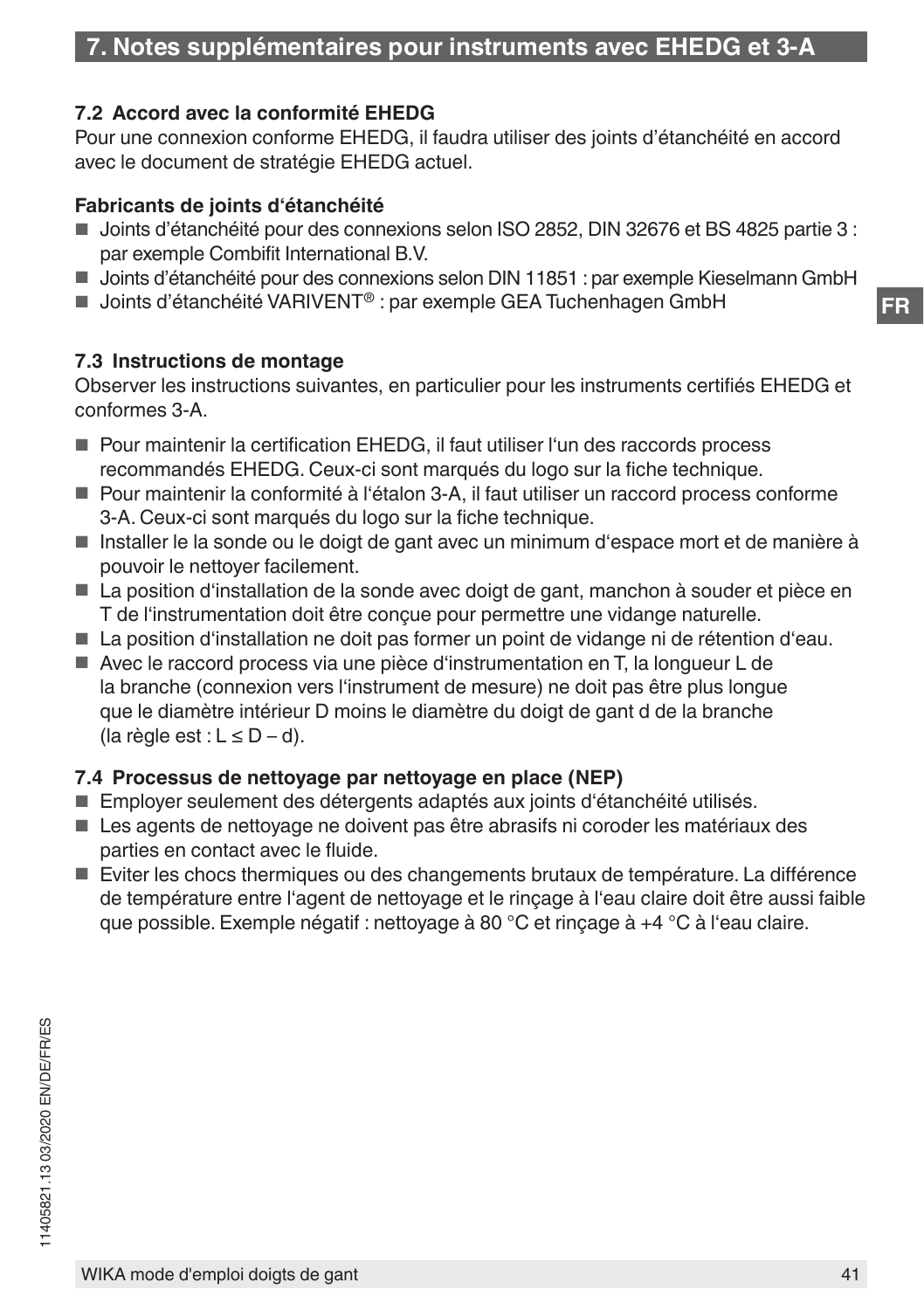## <span id="page-41-0"></span>**8. Dysfonctionnements**

**FR**

|  | <b>Dysfonctionnements</b>                                                                                                    | <b>Causes</b>                                                                                         | Mesures pour remédier<br>aux dysfonctionnements                                                                                                               |
|--|------------------------------------------------------------------------------------------------------------------------------|-------------------------------------------------------------------------------------------------------|---------------------------------------------------------------------------------------------------------------------------------------------------------------|
|  | Filetage côté process<br>saisi lors de l'installation                                                                        | Paire de matériaux inadéquate pour<br>raccord fileté/doigt de gant                                    | Choisir une paire de matéri-<br>aux convenable ou utiliser un<br>lubrifiant adéquat                                                                           |
|  | La sonde de température<br>ne peut pas être introduite                                                                       | Un corps étranger se trouve dans le<br>doigt de gant                                                  | Enlever le corps étranger                                                                                                                                     |
|  | dans le doigt de gant                                                                                                        | Le filetage de fixation du doigt de<br>gant ou de l'instrument de mesure<br>est endommagé ou encrassé | Nettoyer ou couper le filetage                                                                                                                                |
|  | Fuite de fluide de process<br>au niveau de la fixation du<br>process au doigt de gant                                        | La dimension de la sonde ne<br>correspond pas au diamètre intérieur<br>du doigt de gant               | Vérifier les documents de<br>commande                                                                                                                         |
|  |                                                                                                                              | Le doigt de gant ou la sonde a été<br>déformé ou endommagé lors du<br>montage                         | L'envoyer en réparation                                                                                                                                       |
|  |                                                                                                                              | Erreurs lors du montage ou des<br>joints d'étanchéité défectueux                                      | Vérifier les joints d'étanchéité,<br>les couples de serrage                                                                                                   |
|  | au point de jonction du<br>٠<br>doigt de gant et de la<br>sonde de température ou<br>au niveau de la sonde de<br>température | En cas de défauts liés par exemple<br>au fonctionnement du doigt de gant<br>en cas de résonance       | Un fonctionnement fiable de<br>l'installation n'est plus garanti<br>(ces défauts provoquent dans<br>le pire des cas une rupture<br>complète du doigt de gant) |

Nous recommandons pour les applications critiques des calculs de stress pour le doigt de gant comme prestation de service technique selon ASME PTC 19.3 TW-2016 ou Dittrich/Klotter.

## **9. Entretien et nettoyage**

#### **9.1 Entretien**

Les doigts de gant ne nécessitent en général pas d'entretien.

Il est recommander d'effectuer à des intervalles réguliers un contrôle visuel du doigt de gant afin de déceler les fuites ou les dommages. Veiller surtout à un fonctionnement parfait du joint!

Les réparations ne doivent être effectuées que par le fabricant ou après accord, par du personnel qualifié.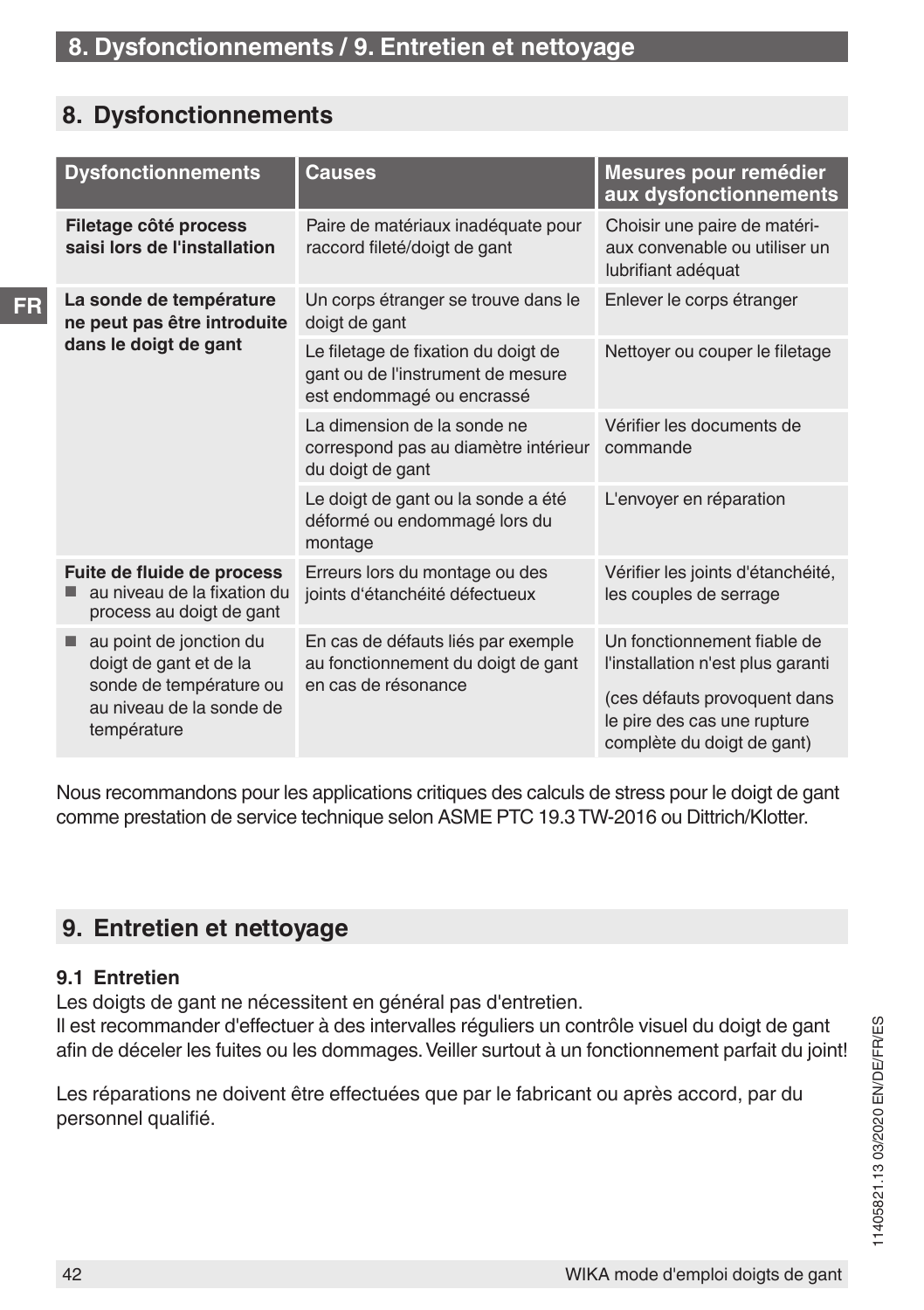## **9. Entretien et nettoyage / 10. Démontage, retour et mise au rebut**

#### <span id="page-42-0"></span>**9.2 Nettoyage**

Laver ou nettoyer l'appareil démonté avant de le retourner afin de protéger les collaborateurs et l'environnement contre le danger lié aux restes de fluides adhérents.

En cas d'un nettoyage de l'extérieur ("Wash down"), respecter la température et l'indice de protection admissibles.



Indications concernant le retour du doigt de gant, voir chapitre 9.2 "Retour".

## **10. Démontage, retour et mise au rebut**



#### **AVERTISSEMENT! Blessures physiques et dommages aux équipements et à l'environnement liés aux résidus de fluides**

Les restes de fluides se trouvant aux doigts de gant démontés peuvent mettre en danger les personnes, l'environnement ainsi que l'installation.

- ▶ Prendre des mesures de sécurité suffisantes.
- ▶ Pour des informations concernant le nettoyage, voir chapitre [9.2 "Nettoyage"](#page-42-0).

#### **10.1 Démontage**



## **AVERTISSEMENT!**

#### **Danger de brûlure**

Durant le démontage, il y a un danger lié à l'échappement de fluides dangereusement chauds.

▶ Avant le démontage de l'instrument, le laisser refroidir suffisamment !

Démonter les doigts de gant uniquement en état exempt de pression !

#### **10.2 Retour**

#### **En cas d'envoi de l'appareil, il faut respecter impérativement ceci :**

Tous les appareils livrés à WIKA doivent être exempts de toutes substances dangereuses (acides, solutions alcalines, solutions, etc.).

Pour retourner l'appareil, utiliser l'emballage original ou un emballage adapté pour le transport.

#### **Pour éviter des dommages :**

- 1. Placer l'appareil avec le matériau isolant dans l'emballage.
	- Isoler de manière uniforme tous les côtés de l'emballage de transport.
- 2. Mettre si possible un sachet absorbeur d'humidité dans l'emballage.
- 3. Indiquer lors de l'envoi qu'il s'agit d'un appareil de mesure très sensible à transporter.

**FR**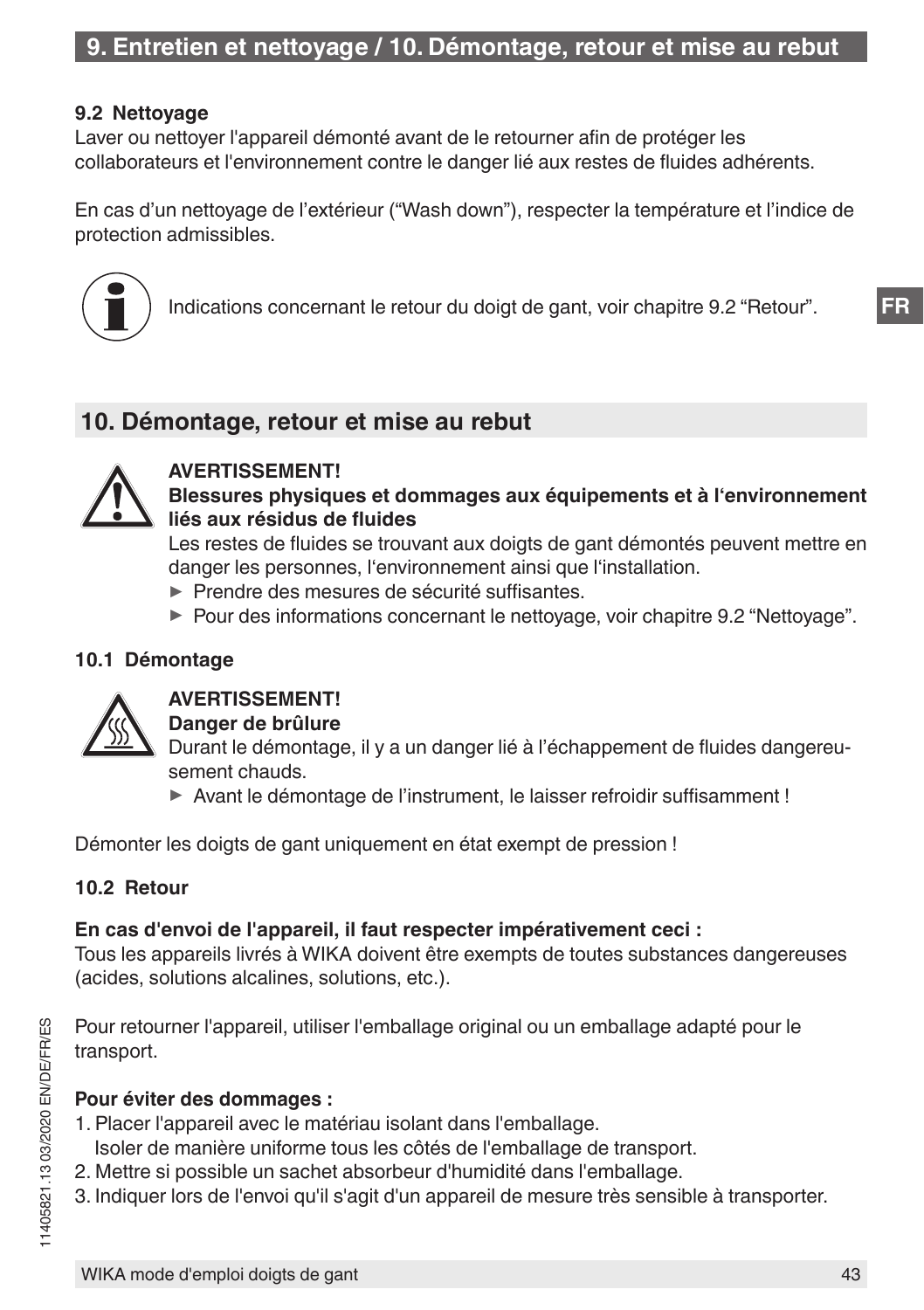

Des informations relatives à la procédure de retour de produit(s) défectueux sont disponibles sur notre site internet au chapitre "Services".

#### **10.3 Élimination des déchets**

Une mise au rebut inadéquate peut entraîner des dangers pour l'environnement. Éliminer les composants des appareils et les matériaux d'emballage conformément aux prescriptions nationales pour le traitement et l'élimination des déchets et aux lois de protection de l'environnement en vigueur.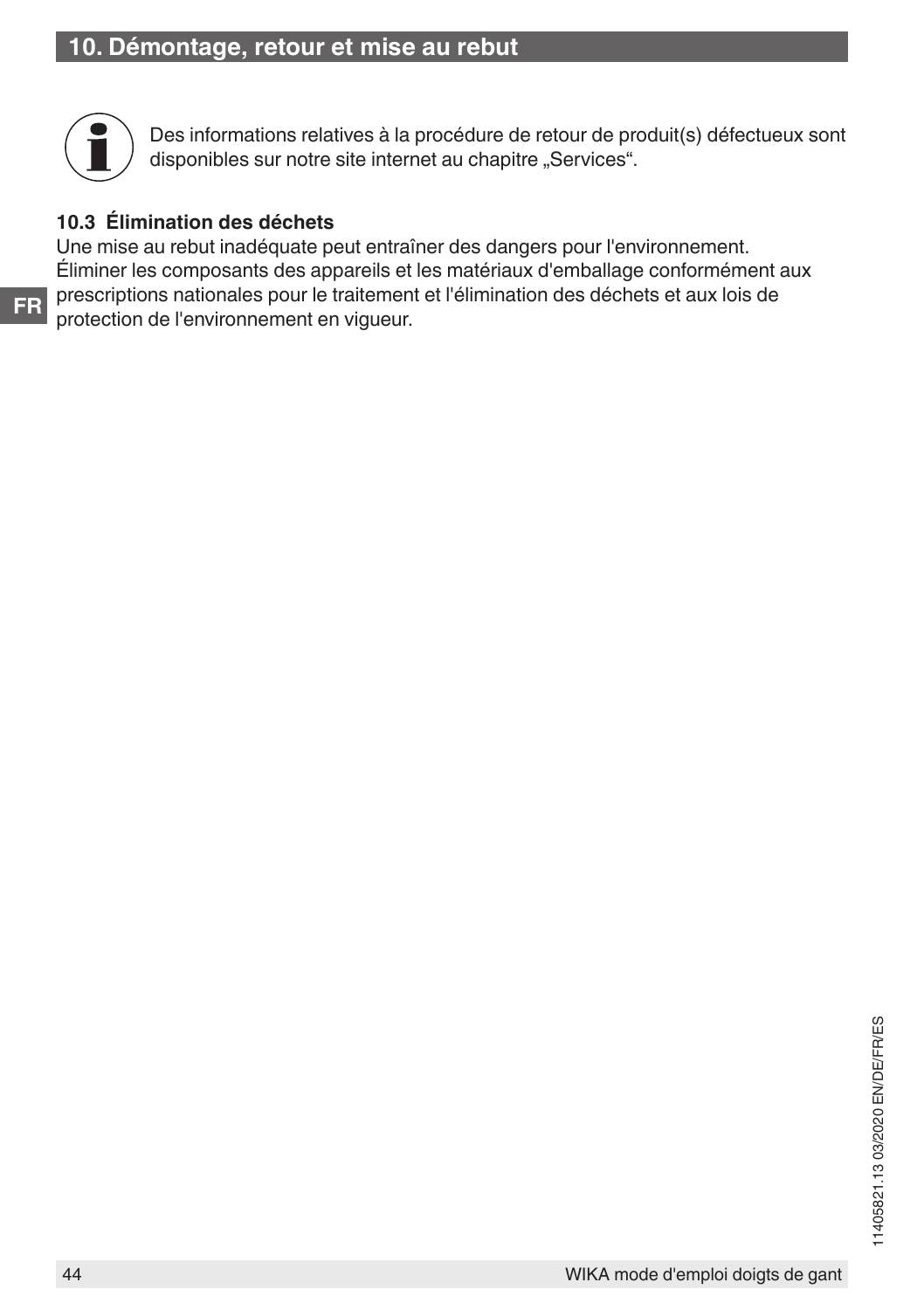# **Contenido**

| 1.             | Información general                                                            | 46 |
|----------------|--------------------------------------------------------------------------------|----|
| 2.             | <b>Seguridad</b>                                                               | 47 |
| 3 <sub>1</sub> | Datos técnicos                                                                 | 49 |
| 4.             | Estructura y función                                                           | 49 |
| 5.             | Transporte, embalaje y almacenamiento                                          | 49 |
| 6.             | Puesta en servicio, funcionamiento                                             | 50 |
|                | 7. Indicaciones adicionales para instrumentos con EHEDG y<br>3-A (modelo TW22) | 54 |
| 8 <sub>1</sub> | <b>Fallos</b>                                                                  | 56 |
| 9.             | Mantenimiento y limpieza                                                       | 56 |
|                | 10. Desmontaje, devolución y eliminación de residuos                           | 57 |
|                |                                                                                |    |

**ES**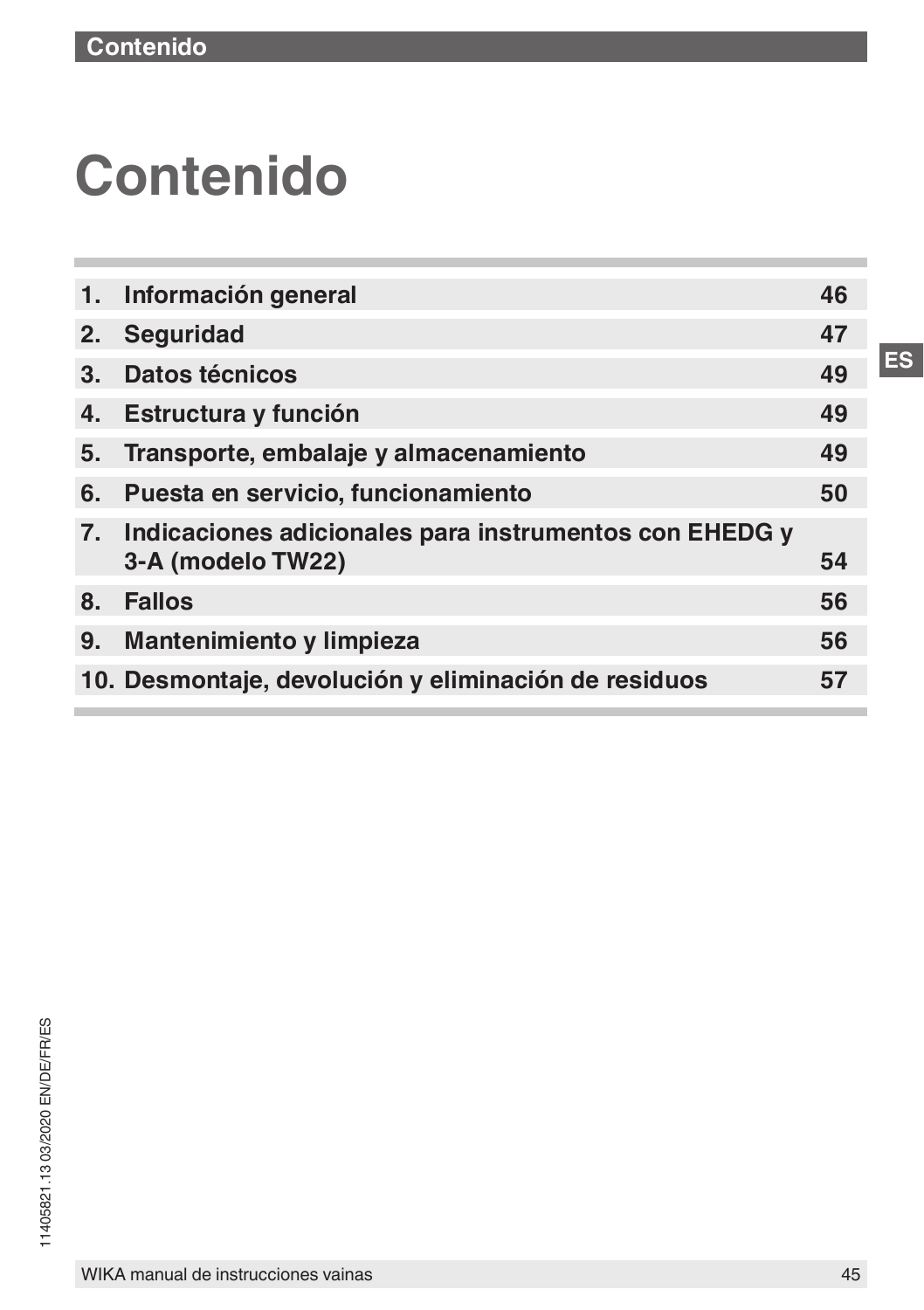## <span id="page-45-0"></span>**1. Información general**

- Las vainas descritas en el manual de instrucciones está construida y fabricada según el estado actual de la técnica. Todos los componentes están sujetos a criterios de calidad rígidos durante la producción. Nuestros sistemas de gestión están certificados según ISO 9001 y ISO 14001.
- Este manual de instrucciones proporciona indicaciones importantes acerca del manejo de la vaina. Para un trabajo seguro es imprescindible cumplir con todas las instrucciones de seguridad y manejo indicadas.
- **ES** Cumplir siempre las normativas sobre la prevención de accidentes y las normas de seguridad en vigor en el lugar de utilización de la vaina.
	- El manual de instrucciones es una parte integrante del instrumento y debe guardarse en la proximidad del mismo para que el personal especializado pueda consultarlo en cualquier momento.
	- El personal especializado debe haber leído y entendido el manual de instrucciones antes de comenzar cualquier trabajo.
	- El fabricante queda exento de cualquier responsabilidad en caso de daños causados por un uso no conforme a la finalidad prevista, la incumplimiento del presente manual de instrucciones, un manejo por personal insuficientemente cualificado así como una modificación no autorizada de la vaina.
	- Se aplican las condiciones generales de venta incluidas en la documentación de venta.
	- Modificaciones técnicas reservadas.
	- Para obtener más informaciones consultar:
		- Página web: www.wika.es / www.wika.com<br>- Servicio técnico: Tel : +34.933.938.630
			- Servicio técnico: Tel.: +34 933 938 630 Fax: +34 933 938 666

info@wika.es

#### **Explicación de símbolos**



#### **¡ADVERTENCIA!**

... indica una situación probablemente peligrosa que pueda causar la muerte o lesiones graves si no se evita.



#### **¡CUIDADO!**

... indica una situación probablemente peligrosa que pueda causar lesiones leves o medianas o daños materiales y medioambientales si no se evita.



#### **Información**

... marca consejos y recomendaciones útiles así como informaciones para una utilización eficaz y libre de fallos.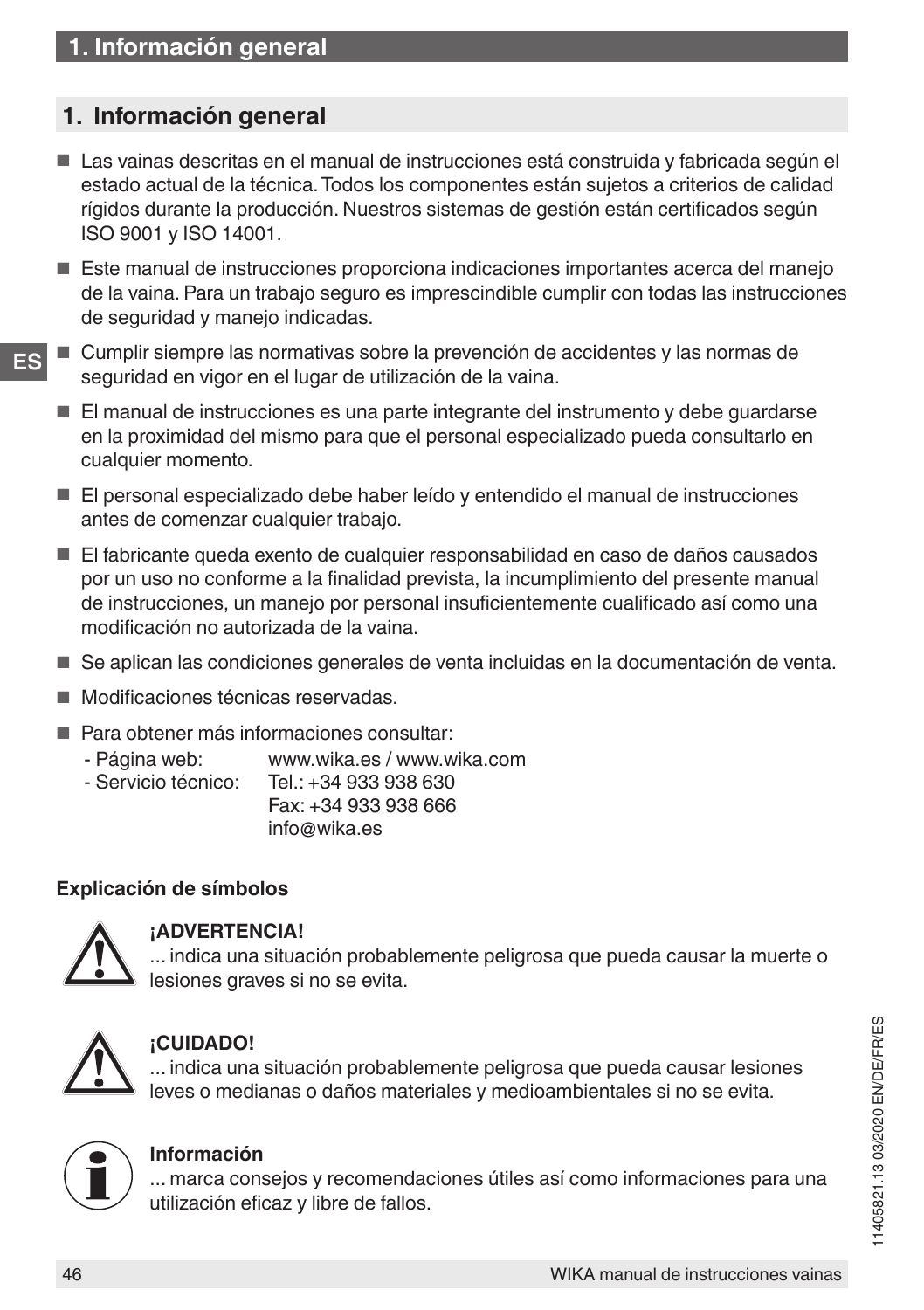<span id="page-46-0"></span>

#### **¡ADVERTENCIA!**

... indica una situación probablemente peligrosa que pueda causar quemaduras debido a superficies o líquidos calientes si no se evita.

## **2. Seguridad**



#### **¡ADVERTENCIA!**

Antes del montaje, la puesta en servicio y el funcionamiento asegurarse de que se haya seleccionado la vaina adecuada con respecto a versión y condiciones de medición específicas.

Antes del montaje, la puesta en servicio y el funcionamiento asegurarse de que el material de la vaina sea químicamente resistente/neutral al medio a medir y resistente a las cargas mecánicas durante el proceso. Riesgo de lesiones graves y/o daños materiales en caso de incumplimiento.



Los distintos capítulos de este manual de instrucciones contienen otras importantes indicaciones de seguridad.

#### **2.1 Uso conforme a lo previsto**

Las vainas de protección protegen el sensor de temperatura frente a condiciones de proceso adversas. Además posibilitan el desmontaje del sensor de temperatura sin tener que parar el proceso y evitan daños al medio ambiente o a personas a causa de escape del medio de proceso.

La vaina ha sido diseñado y construido únicamente para la finalidad aquí descrita y debe utilizarse en conformidad a la misma.

Cumplir las especificaciones técnicas de este manual de instrucciones. Un manejo no apropiado o una utilización de la vaina no conforme a las especificaciones técnicas requiere la inmediata comprobación.

No se admite ninguna reclamación debido a un manejo no adecuado.

#### **2.2 Responsabilidad del usuario**

La responsabilidad de selección de la vaina, así como la selección del material de la misma para asegurar el funcionamiento seguro de la instalación o de la máquina, la asume la empresa propietaria/operadora. Durante la elaboración de la oferta, WIKA puede dar recomendaciones únicamente basadas en experiencias con aplicaciones similares.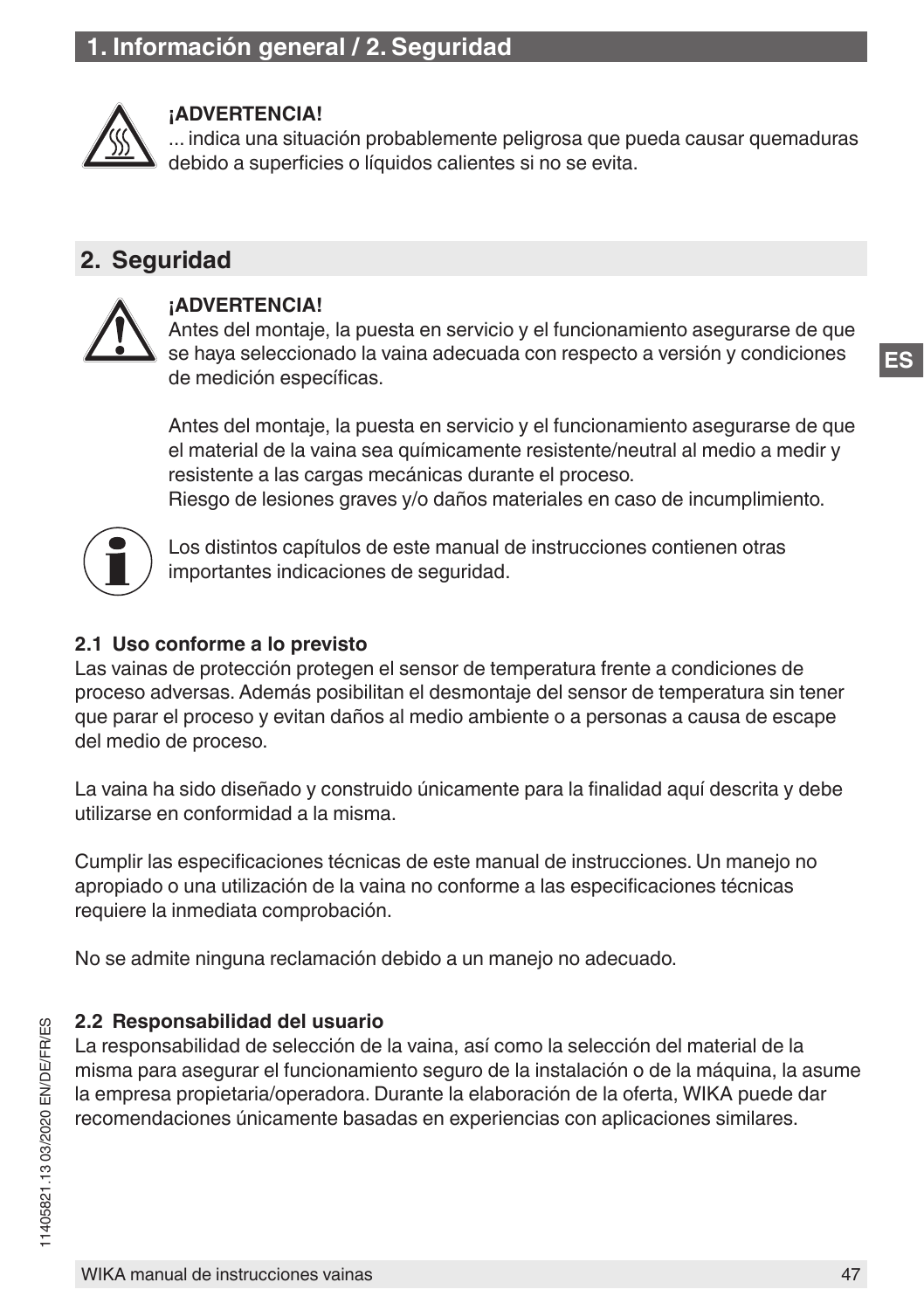Se debe cumplir las notas de seguridad en este manual de instrucciones, así como la validez de las normas de seguridad de la unidad, de prevención de accidentes y protección del medio ambiente.

Para realizar un trabajo seguro en el instrumento el usuario ha de asegurarse de que,

- esté disponible un kit de primeros auxilios que siempre esté presente y ayuda en caso necesario.
- los operadores reciban periódicamente instrucciones, sobre todos los temas referidos a seguridad de trabajo, primeros auxilios y protección del medio ambiente, y conozcan además el manual de instrucciones y en particular las instrucciones de seguridad del mismo.
- 

**ES**

- el personal especializado hava sido debidamente capacitado.
- que el dispositivo es adecuado de acuerdo con el uso previsto para la aplicación.

#### **2.3 Cualificación del personal**



#### **¡ADVERTENCIA!**

#### **¡Riesgo de lesiones debido a una insuficiente cualificación!**

Un manejo no adecuado puede causar considerables daños personales y materiales.

Las actividades descritas en este manual de instrucciones deben realizarse únicamente por personal especializado con la consiguiente cualificación.

#### **Personal especializado**

Debido a su formación profesional, a sus conocimientos de la técnica de regulación y medición así como a su experiencia y su conocimiento de las normativas, normas y directivas vigentes en el país de utilización el personal especializado es capaz de ejecutar los trabajos descritos y reconocer posibles peligros por sí solo.

Algunas condiciones de uso específicas requieren conocimientos adicionales, p. ej. acerca de medios agresivos y tóxicos.

#### **2.4 Riesgos específicos**



#### **¡ADVERTENCIA!**

En el caso de sustancias peligrosas a medir, como p. ej. oxígeno, acetileno, sustancias inflamables o tóxicas, así como en instalaciones de refrigeración, compresores, etc., deben observarse en cada caso, además de todas las reglas generales, las disposiciones pertinentes. Prestar atención a que la vaina de protección esté debidamente puesta a tierra.



#### **¡ADVERTENCIA!**

Restos de medios en vainas desmontadas pueden crear riesgos para personas, medio ambiente e instalación. Tomar adecuadas medidas de precaución.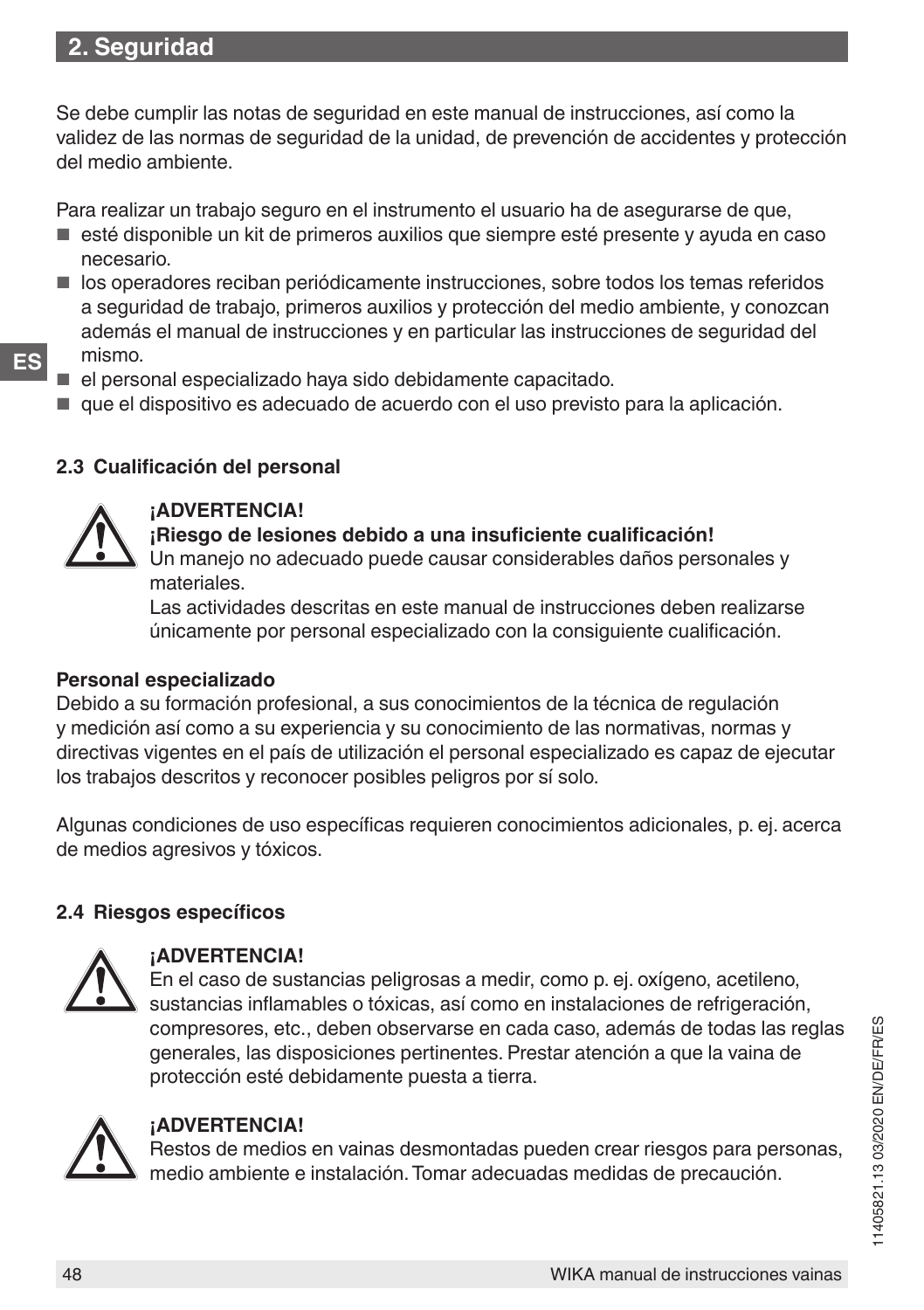<span id="page-48-0"></span>

#### **¡ADVERTENCIA!**

En el diseño de las vainas se aplica el cálculo de vaina conforme a ASME PTC 19.3 TW-2016 para la utilización en flujos laminares. En el caso de flujos pulsantes (p. ej., cerca de la salida de una bomba), flujos turbulentos (p. ej., cerca de una conexión roscada) o cualquier otra condición en la que el flujo no es laminar, el usuario debe considerar y evaluar correspondientemente esta circunstancia durante la selección de las características de la vaina.

## **3. Datos técnicos**

Para datos técnicos véase las hojas técnicas de WIKA de las versiones actuales de modelos de vainas correspondientes y la documentación de pedido.

## **4. Estructura y función**

#### **4.1 Descripción**

Las vainas de metal de protección existen en dos versiónes: versión sólida de una pieza o versión modular de tubo. Las vainas de protección pueden roscarse, soldarse o fijarse mediante brida. El sensor de temperatura se fija en la vaina de protección directamente mediante una rosca hembra o macho o mediante un tubo de cuello de tubo.

Si las vainas de protección metálicas no son lo suficientemente resistentes a la temperatura o corrosión en uso permanente a temperaturas más altas de 1.200 °C, se utilizarán materiales cerámicas para las vainas.

#### **4.2 Volumen de suministro**

Comparar mediante el albarán si se han entregado todas las piezas.

## **5. Transporte, embalaje y almacenamiento**

#### **5.1 Transporte**

Comprobar si la vaina presenta eventuales daños causados en el transporte. Notificar daños obvios de forma inmediata.

#### **5.2 Embalaje y almacenamiento**

No quitar el embalaje hasta justo antes del montaje.

Guardar el embalaje porque es la protección ideal durante el transporte (por ejemplo si el lugar de instalación cambia o si se envía el instrumento para posibles reparaciones).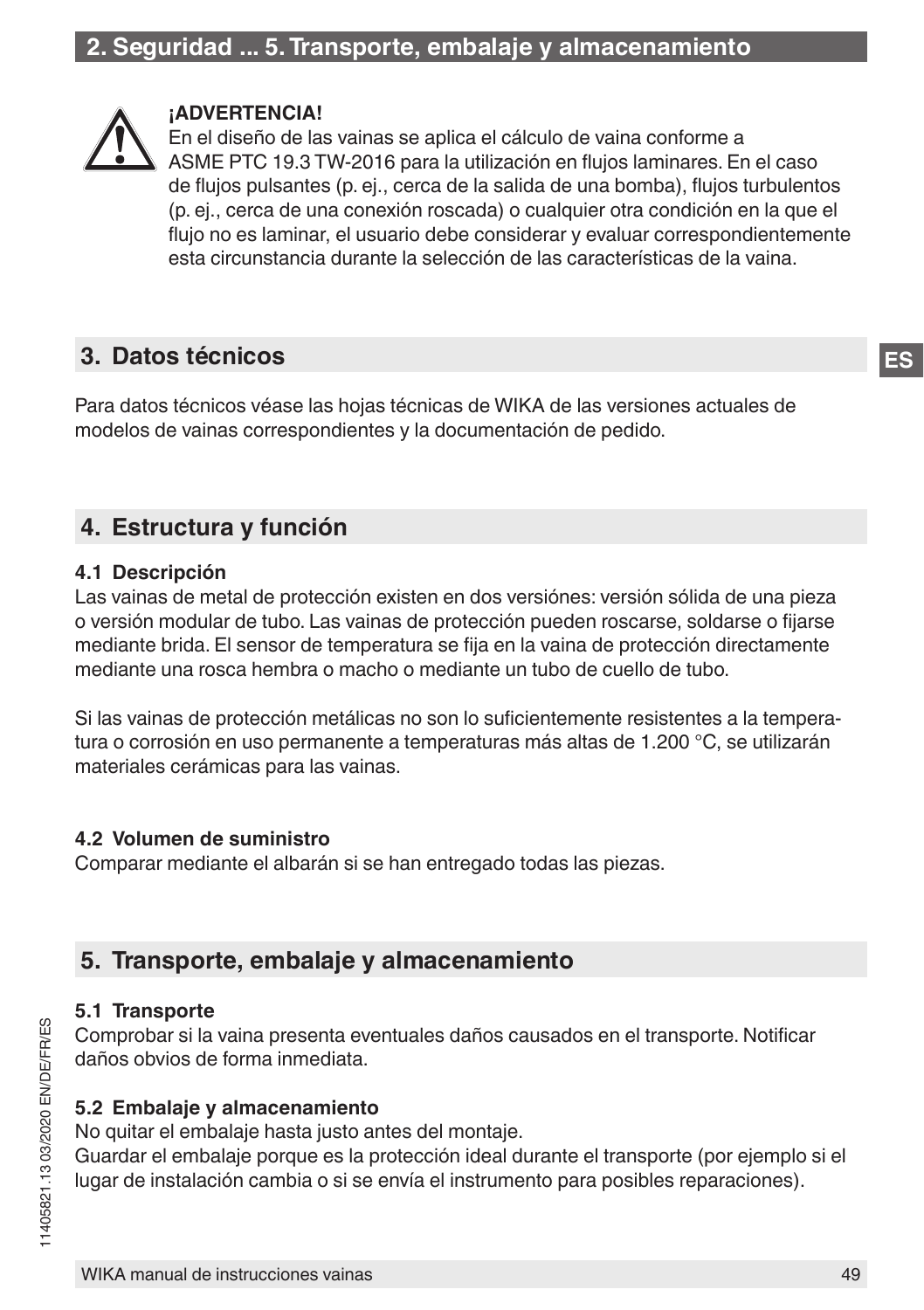#### <span id="page-49-0"></span>**Evitar lo siguiente:**

- Luz solar directa o proximidad a objetos calientes (en vainas con recubrimiento de plástico)
- Vibración mecánica, impacto mecánico (colocación brusca)



#### **¡ADVERTENCIA!**

Antes de almacenar la vaina (después del funcionamiento), eliminar todos los restos de medios adherentes. Esto es especialmente importante cuando el medio es nocivo para la salud, como p. ej. cáustico, tóxico, cancerígeno, radioactivo, etc.

## **6. Puesta en servicio, funcionamiento**

No exponer las vainas a choques térmicos ni golpes mecánicos durante el montaje.

Insertar la vaina de protección en el alojamiento del proceso sin tener que aplicar fuerza o sin causar daños. No está permitido doblar o adaptar la vaina de protección para el montaje.

Una excepción sería la adaptación posterior de un anclaje para un apoyo libre de juego de la vaina en la tubuladura con brida ("interference fit"). Una adaptación posterior de un anclaje con juego no está permitida. Según ASME PTC 19.3 TW-2016, generalmente no se recomienda el apoyo de una vaina mediante anclaje por lo cual no está incluido en esta normativa.

**Indicaciones de montaje para sondas de temperatura con vaina de cerámica** Materiales de la vaina cerámicos son resistentes a choques térmicos sólo de forma limitada. Por eso, un cambio brusco de temperatura puede fácilmente causar fisuras y así dañar la vaina.

Por esta razón, precalentar termopares con vainas de cerámica o de zafiro antes del montaje y después sumergirlos lentamente en el proceso caliente.

Según DIN 43724, para vainas con un diámetro de 24/26 mm se recomienda una velocidad de inserción de 1 cm/mín. En caso de los diámetros más pequeños de 10/15 mm, esta última puede aumentarse a 50 cm/mín. En principio, temperaturas de procesos superiores requieren una velocidad de inserción más lenta.

Además de la protección contra tensión térmica, las vainas de cerámica deben protegerse también contra cargas mecánicas. La causa de estas cargas perjudiciales son fuerzas de flexión en caso de posición de montaje horizontal. Por lo tanto, en caso de montaje horizontal, el cliente debe prever un soporte adicional en función del diámetro, de longitudes nominales superiores y del diseño.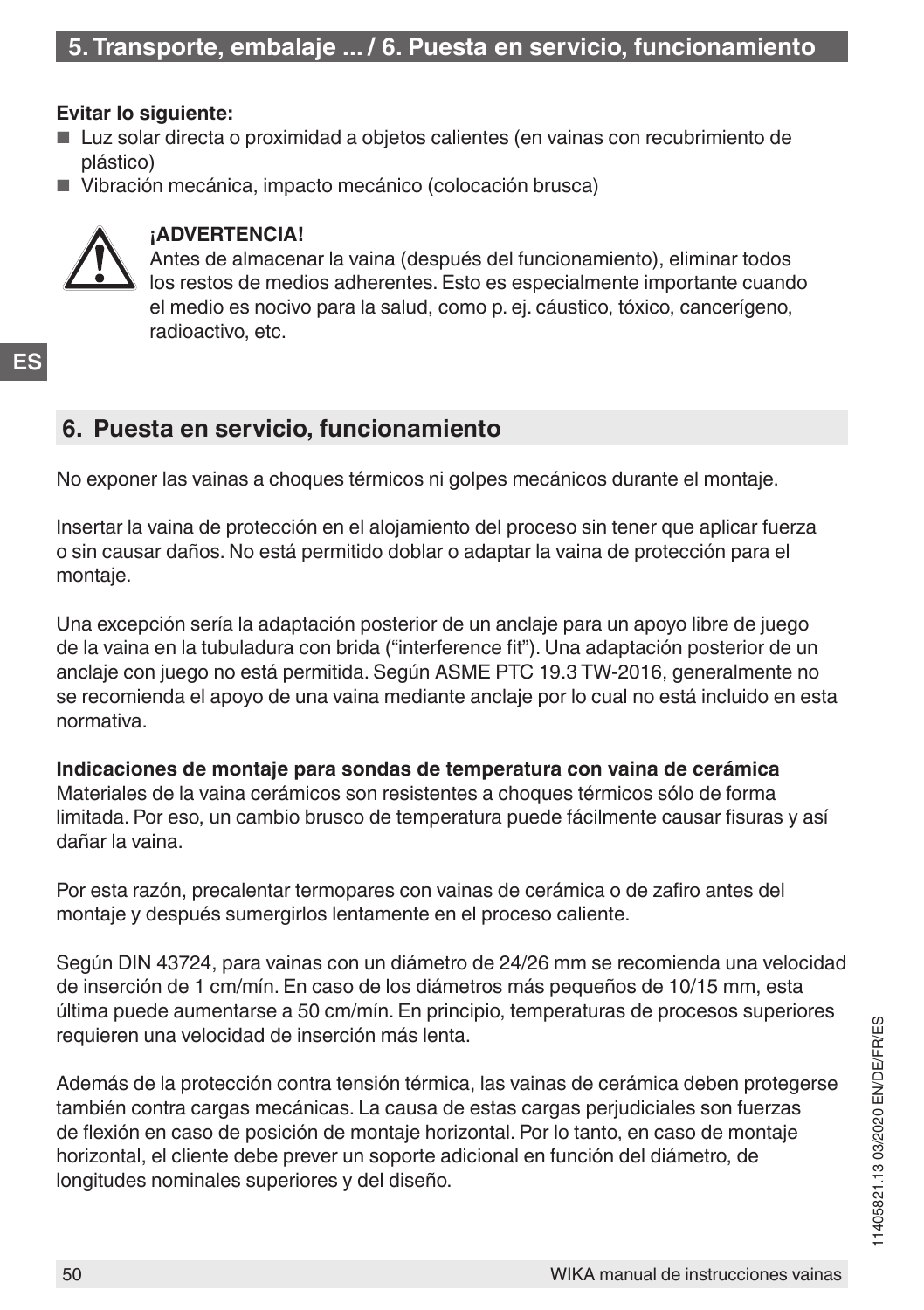## **6. Puesta en servicio, funcionamiento**

La indicación relativa al problema de flexión se aplica también a vainas metálicas, sobre todo con longitudes de montaje > 500 mm. En caso de temperaturas de proceso > 1.200 °C, generalmente es preferible el montaje vertical.

Debido a las elevadas cargas térmicas, químicas y mecánicas a las que están expuestas las vainas de protección de cerámica o zafiro durante su uso, no es posible ofrecer de forma concreta indicación alguna sobre su vida útil en general. Esto es especialmente aplicable en el caso de procesos con cargas extremas, como p. ej., reactores de gasificación. Por lo tanto, las piezas de los termoelementos expuestos al proceso son piezas de desgaste excluídas de la garantía.

Las indicaciones sobre la problemática de flexión en general son válidas también para vainas de metal. Recomendamos utilizar una junta adecuada para el montaje del termómetro en la vaina de protección para evitar, por ejemplo, la penetración de humedad.

Generalmente, la punta de la vaina debería estar insertada una longitud igual a 2/3 del diámetro del tubo, excepto en casos especiales. Debe garantizarse que el caudal completo llegue al instrumento de medición (Pt100, termopar, elemento bimetálico, etc.) y que no esté bloqueado por la tubuladura con brida. Si esto no puede garantizarse a causa de un diámetro muy pequeño del tubo, es posible utilizar ampliaciones del tubo en la zona donde se mide la temperatura.

#### **Vaina de cerámica con conexión de purga**

Para las vainas de cerámica con conexión de purga se recomiendan los siguientes ajustes básicos:

Presión del gas de purga: 0,25 ... 0,35 bar [3,6 ... 5,1 psi] sobre la presión máxima de proceso

Velocidad de flujo del gas de purga: aprox. 10 ... 12 LPH Gas de purga: nitrógeno

Dependiendo del proceso, puede ser necesario un ajuste de los valores dados. La única responsabilidad de esto recae en el usuario final.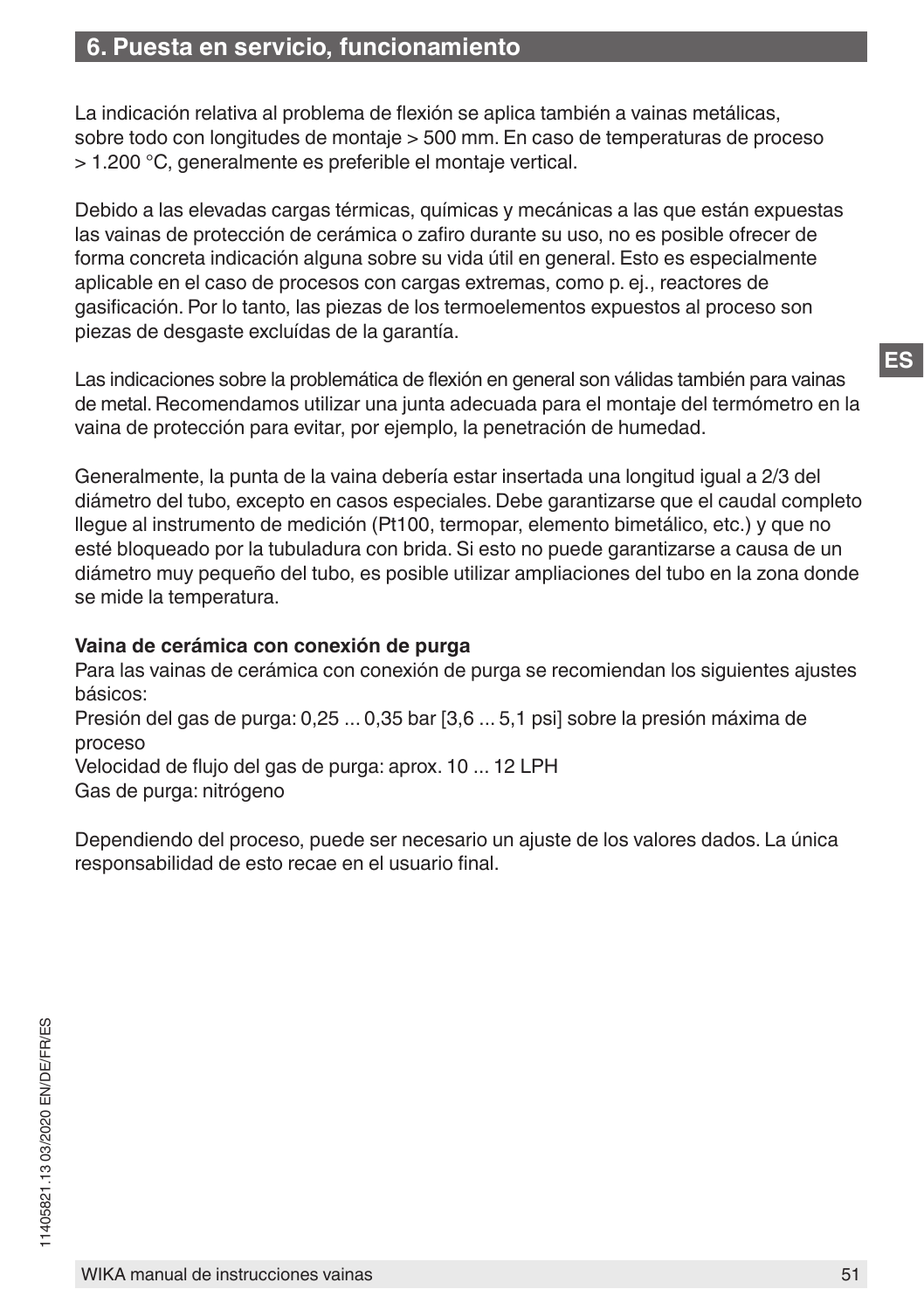## **6. Puesta en servicio, funcionamiento**

#### **Ampliación del tubo de DN 40 a DN 80**



Las vainas se suministran sin aceite ni grasa (excepción: aceros al carbono). Dependiendo de la aplicación, el usuario final debe comprobar si es necesaria una limpieza adicional antes de la instalación.

#### **Vainas roscadas**

Utilizar una junta adecuada para el montaje de roscas cilíndricas. Roscas cónicas pueden sellarse mediante juntas adecuadas o un cordón de soldadura adicional. Aplicar los pares de apriete correctos y utilizar herramienta adecuada (p. ej. llave fija).

#### **Vainas para soldar**

Las vainas de protección soldadas pueden fijarse directamente en el proceso (pared del tubo o contenedor) o mediante un racor para soldar. En lo que respecta a la ubicación de la soldadura y la aplicación de calor, los materiales de aportación y el proceso de soldadura durante los trabajos de soldadura, es imprescindible observar las fichas de datos de los materiales, las normas y los reglamentos vigentes y las fichas técnicas de las vainas.

#### **Vainas con brida**

Las medidas de la brida de la vaina de protección y las de la brida del proceso deben coincidir. Las juntas utilizadas deben ser las adecuadas para el proceso y las geometrías de las bridas (consultar el pedido). Aplicar los pares de apriete correctos y utilizar herramientas adecuadas (p. ej. llave fija) para el montaje. Si se utilizan vainas de protección con anclaje, cerciorarse de que tenga las mismas dimensiones que el diámetro interior del manguito y de que se apoye en éste. En caso de anclajes de grandes dimensiones adaptarlos al diámetro interior del manguito.

Debido al riesgo de corrosión de las grietas, el modelo TW10-S soldado no es adecuado para su uso en medios acuosos.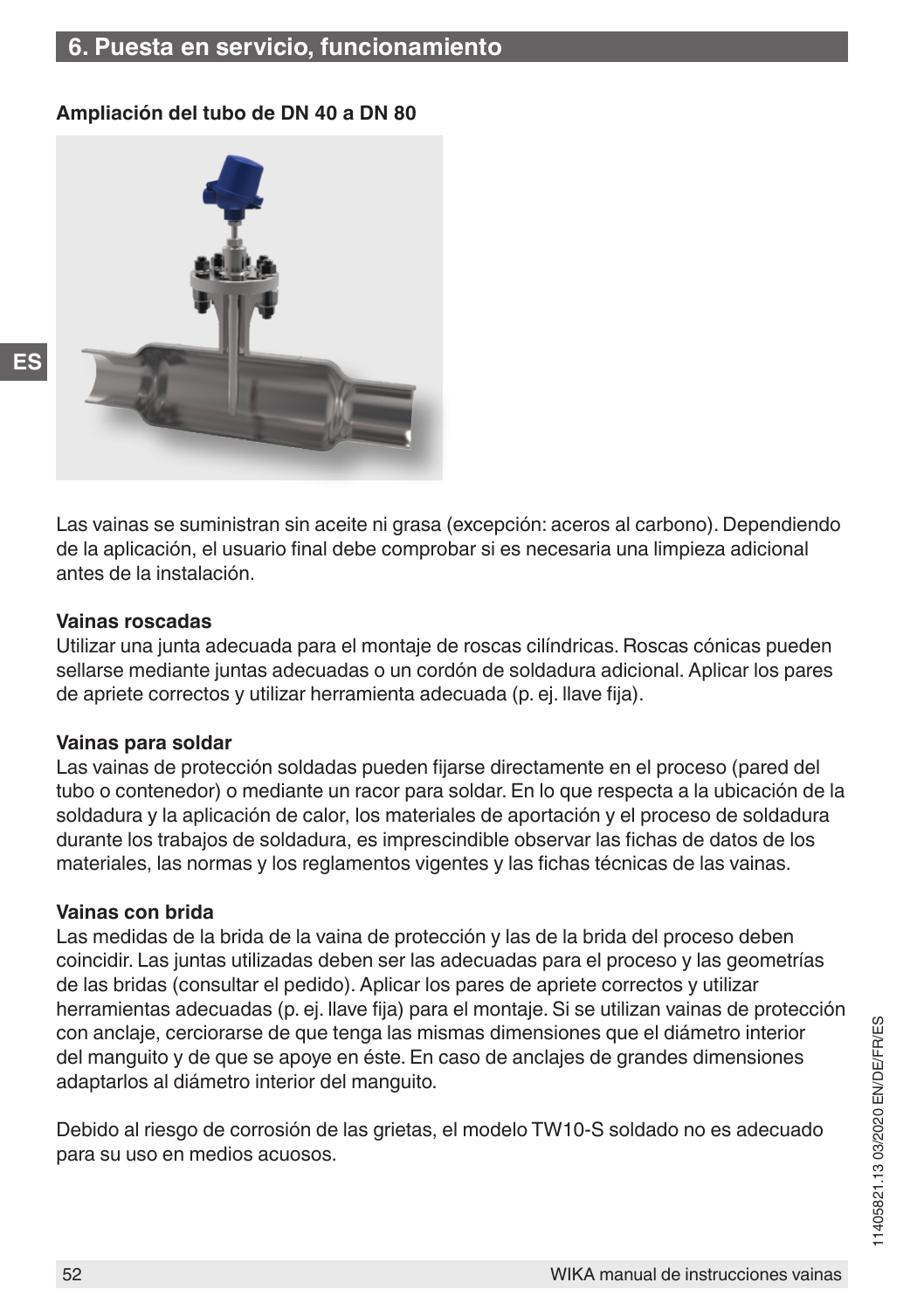## **6. Puesta en servicio, funcionamiento**

Independiente de la conexión al proceso se utilizan tres diferentes posiciones de montaje de las vainas en tubos:

■ Posición rectangular con respecto al flujo (posición desfavorable)



■ Posición inclinada con respecto al caudal (recomendable, inclinar la punta con respecto a la dirección de caudal)

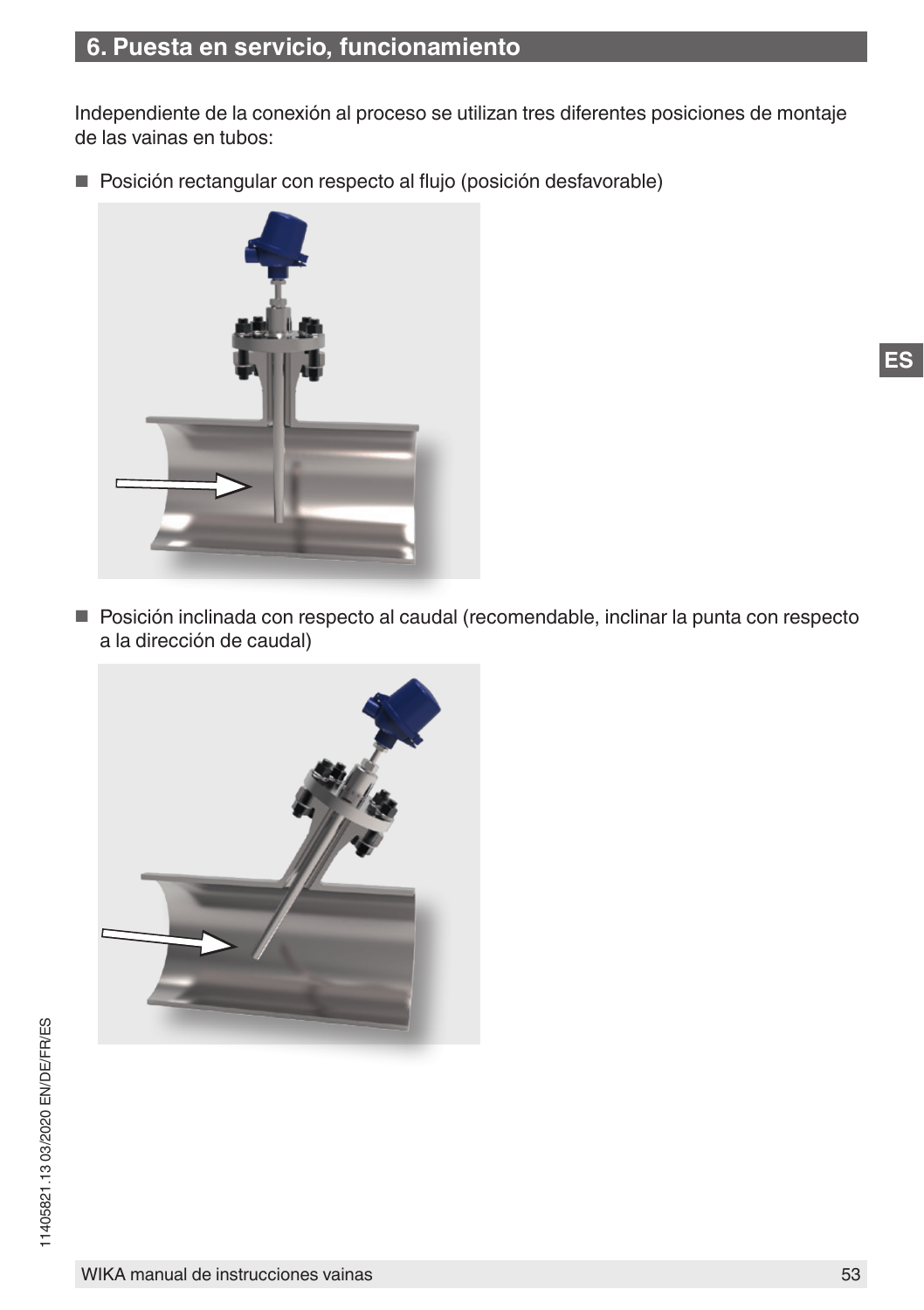<span id="page-53-0"></span>Caudal alrededor de la punta en el codo de tubo (posición ideal)



**ES**

La longitud de montaje y el diámetro de la vaina de protección dependen de los datos del proceso, en particular de la velocidad del caudal del medio a medir.

Observar las normas VDI/VDE 3511-5 y DIN 43772 hoja adjunta 1/2 así como las reglas de la comisión alemana para recipientes a presión (AD-Regelwerk).

Las vainas de acero al carbono son tratados con agente anticorrosivo en fábrica antes de la entrega. Antes del montaje, limpiar completamente la vaina para evitar una contaminación del sensor o problemas durante el montaje.

## **7. Indicaciones adicionales para instrumentos con EHEDG y 3-A (modelo TW22)**

#### **7.1 Cumplimiento de la conformidad conforme a 3-A**

Para una conexión conforme a 3-A para uniones roscadas higiénicas conforme a DIN 11851 se han de emplear juntas de perfil apropiadas (p. ej., componentes SKS BV o Kieselmann GmbH).

#### **Observación:**

Las conexiones conforme a SMS, APV RJT y NEUMO Connect S no son conformes a 3-A.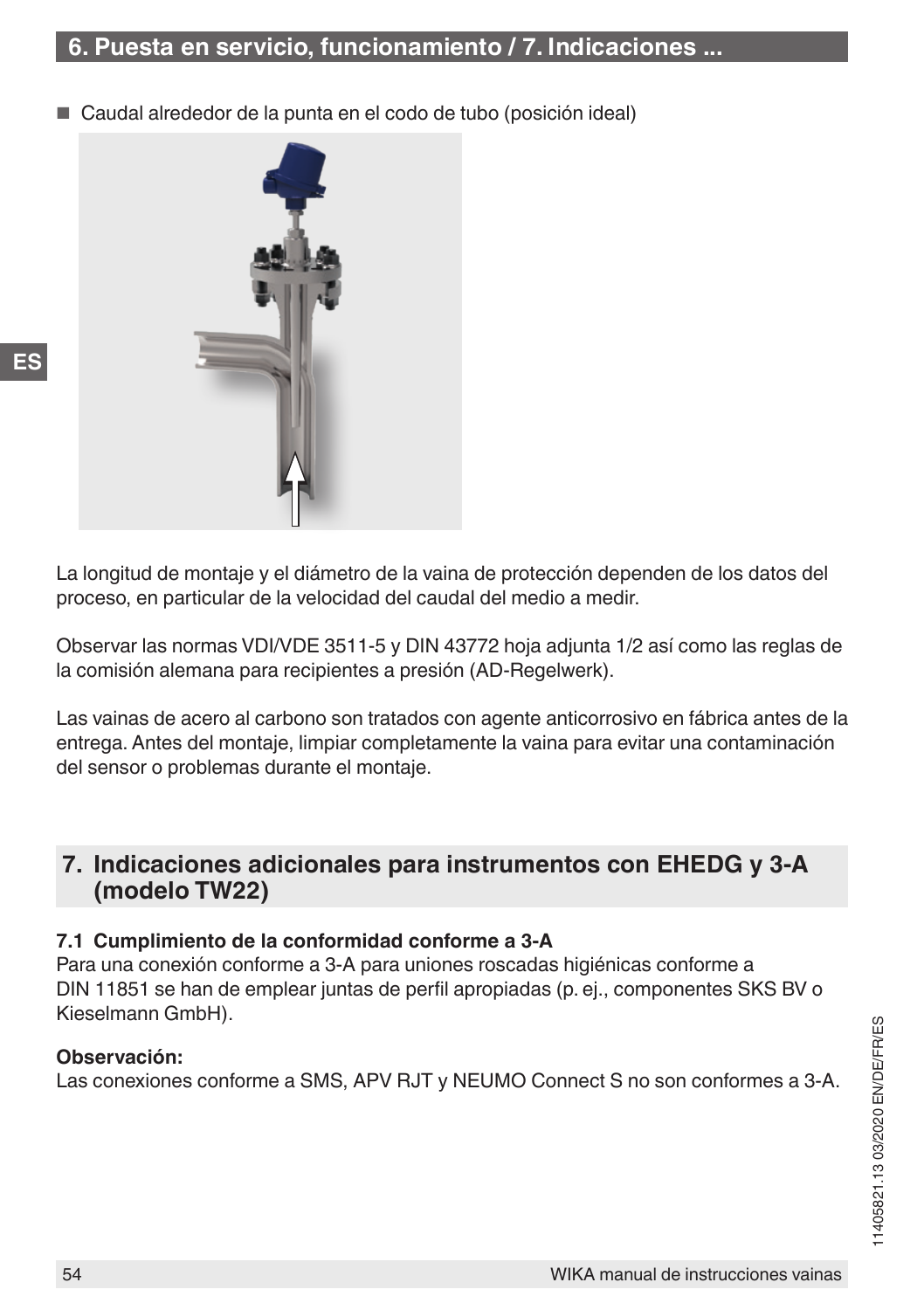#### **7.2 Cumplimiento de la conformidad EHEDG**

Para una conexión conforme a EHEDG deben utilizarse juntas de acuerdo con el documento de política de EHEDG actual.

#### **Fabricantes de juntas**

- Juntas para conexiones conforme a ISO 2852, DIN 32676 v BS 4825 parte 3: p. ej. Combifit International B.V.
- Juntas para conexiones conforme a DIN 11851: p. ej. Kieselmann GmbH
- Juntas VARIVENT<sup>®</sup>: p. ej. GEA Tuchenhagen GmbH

#### **7.3 Instrucciones de montaje**

Siga las instrucciones a continuación, especialmente para dispositivos certificados por EHEDG y conformes a 3-A.

- Para cumplir con la certificación EHEDG, se debe utilizar una conexión de proceso recomendada por EHEDG. Estas están marcadas con un logotipo en la hoja técnica.
- Para cumplir con los estándares 3-A, se debe usar una conexión de proceso que cumpla con 3-A. Estas están marcadas con un logotipo en la hoja técnica.
- Montar la sonda de temperatura incluyendo la vaina con mínimo espacio muerto y facilidad de limpieza.
- La posición de instalación de la sonda de temperatura, incluida la vaina, el racor soldado y la pieza en T de instrumentación, debe ser autodrenante.
- La posición de instalación no debe formar una cubeta o causar formación de sumidero.
- En el caso de conexión a proceso a través de una pieza en T de instrumentación, la longitud L de la bifurcación (conexión al medidor) no debe ser mayor que el diámetro interior D menos el diámetro d de la vaina de la bifurcación (regla: L ≤ D – d).

#### **7.4 Procesos de limpieza in situ (CIP)**

- Utilice únicamente agentes de limpieza adecuados para las juntas utilizadas.
- Los detergentes no deben ser abrasivos ni atacar corrosivamente los materiales en contacto con el medio.
- Evite choques de temperatura o cambios rápidos de temperatura. La diferencia de temperatura entre el detergente y el enjuague con agua debe ser lo más baja posible. Ejemplo negativo: limpieza con 80 °C y enjuague con +4 °C de agua fría.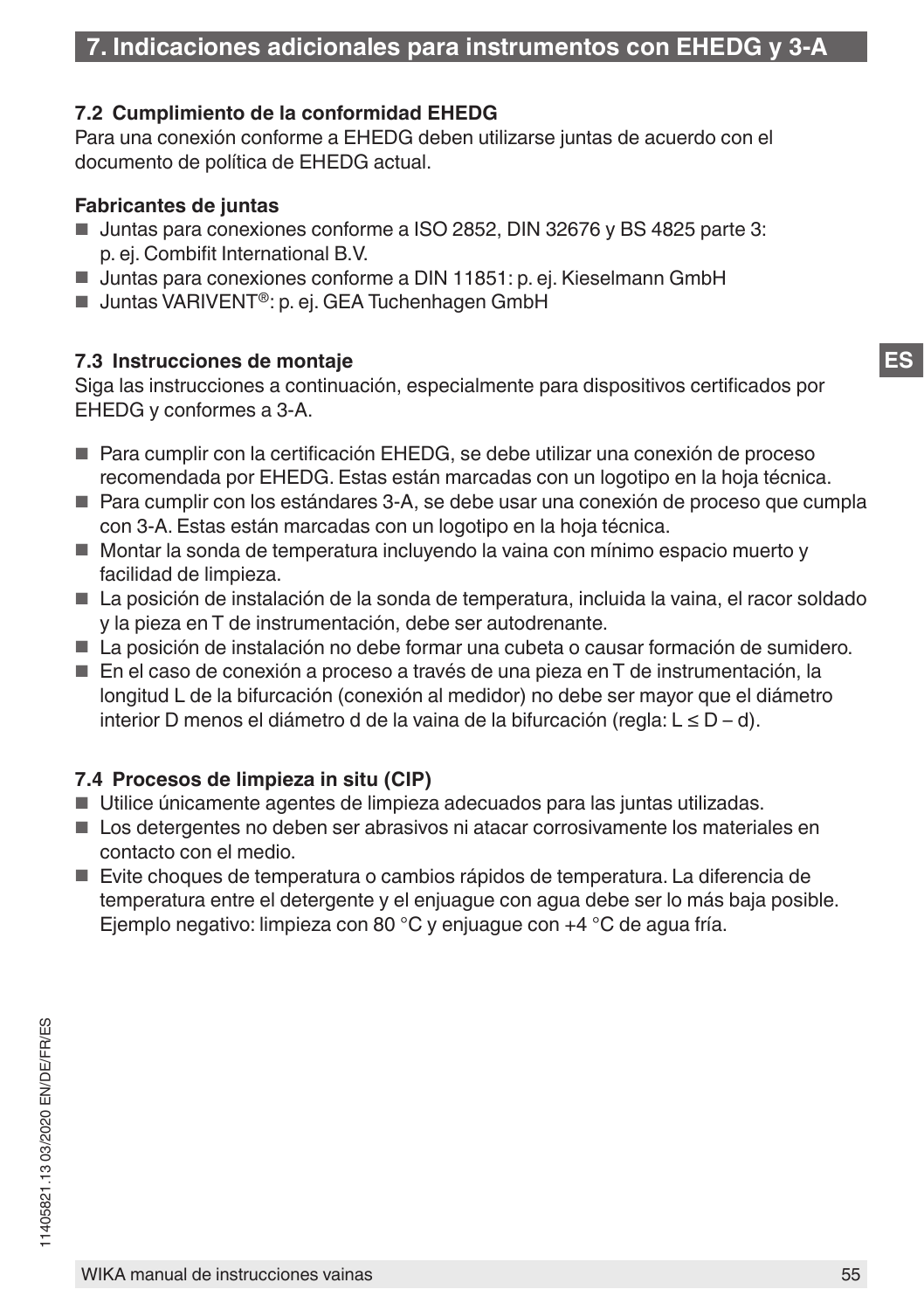## <span id="page-55-0"></span>**8. Fallos**

| <b>Fallos</b>                                                                                   | Causas                                                                                 | <b>Medidas</b>                                                                                                                                          |
|-------------------------------------------------------------------------------------------------|----------------------------------------------------------------------------------------|---------------------------------------------------------------------------------------------------------------------------------------------------------|
| La rosca en el lado de<br>proceso se ha agarrotado<br>durante el montaje                        | Combinación de materiales<br>inadecuada entre tubuladura<br>roscada y vaina            | Seleccionar el material<br>adecuado o utilizar el lubri-<br>cante adecuado                                                                              |
| El sensor de temperatura                                                                        | Hay cuerpos extraños en la vaina                                                       | Eliminar los cuerpos extraños                                                                                                                           |
| no se puede introducir en la<br>vaina                                                           | La rosca de fijación de la vaina o<br>del sensor de temperatura está<br>dañada o sucia | Limpiar o lubricar la rosca                                                                                                                             |
|                                                                                                 | Las dimensiones del sensor y el<br>diámetro interior de la vaina no<br>coinciden       | Controlar la documentación<br>de pedido                                                                                                                 |
|                                                                                                 | La vaina o el sensor fue doblada o<br>dañada durante el montaje                        | Enviar la vaina para que se<br>repare                                                                                                                   |
| El medio de proceso escapa<br>en el punto de fijación del<br>proceso a la vaina                 | Montaje incorrecto o juntas<br>defectuosas                                             | Controlar la junta, controlar el<br>par de apriete                                                                                                      |
| en el punto de contacto<br>entre la vaina y el sensor de<br>temperatura o en el sensor<br>mismo | Defectos, p. ej. por la utilización de<br>la vaina en el caso de resonancia            | El funcionamiento seguro<br>de la instalación ya no está<br>garantizado<br>(en el peor de los casos puede<br>causar la ruptura completa de<br>la vaina) |

En caso de instalaciones críticas recomendamos un análisis de la resistencia mecánica de la vaina de protección según ASME PTC 19.3 TW-2016 ó Dittrich/Klotter. WIKA les ofrece este servicio.

## **9. Mantenimiento y limpieza**

#### **9.1 Mantenimiento**

Normalmente las vainas de protección no requieren mantenimiento. Recomendamos inspeccionar visualmente las vainas de protección a intervalos regulares por si presentan fugas o daños. ¡Es particularmente importante que la obturación esté intacta!

Todas las reparaciones solamente las debe efectuar el fabricante o, a convenir, personal debidamente instruido y calificado.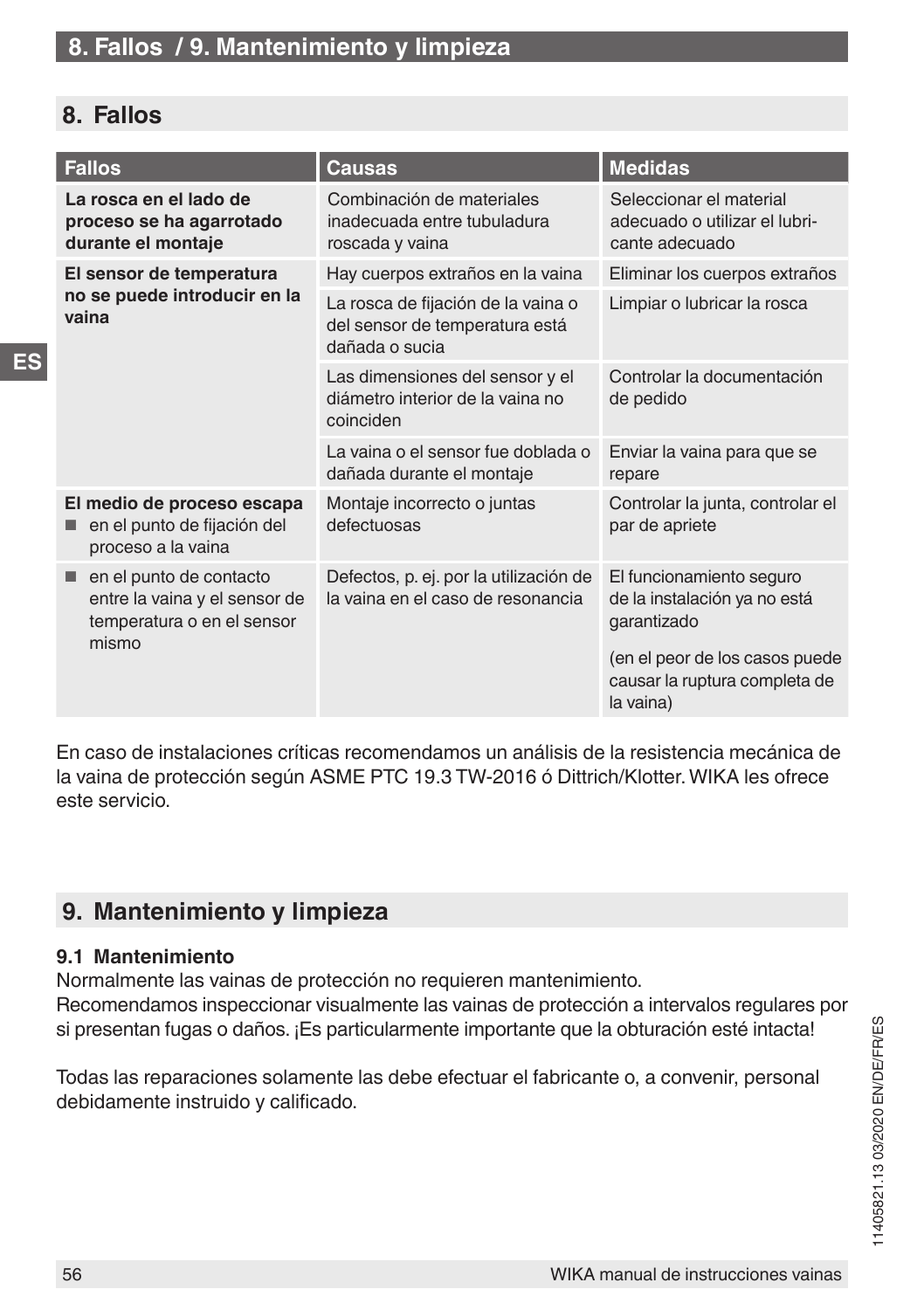#### <span id="page-56-1"></span><span id="page-56-0"></span>**9.2 Limpieza**

Lavar o limpiar el instrumento desmontado antes de devolverlo para proteger a los empleados y el medio ambiente de los peligros causados por restos de medios.

Comprobar la temperatura y la protección ambiental admisible para la limpieza desde el exterior ("Wash Down").



Véase el capítulo 9.2 "Devolución" para obtener más información acerca de la devolución de la vaina.

## **10. Desmontaje, devolución y eliminación de residuos**



#### **¡ADVERTENCIA! Lesiones corporales, daños materiales y del medio ambiente por medios residuales**

Restos de medios a vainas desmontadas pueden crear riesgos para personas, medio ambiente e instalación.

- ▶ Tomar medidas adecuadas de precaución.
- ▶ Para indicaciones relativas a la limpieza, véase el capítulo [9.2 "Limpieza".](#page-56-1)

#### **10.1 Desmontaje**



#### **¡ADVERTENCIA!**

**Riesgo de quemaduras**

Peligro debido a medios muy calientes que se escapan durante el desmontaje. ▶ ¡Dejar enfriar el instrumento lo suficiente antes de desmontarlo!

¡Desmontar la vaina sólo si no está bajo tensión!

#### **10.2 Devolución**

#### **Es imprescindible observar lo siguiente para el envío del instrumento:**

Todos los instrumentos enviados a WIKA deben estar libres de sustancias peligrosas (ácidos, lejías, soluciones, etc.).

Utilizar el embalaje original o un embalaje adecuado para la devolución del instrumento.

#### **Para evitar daños:**

- 1. Colocar el instrumento junto con el material aislante en el embalaje.
- Aislar uniformemente todos los lados de la caja de transporte.
- 2. Si es posible, adjuntar una bolsa con secante.
- 3. Colocar aviso de mercancia fragil.

**ES**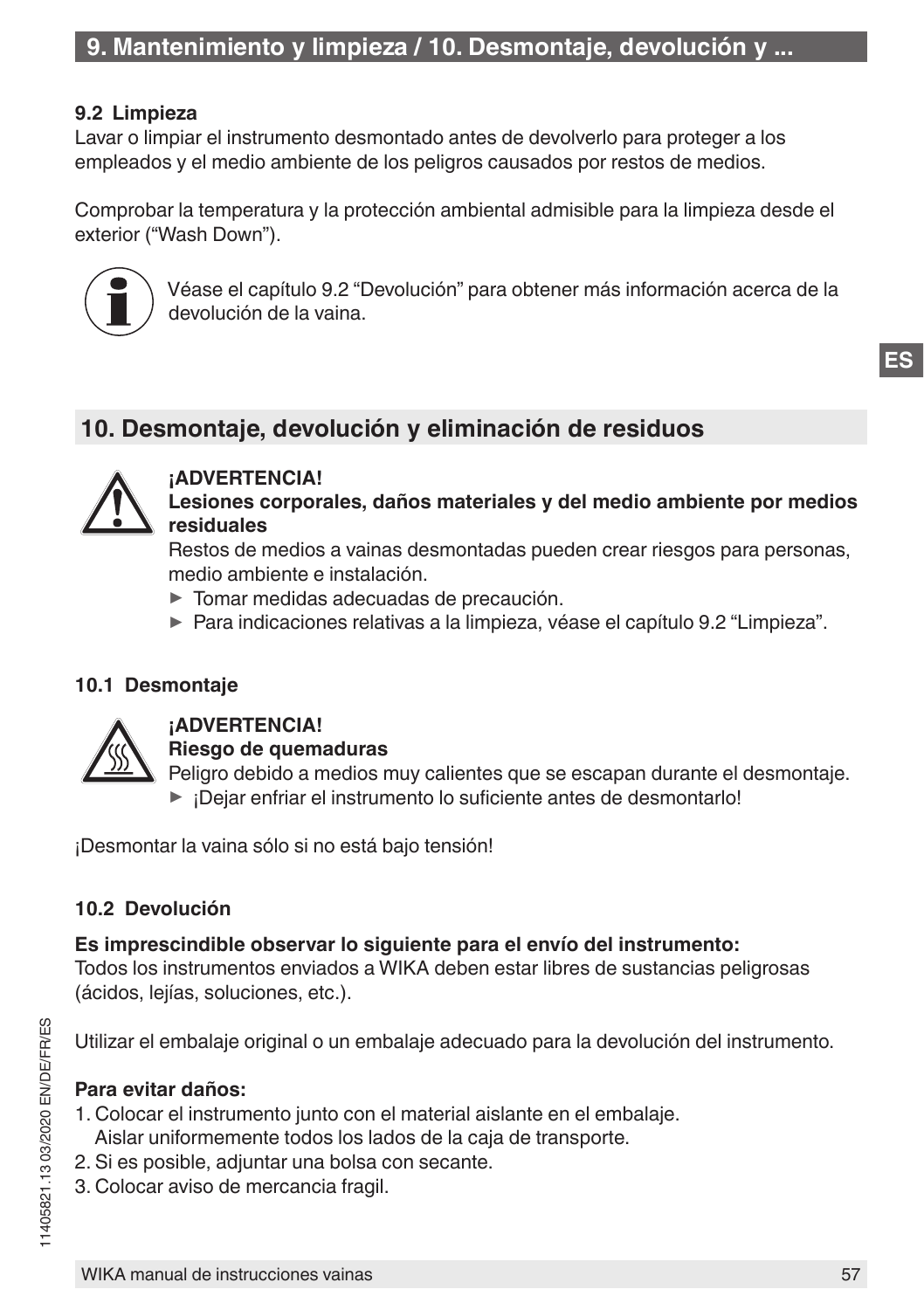

Comentarios sobre el procedimiento de las devoluciones encuentra en el apartado "Servicio" en nuestra página web local.

#### **10.3 Eliminación de residuos**

Una eliminación incorrecta puede provocar peligros para el medio ambiente. Eliminar los componentes de los instrumentos y los materiales de embalaje conforme a los reglamentos relativos al tratamiento de residuos y eliminación vigentes en el país de utilización.